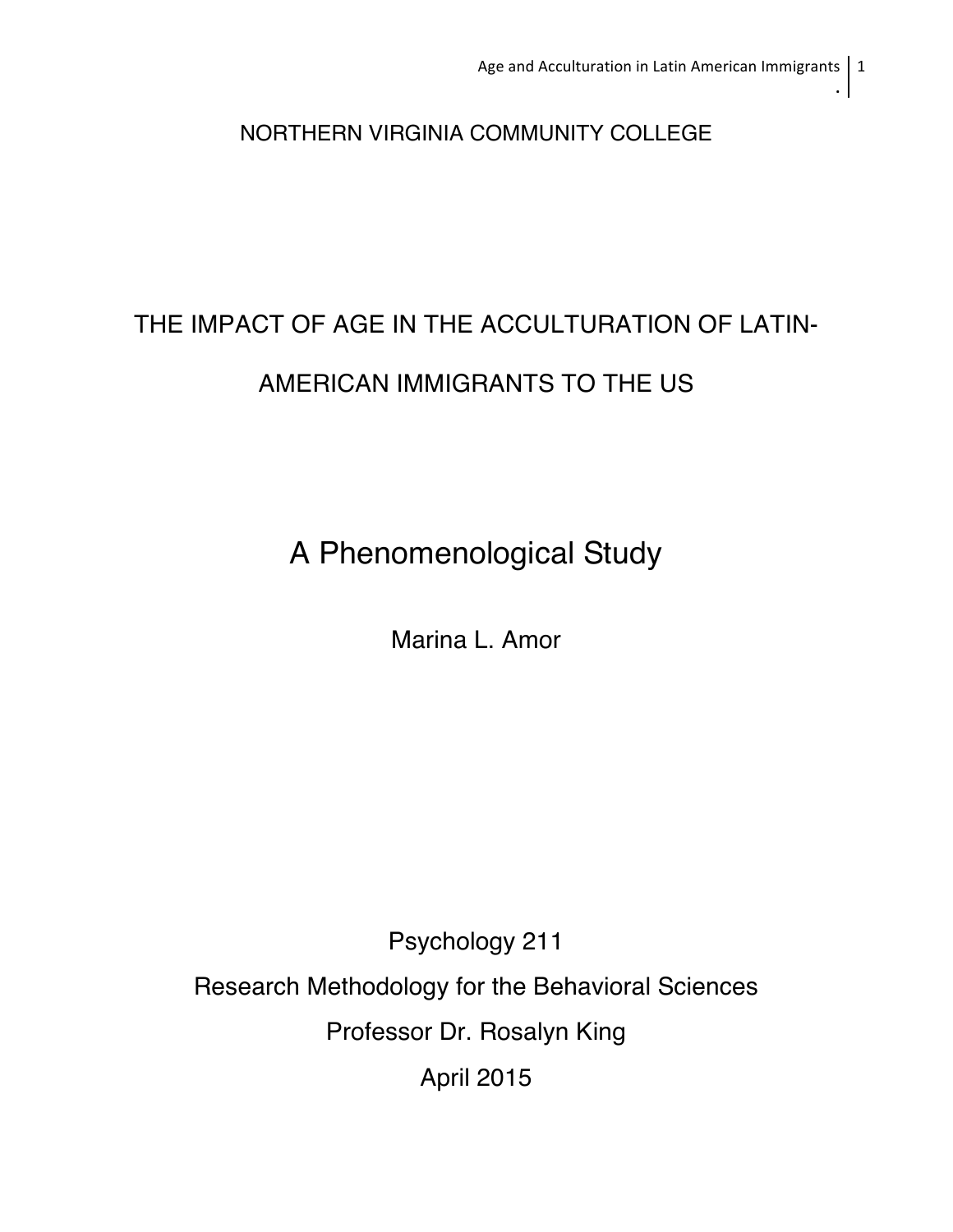#### **Abstract**

In recent years, both the challenges posed by globalization, and the conflicts emerging from the character of the US as an increasingly multicultural society have multiplied. Understanding immigrants, the ways in which they incorporate into the mainstream social tissue, and the way in which they interact with cultural stress and societal resistance is a key element in order to solve this puzzle. Through first person narratives and reflections, this study explores the experiences of Latin American born individuals who migrated to the US. Specifically, this research focuses on the impact of the age of the subjects at the time of immigration in the process of transitioning from their home culture to that of the host society. Through the eyes of six immigrants that represent the population under analysis, we gain access to the complexities and difficulties of their journey, their cultural transition and the varying degrees of acculturation resulting from their unique experiences. The phenomenological study of the data gathered in the course of the different interviews identifies the relevant variables that affect the acculturation process. This research also analyzes the available literature on Hispanic culture and traditions, immigration trends past and present, and the different theories on acculturation, in order to gain a better understanding of the phenomenon.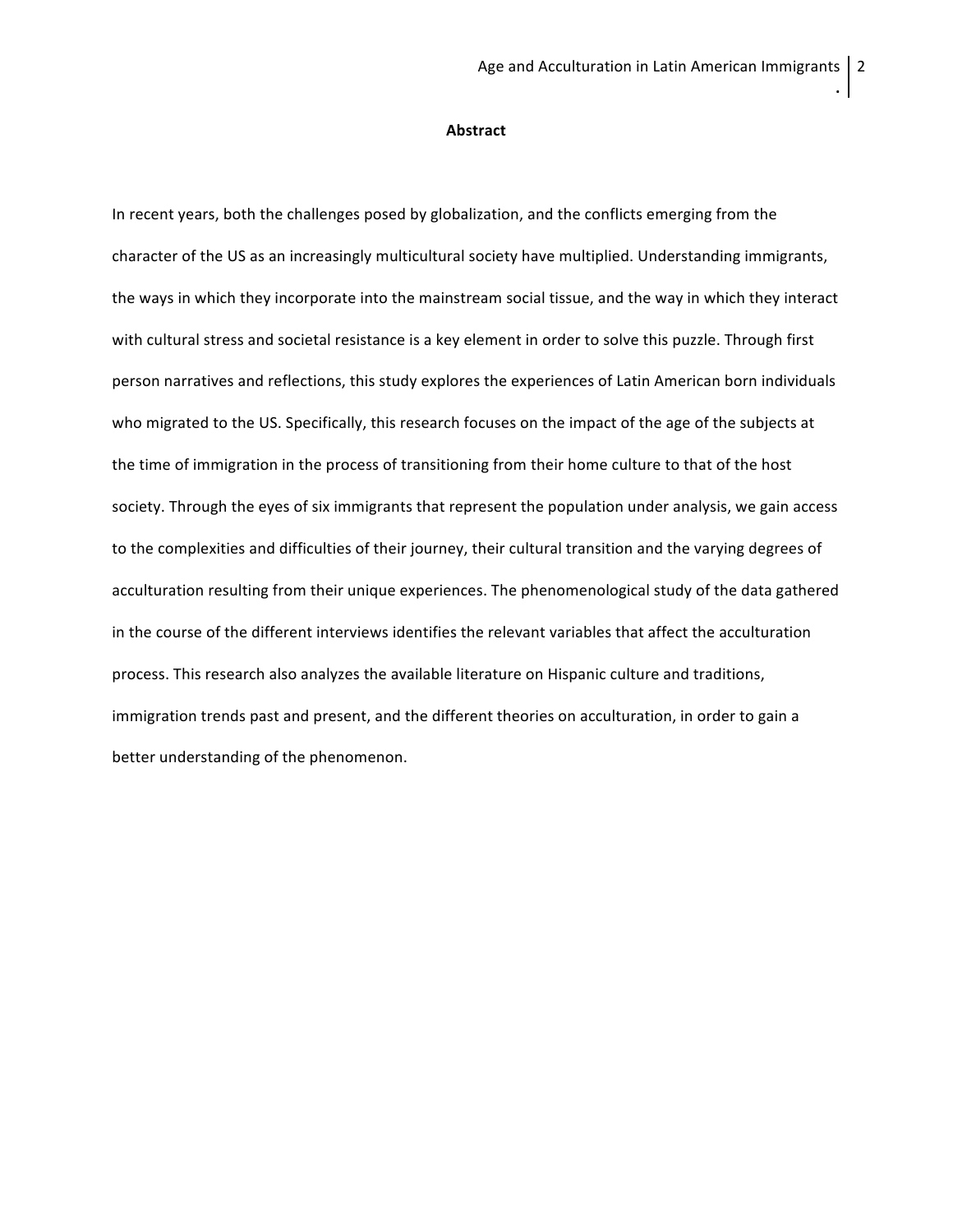## **Table of Contents**

## **Abstract**

# **I. Introduction**

Background and Statement of the Problem

Purpose of the Study

Major Research Question

Hypothesis Statement

Nature of Study

Theoretical Framework

Significance of the Study

Definition of Terms

Assumptions, Limitations and Delimitations

## **II. Review of the Literature**

Introduction

Review of the Literature of the Term Acculturation

Review of the Literature of the History of Acculturation

Review of the Literature of Hispanic Culture and Hispanic Immigration to the US

Review of the Literature of the Research Design

Summary

## **III. Research Design**

Introduction

Overview of Research Design and Rationale

Sampling Design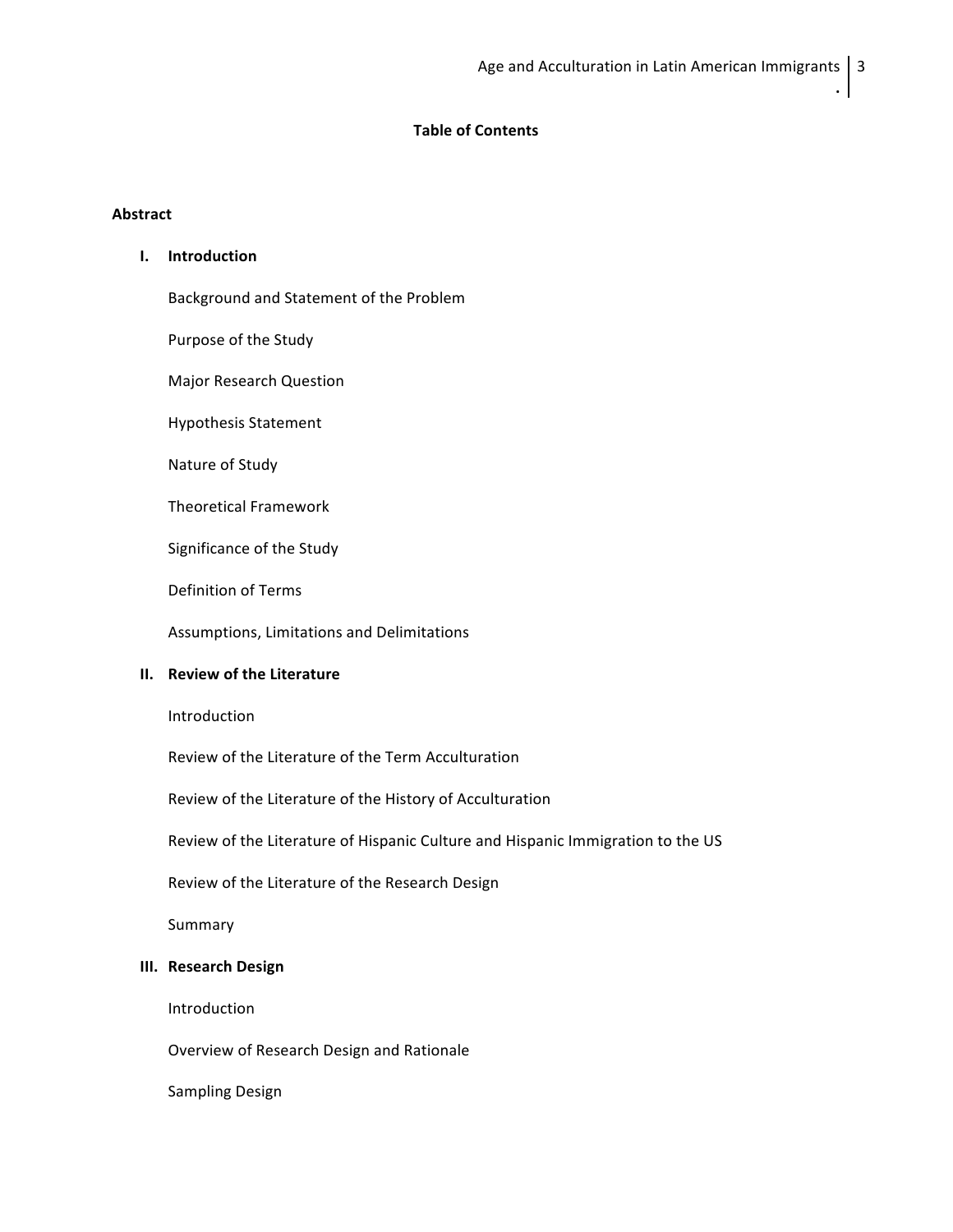Data Collection Procedures

Data Instrumentation

Field Testing

Data Analysis Plan and Procedures

Limitations of the Research Design

Internal and External Validity

Expected Findings

Ethical Considerations

## **IV. Research Findings and Discussion**

Narratives and Analysis

On the General Experience of Immigration

Analysis and Summary of Themes

On discrimination and Assimilation

Analysis and Summary of Themes

On Language

Analysis and Summary of Themes

On Education

Analysis and Summary of Themes

On Ancestral Traditions

Analysis and Summary of Themes

On Social Interaction (Employment, Affiliations and Social Life)

Analysis and Summary of Themes

# **V. Conclusions**

Gaps in Understanding and Research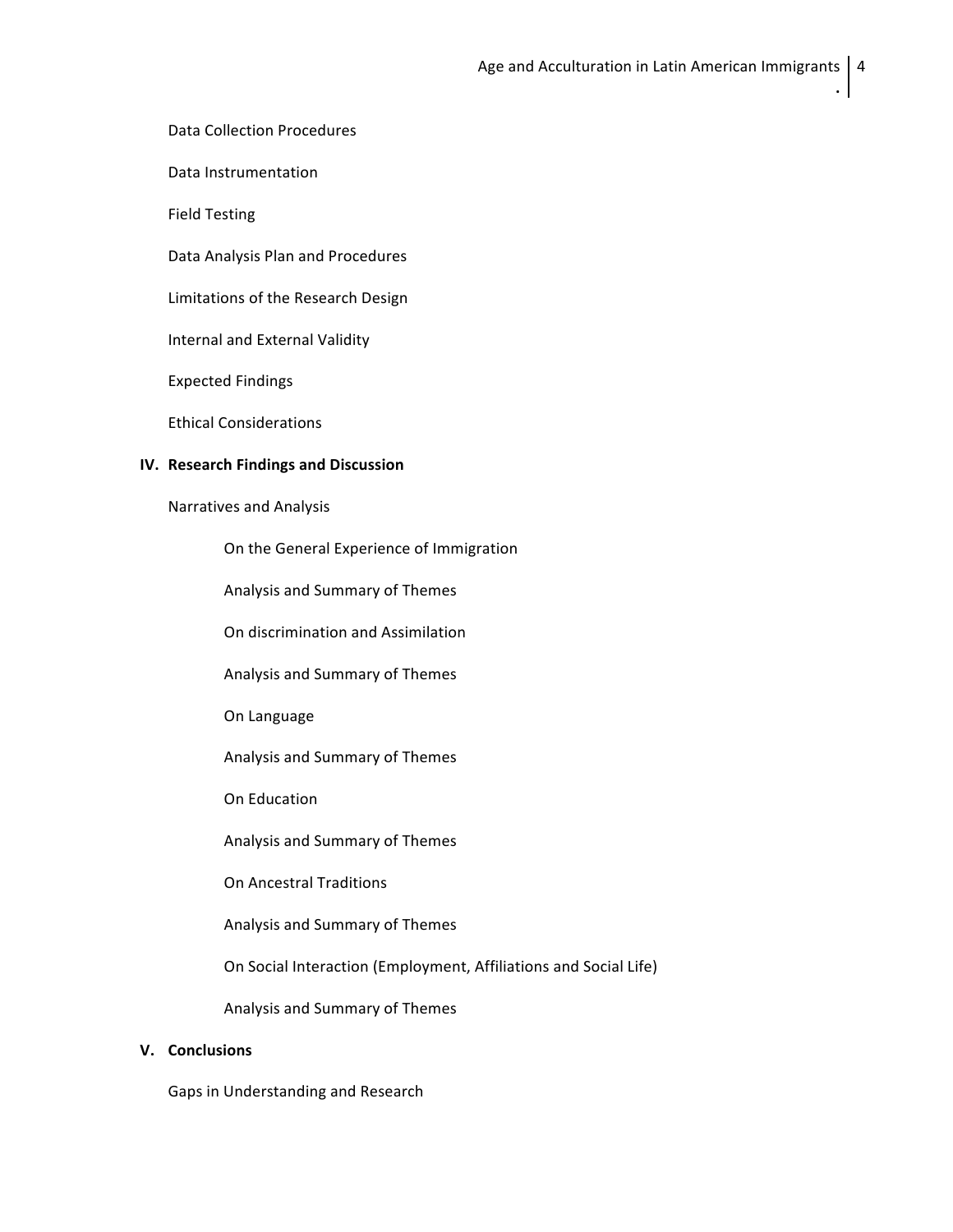Summary of Key Findings

Implications and Recommendations for Further Study

# **References**

# **Appendix**

Informed Consent

Data Collection Instruments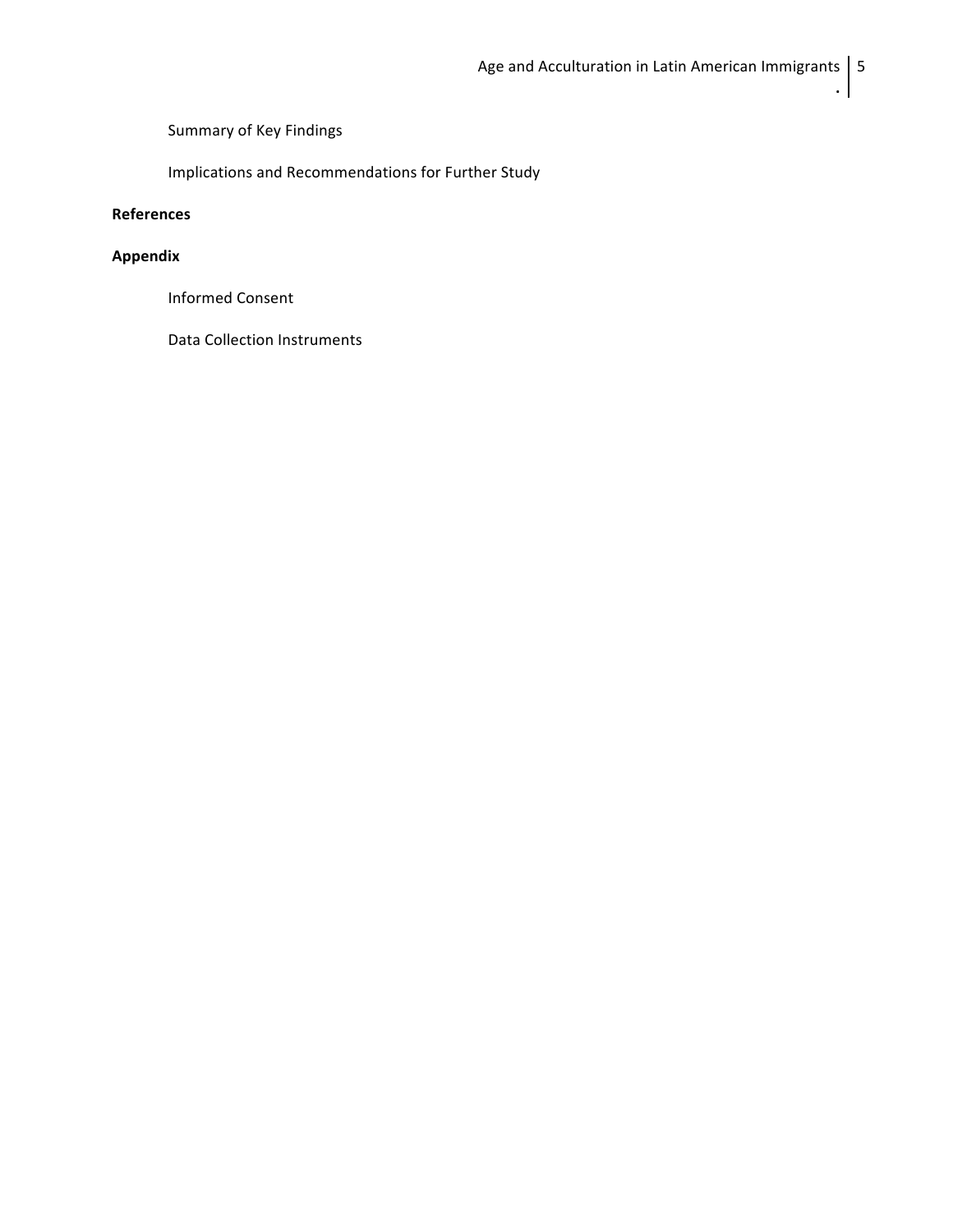#### **CHAPTER I**

#### **INTRODUCTION**

#### **Background and Statement of the Problem**

The US has always been defined as a country of opportunity, a "melting pot" where people from all origins and backgrounds can find a place to grow and develop their talents through hard work and perseverance. This label attracted masses of immigrants, from the waves of hungry Irish displaced by the Potato Blight, or Germans and Italians who couldn't find a place in their budding nations in the nineteen century, to the Jews, Polish and Russians fleeing the terrors of Nazism and Communism. In all these cases, the US welcomed these immigrants, and mostly in the bigger, more industrialized cities, they were able to find a place to work their way up the social ladder. They became Americanized, acquired the culture of their new home, and kept some of their home values and traditions. These success stories paved the way of newer waves of hopeful souls.

But maybe as an aftershock of WWII, or as a secondary-effect of the Marshall Plan, in the mid fifties the influx of European immigrants diminished, and different socio-cultural groups replaced them. These new groups originated in Latin America, Africa, the Middle East and Asia (US Census Bureau, 2013. Online). While very different among themselves, these new groups shared a common trait: they were perceived by the host community as being culturally "different" from them, and were not as accepted as their predecessors, the Europeans (Hungtinton, 2004).

The process by which these new waves of immigrants became part of the American social tissue was unique, and, in a way, extremely difficult. In order to Americanize, these people not only changed their language and their citizenship, they changed the laws that ruled them, the expectations on social adequacy, the dominant religious framework and, most importantly, their identity. As a general rule,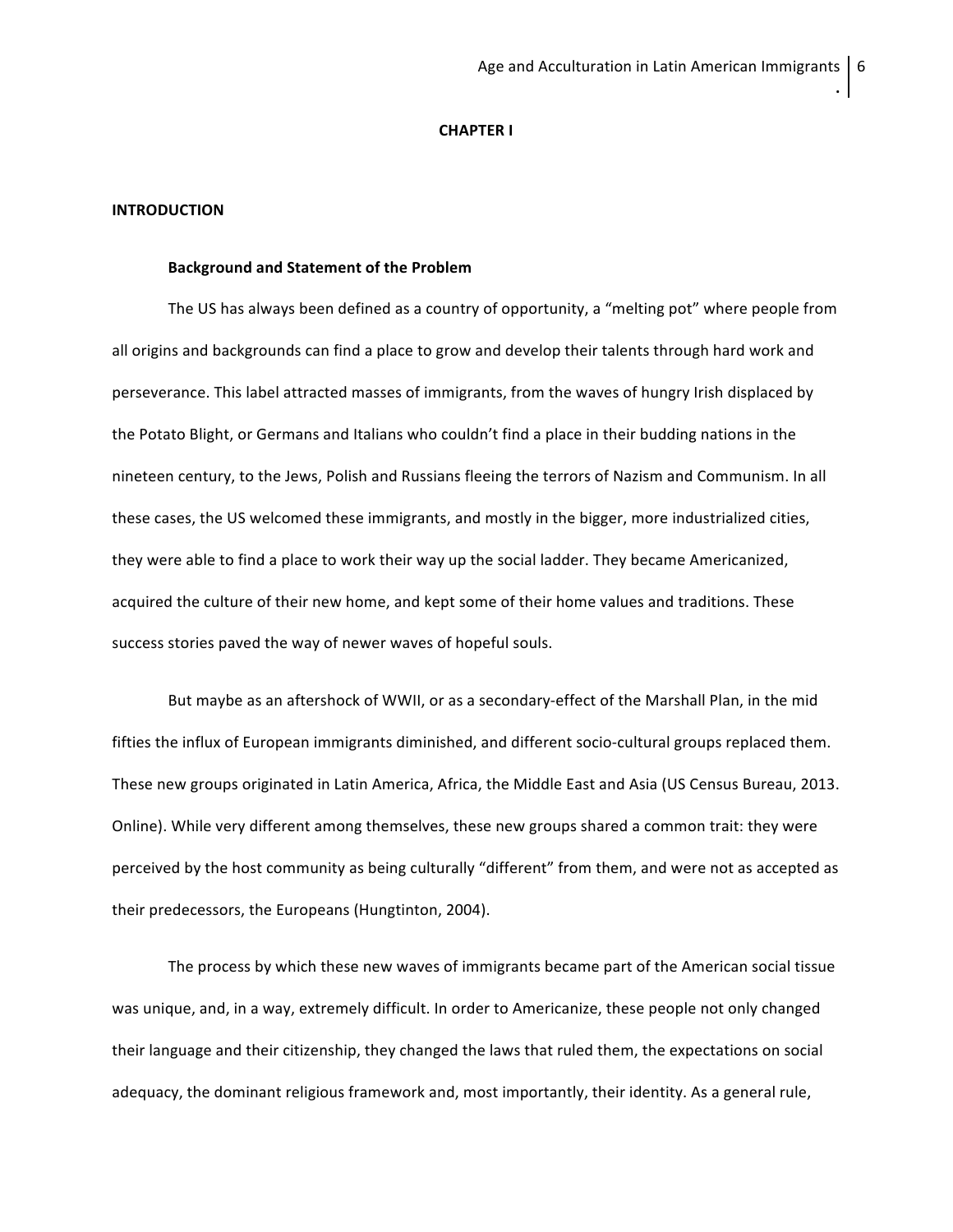immigrant identity suffers two kinds of modifications: of Presentation and of Re-presentation. Either by will or chance, many immigrants change their names (who they are, the way they present themselves to others); the second modification involves the change in the way in which they are perceived by others (what they are, the role they have in the new context).

According to the American Census Bureau, in 2010 the immigrants in the US rounded 50 million people. That means that almost one of every seven Americans today is foreign-born. This figure does not include the numbers of second-generation immigrants (the children of those who migrated to the US), who also keep and share (to varying degrees) the home language and culture. These second or even third generation immigrants also share some of the problems faced by the first-generation immigrants. Finding out how these people transitioned from their original culture to the American Way, and what was left behind, is the target of this study.

#### **Purpose of the Study**

The purpose of this study is to explore the experiences of Latin American immigrants integrating to the American mainstream culture, and to determine if the different patterns employed were affected by the age of immigration. Acculturation processes have been widely studied from a variety of perspectives, and multiple ethnic groups have been analyzed, but most of the studies are the result of the application of quantitative methods, and they lack the richness and subtleties of reflecting the actual experience of migration and acculturation. Considering that the trends in immigration are expected to remain constant, and that a significant part of the American population claims to have Hispanic origin (the projected Hispanic population -17% of the total in 2012- will reach 29.9% in 2060) it becomes relevant to identify the many ways in which they "Americanize".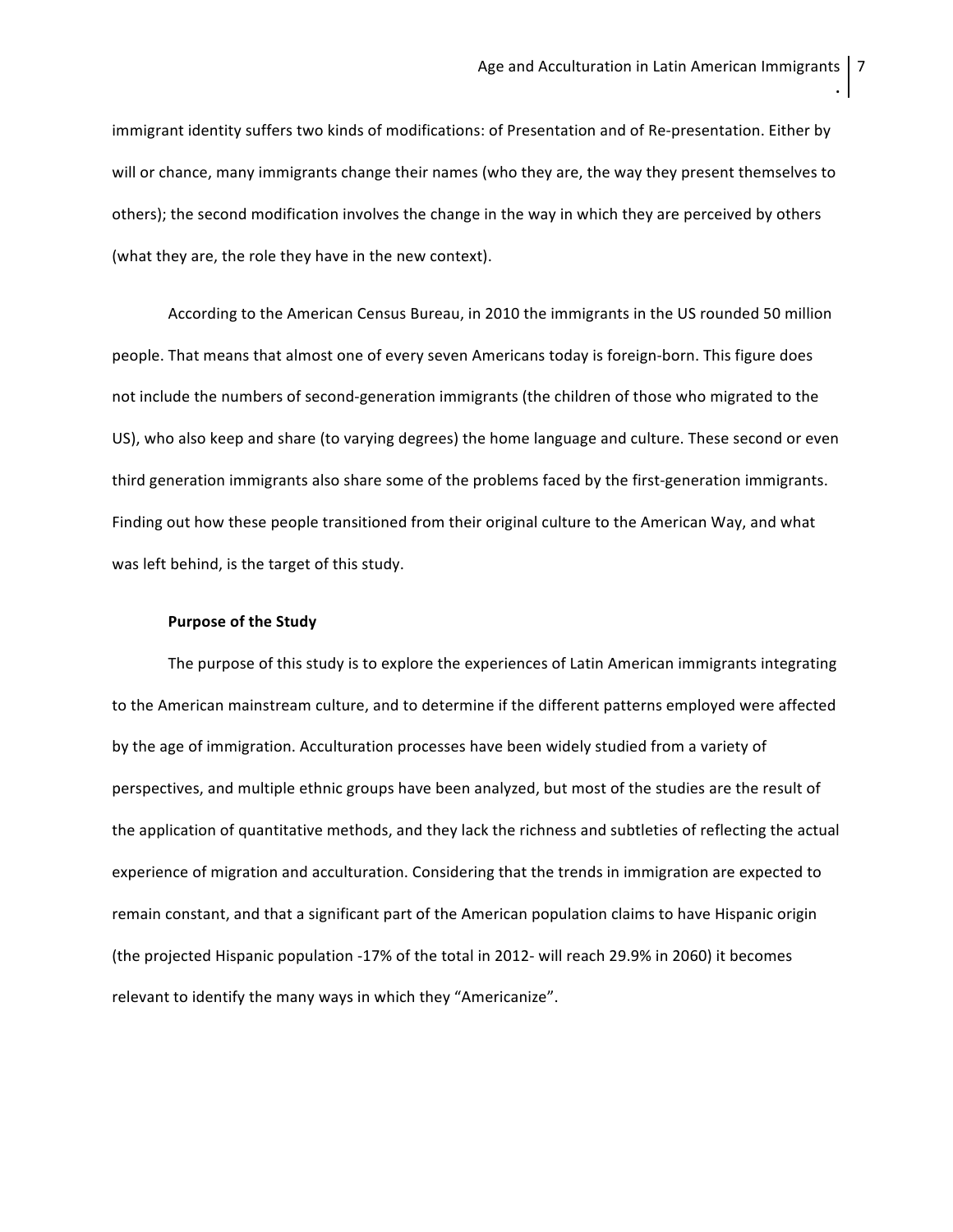## **Major Research Question**

Is there difference between the acculturation process of adults as compared to younger

## immigrants?

## **Sub Questions**

- 1. Does the community of origin of an immigrant affect the likelihood of a successful acculturation?
- 2. Does educational level have an impact?
- 3. Does participating in community activities, attending religious services or having political affiliations help with acculturation?
- 4. Is it possible not to assimilate to the new culture?
- 5. Does occupation affect the adaptation process?

#### **Hypothesis Statement**

The age of the individual at the time of immigrating to the US affects the acculturation process, and its likelihood of success.

## **Nature of Study**

The researcher conducted a qualitative study, with a Phenomenological approach. Subjects were divided into two groups according to age at the time of immigration. Each group discussed their experience, and how difficult it was for them to transition to the new cultural environment. The discussion was recorded, and the resulting data was analyzed. From the analysis of data, the information was synthesized, and major themes were identified and grouped.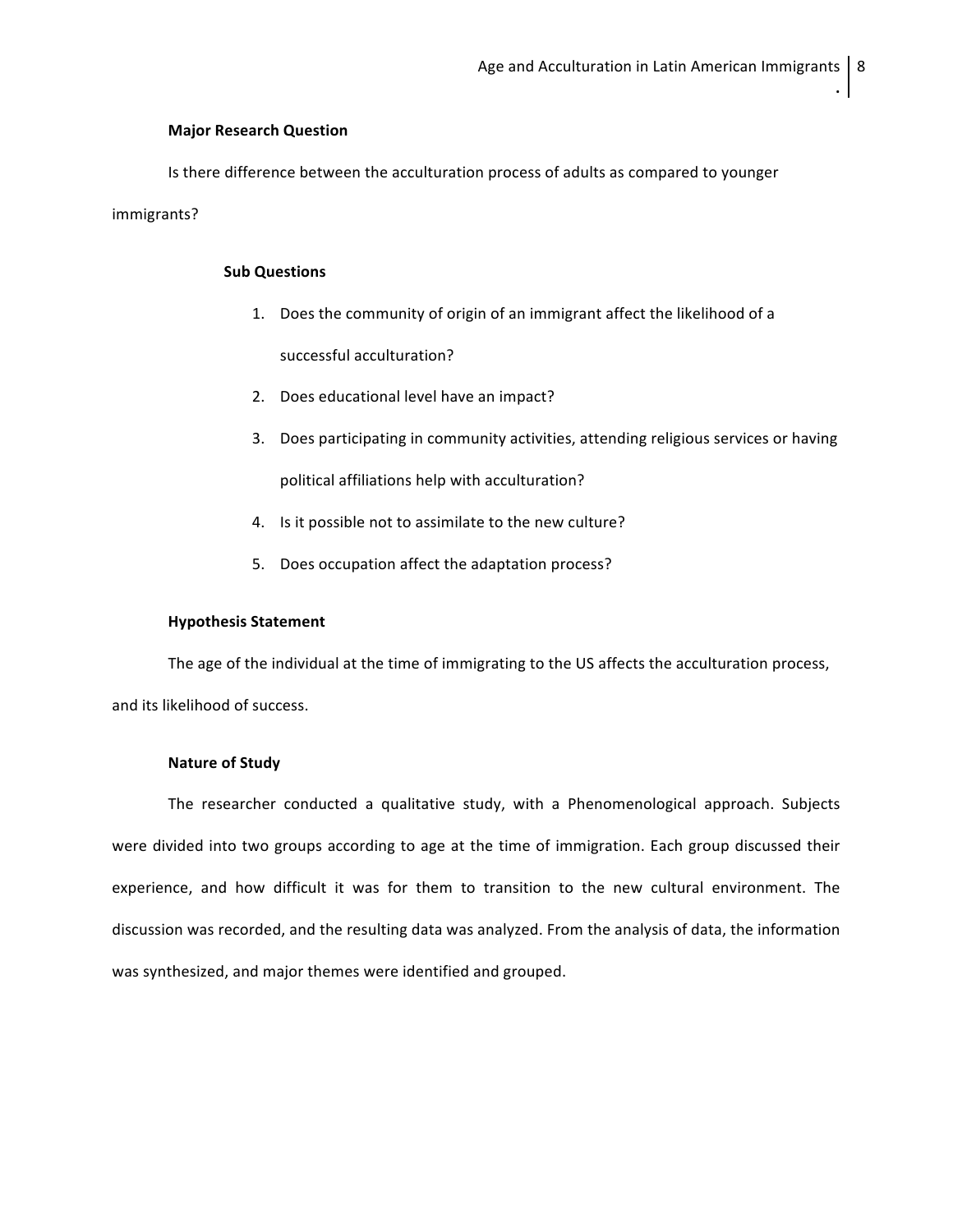#### **Theoretical Framework**

The process of immigration and the cultural and psychological changes that individuals undergo when transitioning cultural frameworks has been studied since the beginning of the 20th Century, when the impact of the massive immigration processes started in the late 19th Century was already evident. In 1918, Thomas and Zanecky published the work that would become the cornerstone of the field: "The Polish Peasant in Europe and America". There, they established three forms of acculturation (bohemian, philistine and creative), defined by whether the individuals adopted, rejected or combined the values of the host culture. Initially, there was consensus among the literature in the definition of a successful transition: the individual "rejected" the old values and "adopted" the new ones. This idea was challenged in the mid fifties, when "Assimilation in American Life", written by Milton Gordon, introduced the idea that the process of transitioning was not a simple one, and was not unidirectional: the host culture was changed by the newcomers too. In the late 1980's, fuelled by developments in the fields of linguistics and semiotics, new studies proposed new models, more complex and controversial. Gudykunst and Kim created the concept of "transcultural identity", which is influenced by French Deconstructivism and Darwinism: in order to successfully adjust to the new environment, the individual must go through a process of "de-culturization" (unlearn what was archetypical of the old culture), and "re-creation" (learn the ways of the new culture). Only by eliminating the old self would a new, more mature, and functionally fit person emerge. Any effort made towards keeping traits of the old order would result in social, psychological and functional maladjustment. Opposing to these views, and influenced by the Post-modernist theories of Francois Lyotard, Kramer created the DAD Theory (Dimensional Accrual and Dissociation Theory), where the stress is laid on the additive nature of the process: the individual adds layers of appropriate cultural meaning. Kramer does not assume an idea of progress or ideal end product (equivalent to the assimilation stage of the "intercultural person" of Gudykunst and Kim). Kramer complemented DAD Theory developing his observations that different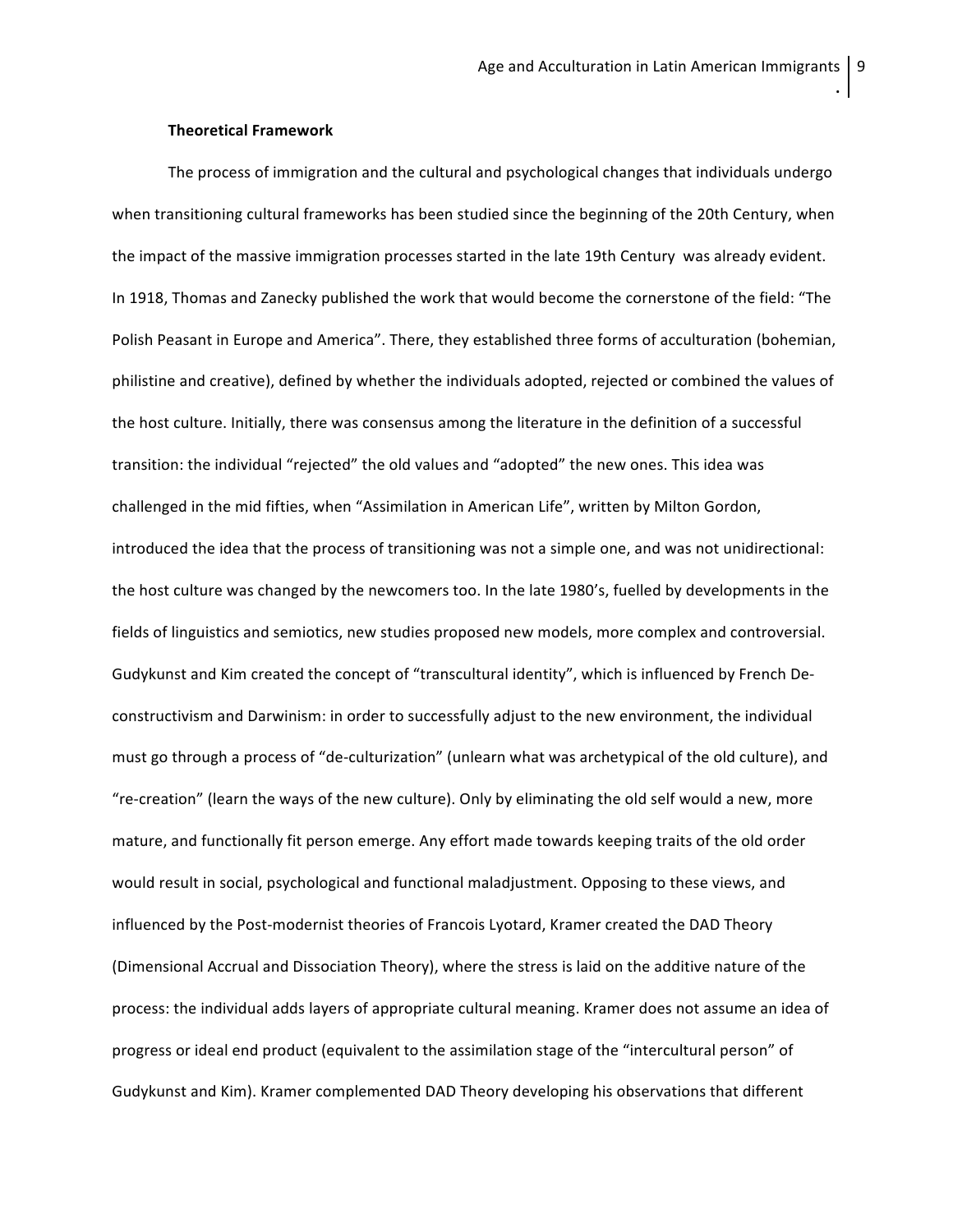cultures have different models of communication: idolic, symbolic or signalic. There is not a hierarchy between these three models, and the use or one or another can be more effective depending on circumstances. According to this, conflict is the result of miss-matched communication styles. An interesting point raised by the DAD theory is that in linguistics and semiotics, identity depends on difference. Kramer takes this premise to an extreme, and concludes that, if a state of "perfect assimilation" into the new culture were achievable, the resulting monoculture would make identity impossible. As a result, the "end product" would be a sort of post-modern nihilist, who would find every value exactly equal, destroying the concept of value itself. In the Western World, (which is mostly signalic), conflict results from the clash between the mainstream signalic culture, and the idolic style natural of some immigrant groups. This would seem to support Hungtinton's controversial claim of a "clash of civilizations".

Considering both the principles of Kramer's DAD theory and Gudykunst & Kim's concept of an "intercultural person", it can be concluded that a younger immigrant would be better suited to transition from an "old" culture to a "new" culture; either because they have less cultural baggage to get rid off (Gudykunst & Kim), or because the communication styles of the different cultures are naturalized in them, eliminating the risk of mismatched communication (Kramer).

#### **Significance of the Study**

*"Between the years 2027 and 2038, international migration is projected to become the primary driver in US population growth for the first time in nearly two centuries"* (US Census Bureau, 2013. Online). According to Thomas Messenbourg, Senior Advisor to the US Census Bureau, this will reflect *"the nation's declining fertility rates, the aging of the baby boomer population, and the continued immigration".* In December 2012, the Census Bureau projected a constant level of net international migration of 725,000 (year on year) for the period 2012-2060. In the same study, they projected that the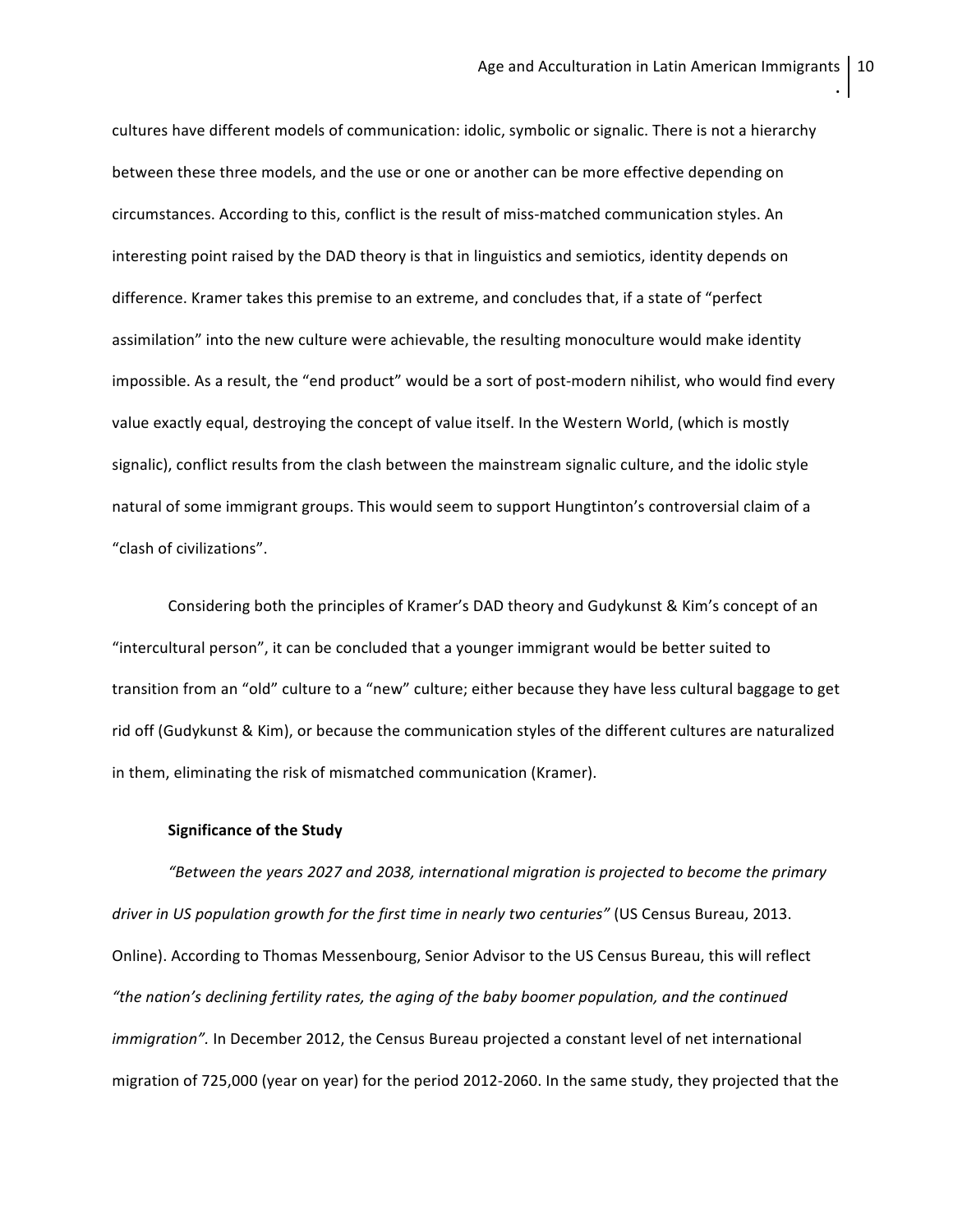Hispanic population (17% of the total in 2012) will reach 29.9% in 2060. Considering that the trends in immigration will remain constant, and that a significant part of the American population claims to have Hispanic origin, it becomes relevant to identify the many ways in which they "Americanize".

## **Definition of Terms**

- **Immigrant**: a person who comes to a foreign country to take up permanent residence.
- **Culture**: the beliefs, customs, arts, etc. of a particular society, group, place or time.
- **Tradition**: the stories, beliefs, etc. that have been part of the culture of a group of people for a long time.
- **Acculturation**: a cultural modification of an individual, group or people by adapting to or borrowing traits from another culture. Also: a merging of cultures as a result of prolonged contact.

Merriam-Webster Dictionary, Online.

#### Assumptions, Limitations and Delimitations.

The study focuses on Latin American - born immigrants to the US.

This study takes place in communities in Northern Virginia and Maryland.

The sample may not represent the population adequately.

The use of the word "Latin-American" is intended to avoid the gray areas in the definition of the term "Hispanic" or "Latino".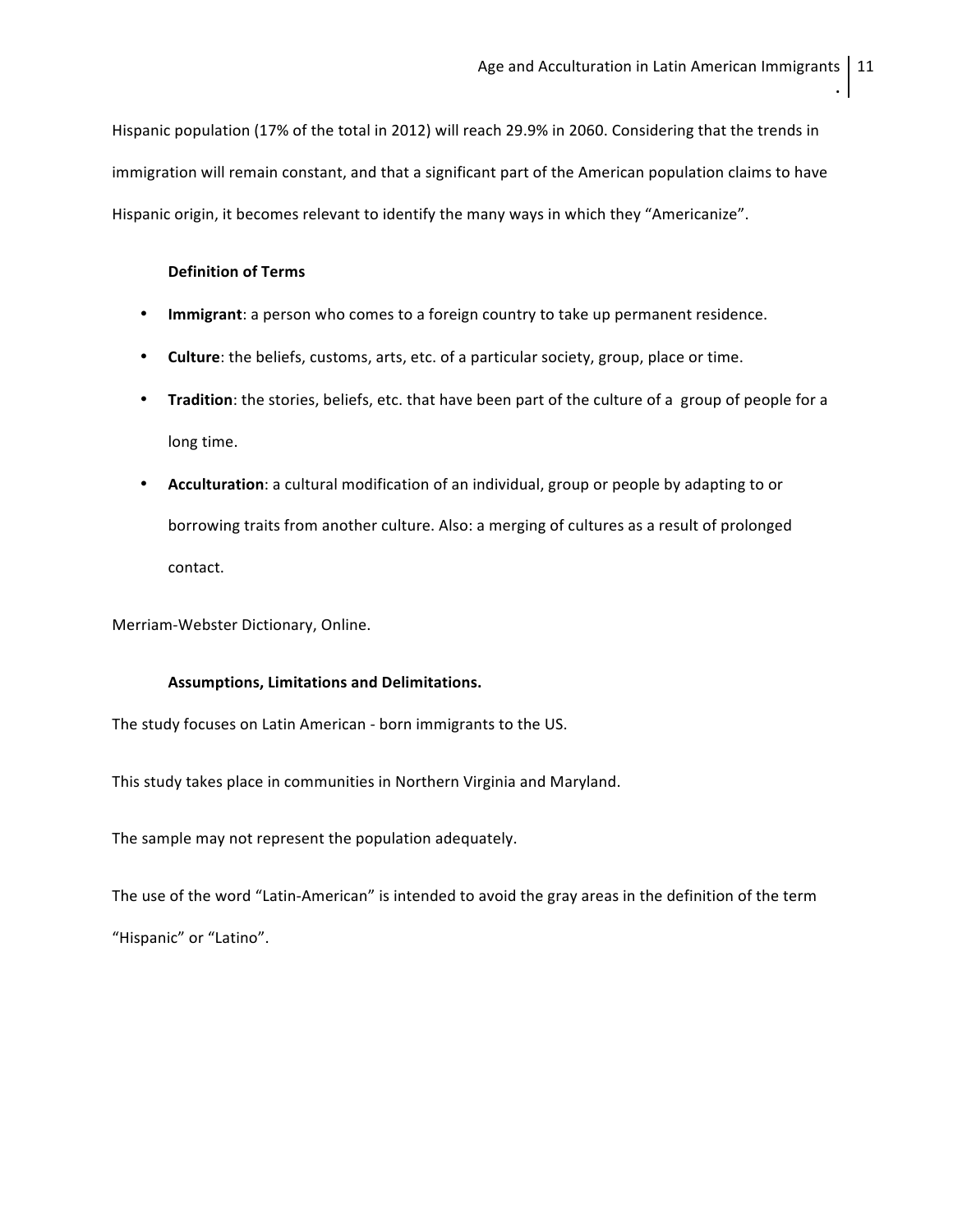#### **Chapter II**

#### **A REVIEW OF THE RELATED LITERATURE**

#### **Introduction**

Not long ago, when asked about "immigration", many Americans would picture a steaming transatlantic, the eager eyes of hardworking men, women and children, and the shores of Ellis Island. This romantic image would bring to mind some personal story (maybe that of a parent or grandparent); the story of that relative who left the hardships of Europe to conquer the Brave New World the United States promised to all those willing to take the risk and work hard. Under that idyllic paradigm, all the different factions converged and merged into one new class: the American. The American "melting pot" would turn the diverse traditions that flowed from the ships into one smooth, homogeneous, cultural construct. Without being as uneventful, the fact is that, until the mid  $20<sup>th</sup>$  Century, the majority of the immigrants adhered to this pattern. Even if most immigrant communities were heavily localized in ethnic neighborhoods, parents encouraged their children to speak only in English, (Citrin & Lerman, 2007) trips to the "old country" were extremely rare, and the ancestral traditions were simplified and trimmed into a new "Americanized" version of food, music or celebrations that was only a distant relative of the original

But was the transitioning process so seamless? Actually, the real experience was not picture perfect (Branigin, 1998). Under this paradigm, group differences seem to have faded off into the social tissue, but the individuals who changed cultures underwent different processes, and every ethnic group faced different challenges. To make matters even more complicated, the receiving society changed and adapted as it absorbed the newcomers (Esses et al, 2015). The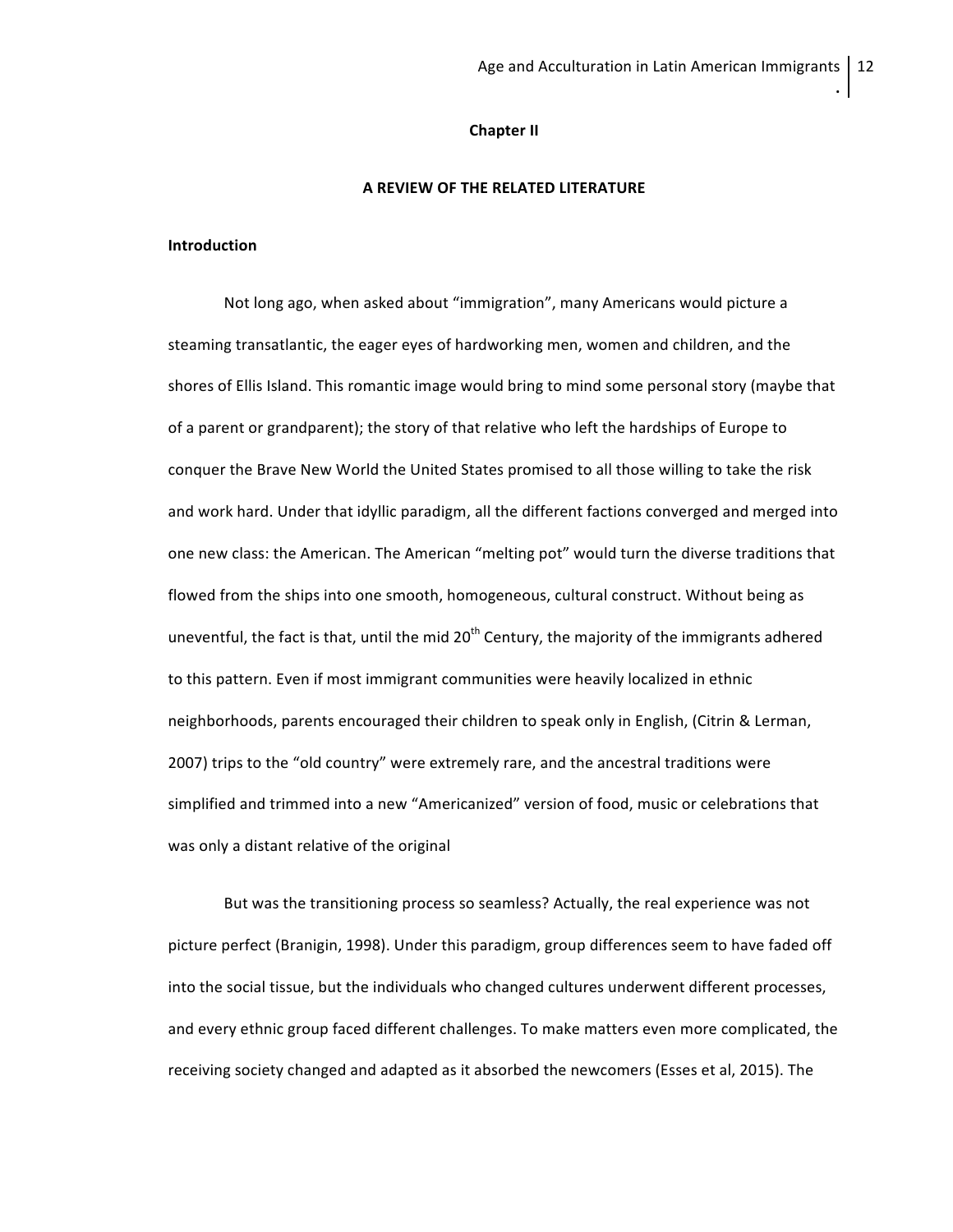host society would not be the same after receiving large numbers of immigrants. The United States today is a good example: a complex, multicultural society, where conflict and cultural competence seem to flourish (Buenker & Lorman, 2005)

One more layer of complexity in the analysis of this phenomenon lays in the fact that, even if it is the same host culture, not all ethnicities integrate to the same degree. Of significant relevance is the analysis of the ethnicities that have a proportionally larger participation in the immigrant population. Hispanics are today not only the largest minority already established in the US, but also the fastest growing one, due to both birth rate and immigration (US Census Bureau, 2010). According to Samuel Hungtinton (2004), Hispanics are the group that has shown more resistance to acculturation, keeping their ancestral culture almost intact, well into the second and even the third generation. The same point is made by Taylor et al (2006), this time without any negative connotation on their part. As therapists working closely with their Latino patients, they can see and identify the topics or themes that run deep through the community.

## **A Review of the Literature of the Term Acculturation:**

In 1936, Redfield, Linton & Herskovits defined the term acculturation:

*"Acculturation comprehends those phenomena which result when groups of individuals having different cultures come into continuous first-hand contact, with subsequent changes in the original culture* patterns of either or both groups ... under this definition, acculturation is to be distinguished from culture *change, of which is but one aspect, and assimilation, which is at times a phase of acculturation"* ( as cited by C.D. Spielberger, 2004).

Acculturation is a two way phenomenon, that involves both the changes produced in the individuals or groups that migrate, and in the societies that receive them. Some societies will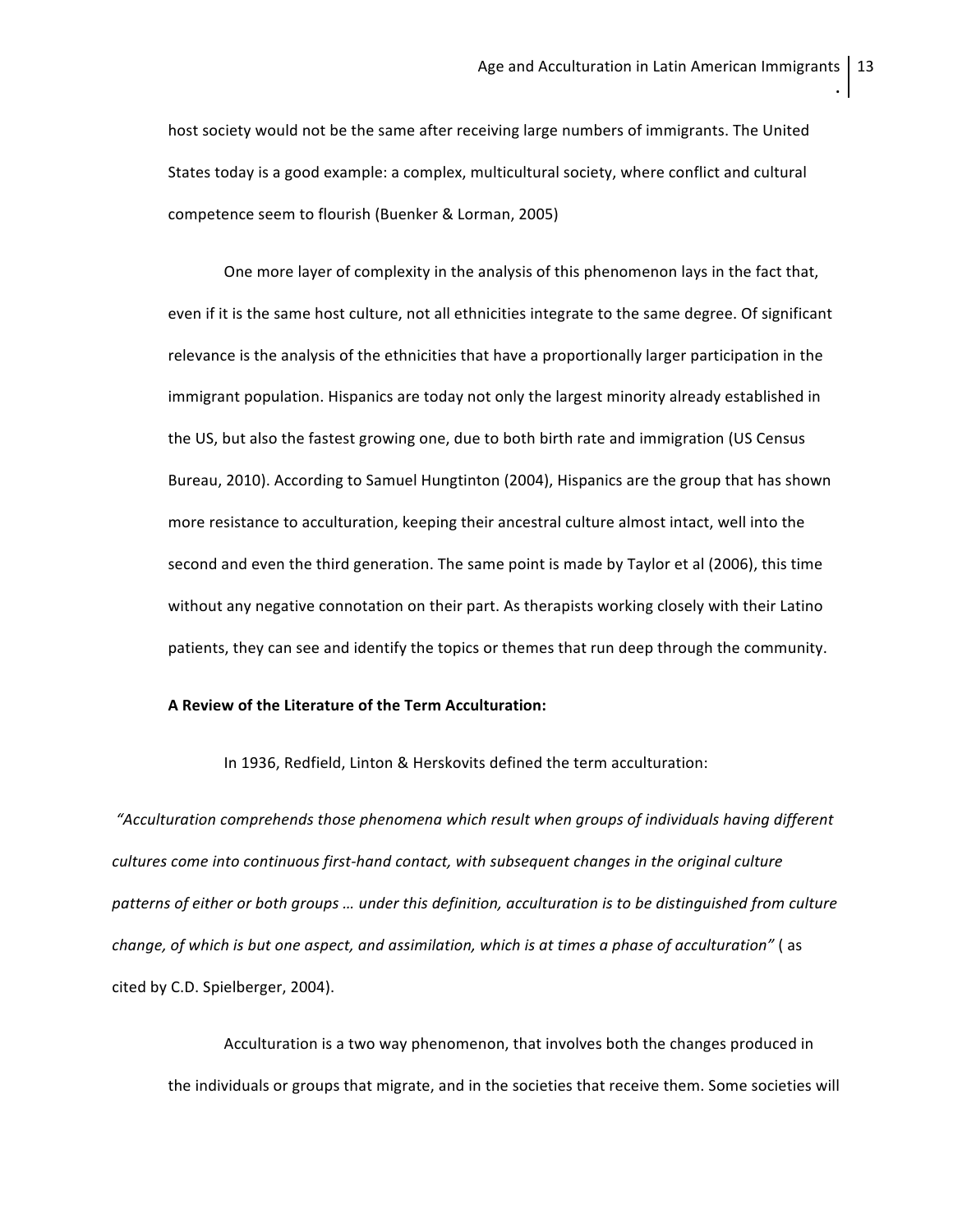be more receptive than others, and the social resistance will impact the individual strategies. As stressed by Berry (2006) *"the long-settled populations strive to maintain their societies, in the face of increasing cultural diversity in their midst".*

In order to understand acculturation, it is important to understand that changes occur both at the group and at the individual level (Sam, 2006). The two main issues in acculturation, that affect both the individual and the host community, are the desire for cultural maintenance (each group wants to keep their culture "pure"), and the desire for cultural contact (each group is more or less attracted by novelty) (Berry, 1997). The interplay of these two forces will result in the four acculturation strategies (assimilation, integration, separation and marginalization) employed by the society as a whole, and the individual immigrant. Combined with the acculturation strategy, at the individual level immigrants can present an integration profile (combining the ethnic component and the new cultural component), an ethnic profile (favoring only the ancestral component), a national profile (completely abandoning the ancestral values, and embracing the host culture) or a diffuse profile (the individual is not comfortable with either one, and shifts). The local ecology is a key element when individuals (specially the younger immigrants) lean towards one profile or another: discrimination, isolation or the lack or abundance of cultural diversity can play a major role (Berry et al, 2010). The personal outcome of the acculturation process may result in the acquisition of the new social skills, in the individual learning to cope with the stressors of not being culturally adept, or in the extreme, succumbing to the stressors and developing a psychopathology (Berry, 1997). The factors influencing the decision to migrate and the relations and cultural distance between the immigrant and the host society also have an impact in the acculturation process (Esses et al, 2015).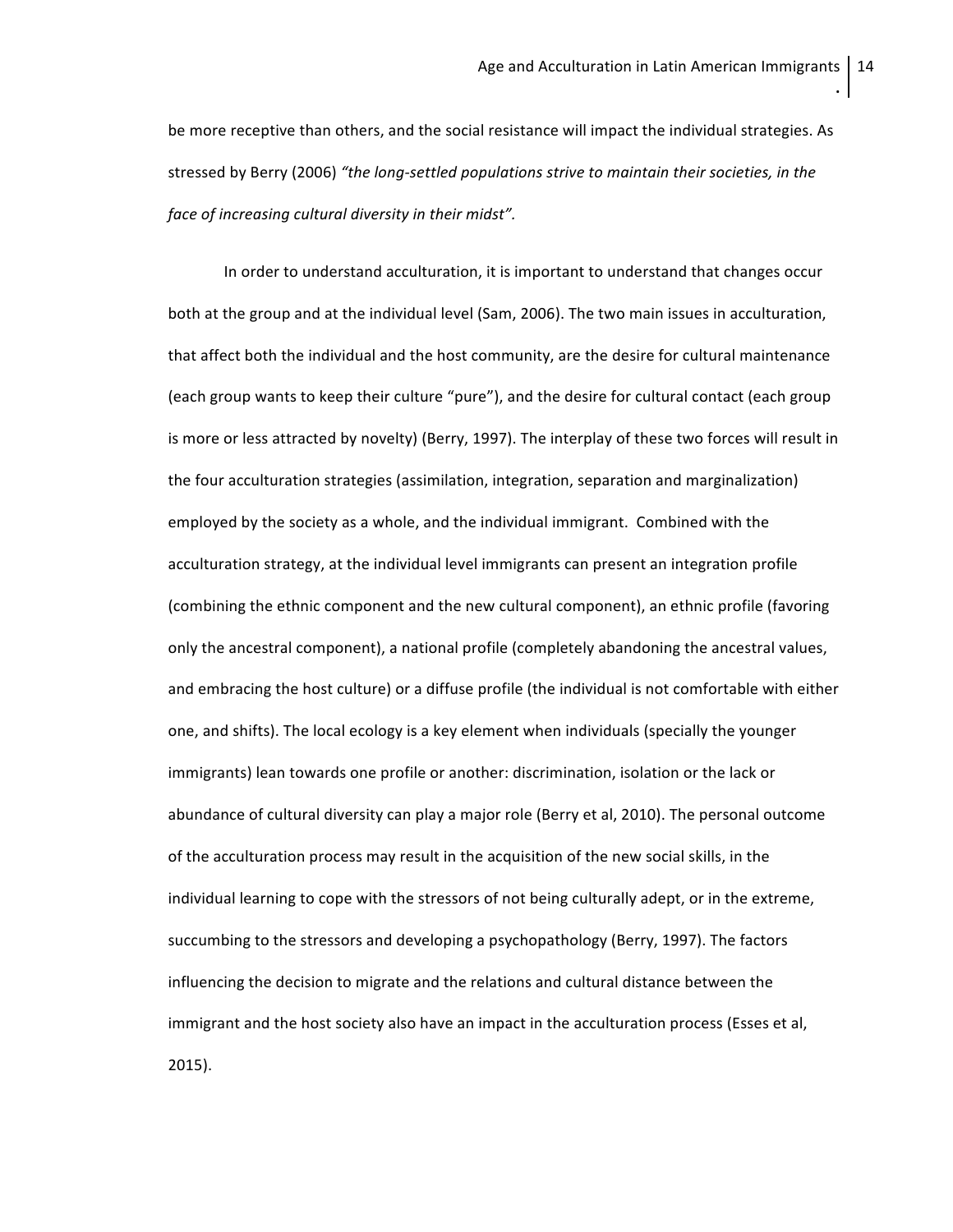#### **A Review on the Literature of the History of Acculturation**

The relationship between people and their home culture has been a center of concern for generations. In Ancient Greece, the worst possible punishment for a crime was exile, and even death was preferred to it. In Plato's Crito, Socrates drank the poison after being found guilty of impiety, rather than leave Athens forever. The Roma Empire was as multicultural as any modern nation, but Roman citizens and foreigners had very different rights and duties, and becoming a citizen was a prized benefit for non Romans.

Nationality, cultural identity and sense of belonging are deeply ingrained in all of us, but only in the late 1800's, with the massive immigrations to populate the US, Australia and South America, the phenomenon of cultural diversity and all its connected problems, became evident.

The transition experienced by immigrants has been studied from multiple approaches. The first modern model, (Thomas and Zanecky, 1918) established three forms of acculturation (bohemian, philistine and creative) depending on whether the individual who immigrated adopted, rejected or combined the ancestral and the new values.

After the Great War, the focus of research was placed in solving the issue of "Americanizing" the immigration originated in the countries of eastern and southern Europe. The two positions were those of the Assimilationists, who considered that the ideal immigrant completely changed cultures, and the Cultural Pluralists, who compared the society resulting from immigration to a symphony. In a symphony, each instrument (ethnic group) has its own voice, but all play together harmoniously, and the resulting effect is more powerful and beautiful than the sound of the individual voice (Frederikson, 1999).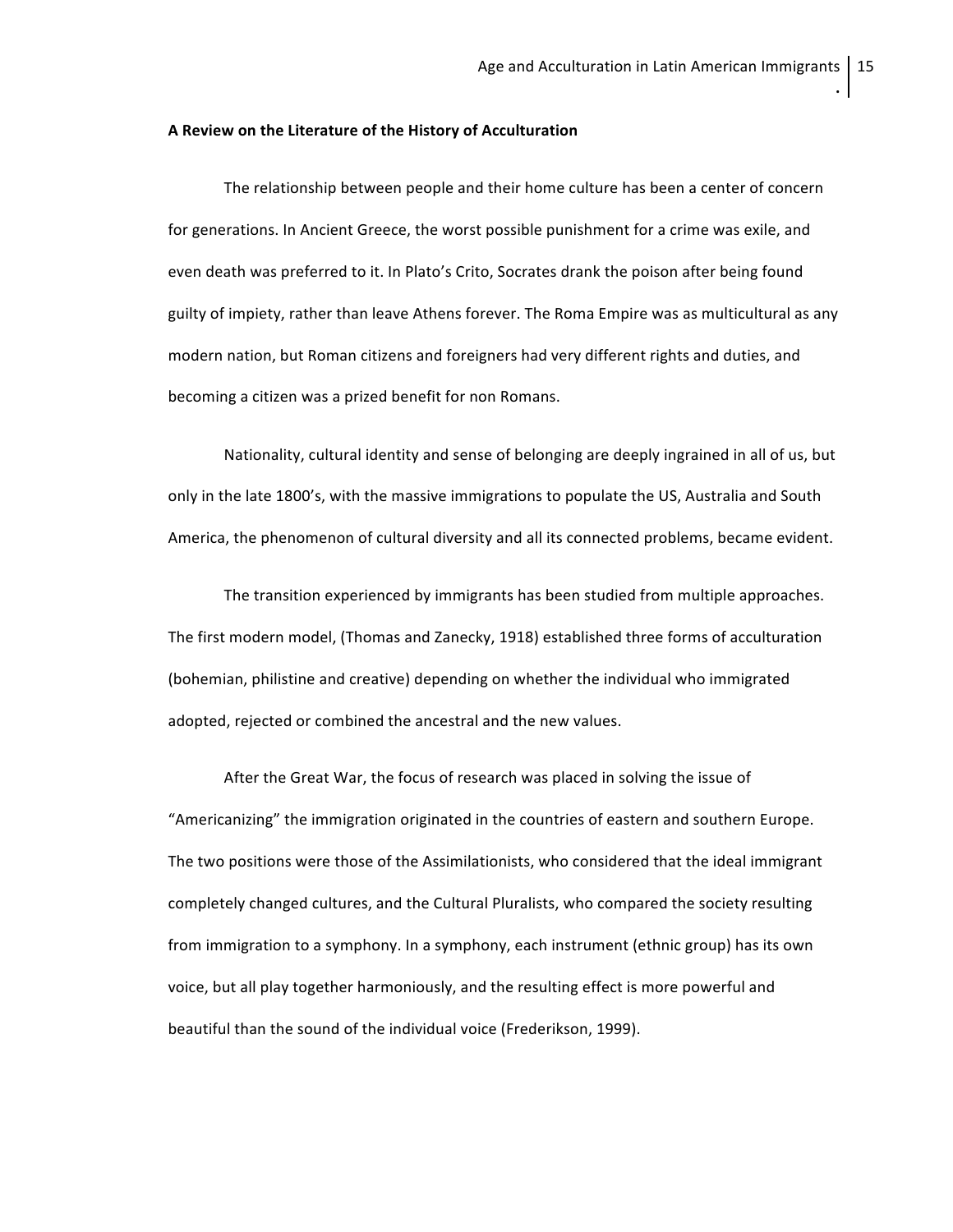16

**.**

Different models have tried to explain the patterns evidenced by the research, varying mostly in the way individuals reject or adhere to the new cultural values. They are divided into two main trends: unidimensional (they measure the abandonment of the old culture versus the adoption of the new culture), and multidimensional (they measure the maintenance of the old culture and at the same time the acquisition of the new culture) ( Celenk & Van de Vijver, 2011). The four basic acculturation models (Berry, 2006), range from assimilation (total acceptance of the host culture), to marginalization (rejection of both the host and the original culture). According to this, assimilation occurs when individuals abandon their original culture and replace it for the new one. Separation is the strategy employed for those individuals who keep a distance between themselves and the mainstream culture, in order to preserve their native cultural values. The integration strategy seems to be a win-win situation: the individual does not abandon the ancestral values, and at the same time freely interacts with the new cultural patterns. Finally, some individuals opt for the marginalization strategy: they reject both their own culture, and the culture of the new environment (Marin et al, 2008). It is to be noted that the choice of strategy lays not only on the individual transitioning cultures: the host community, and how willing it is to embrace diversity, will play a significant role in defining the final situation (Davis & Engel, 2011).

## **A review of the Literature on Hispanic Culture and Hispanic Immigration to the US**

Hispanics are the fastest growing minority group in the US. The Hispanic population included 45.5 million (15.1 %) of the estimated US population (US Census Bureau, 2008). *"They come from more than 20 countries, sharing one common language. The three largest Hispanic groups in the US are: Mexican, Puerto Rican and Cuban"* (Davis & Engel, 2011). Historically, these groups were regionally concentrated in New York, Florida and the states of the West and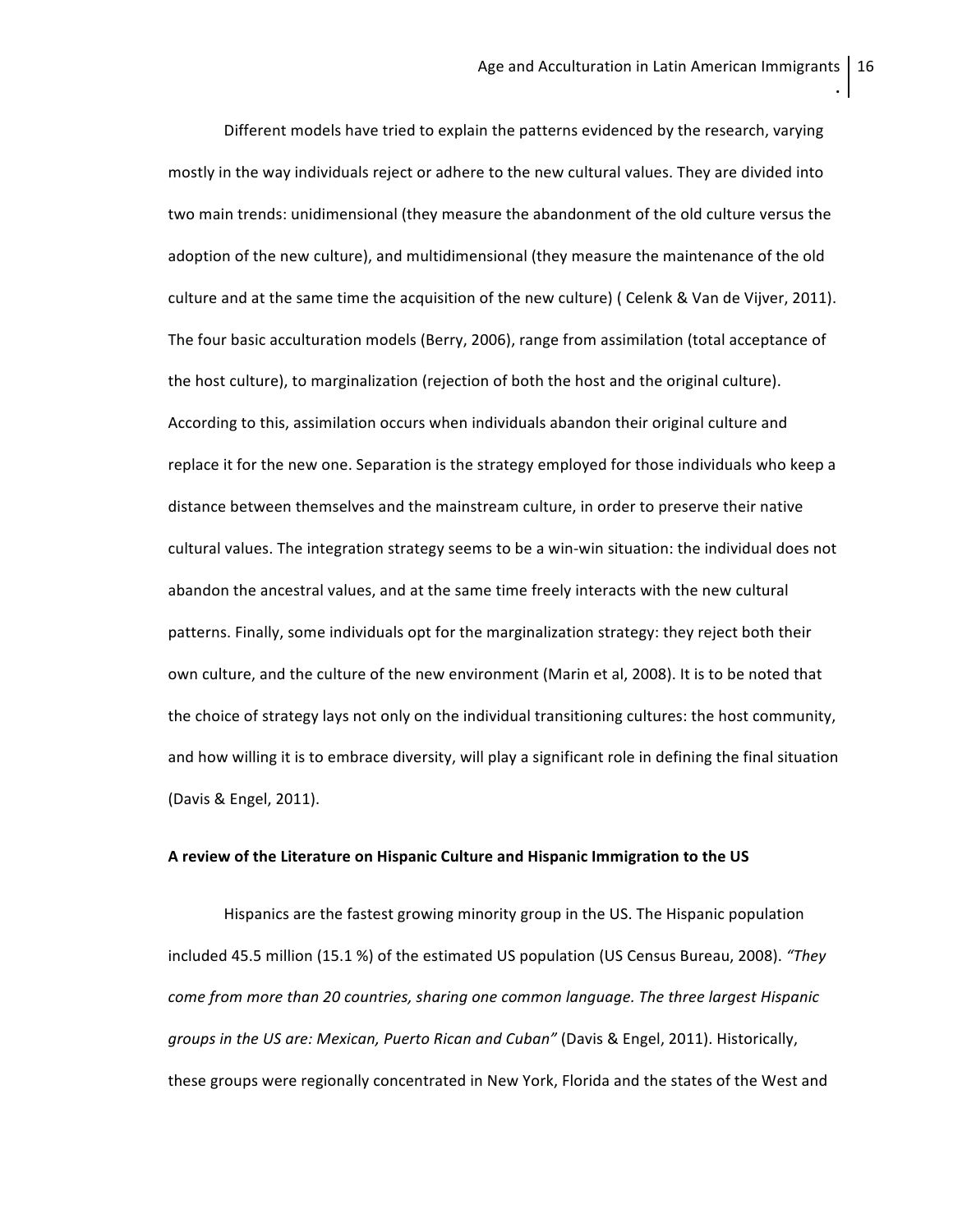South West, but today they are a significant presence in every state. Hispanics tend to retain the use of their mother language, and to adhere to their ancestral traditions. They are also more likely to marry within their ethnicity (US Census Bureau 2010), and to maintain close ties with their extended family in the US or abroad.

## **A Review of the Literature of the Research Design**

This study used a qualitative research design using a phenomenology approach. This decision was based on the analysis of the different methods. After considering the possibilities given by quantitative models, the advantages of a qualitative approach, with a focus on the actual individual experience were evident.

General research studies on acculturation and specifically, the acculturation of Hispanics to the American culture have been conducted using quantitative and qualitative methods. Davis and Engel (2011) have worked on measuring the perception of race and ethnicity. Of particular relevance to this research are those studies aimed at defining scales to measure the degree of acculturation of Hispanics as a class, and the three Hispanic groups that have the most significant presence in the US (Mexicans, Puerto Ricans and Cubans). Despite belonging to the same cultural universe, that of the Hispanics, the population in each group shows distinctive acculturation strategies. A broad-range, quantitative approach was taken by Tropp et al (1999), in their study "Acculturation between Anglo/American and Latino/Hispanic". In the same line, Marin et al (1987) developed a specific acculturation scale for Hispanics that measures both the attachment to the ancestral values and the adherence to the new culture. Quantitative studies interview sizable samples and use surveys and statistical analysis to define the boundaries of each acculturation level.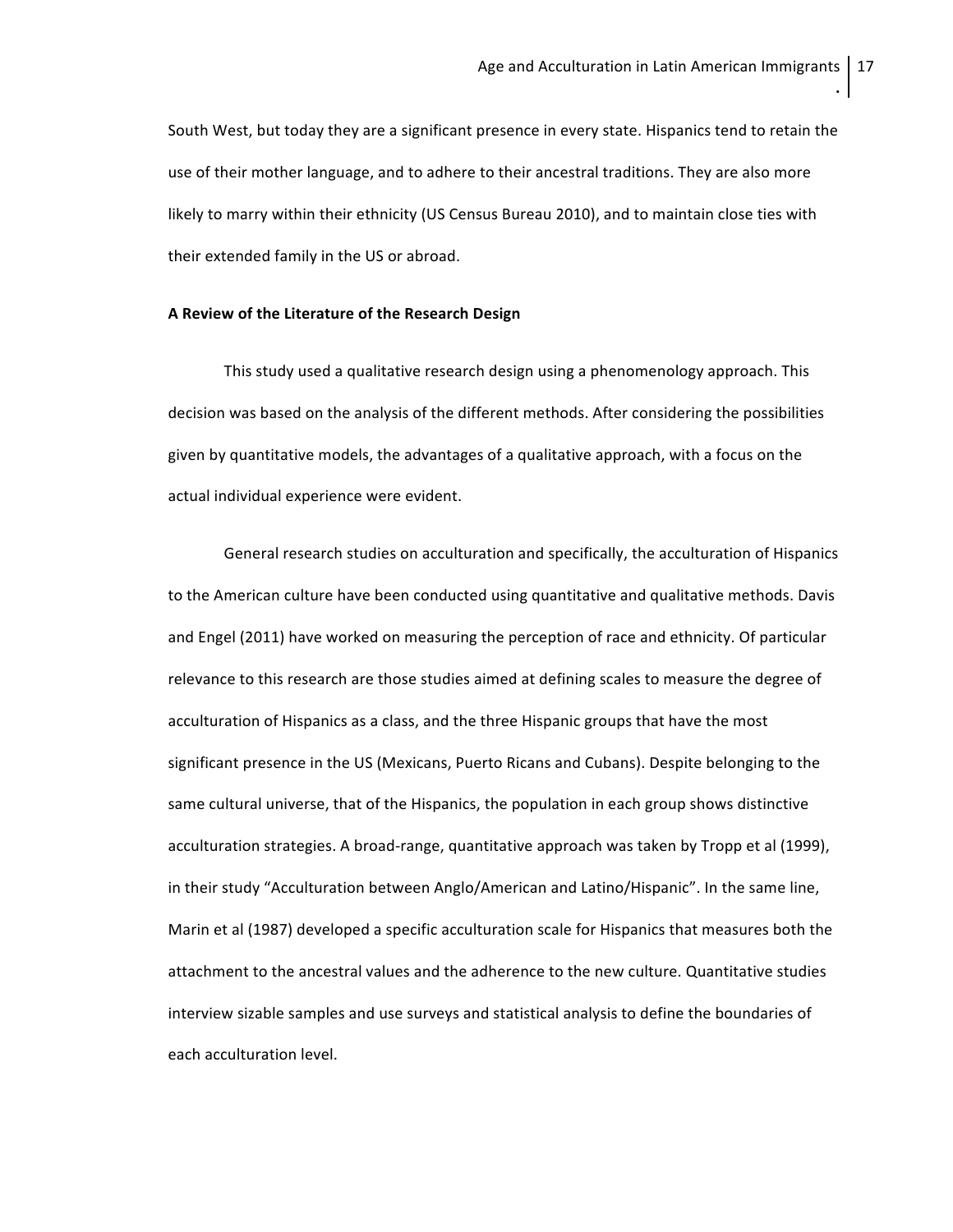Qualitative studies focus on smaller samples, and try to define values for the populations by inference. Among the relevant qualitative research, the work of Gloria Arfelis (1998) focuses on the effects of acculturation on a particular population, that of collegeeducated Latin American women. Esses et al (2015) study the factors that affect acculturation in general. Berry et al (2010) focus on the problems of acculturation, identity, adaptation and the specific challenges that transitioning cultures impose on youth.

Finally, Berry in many of his works, (1997, 2005, 2010), and Celenk and Van de Vijer (2011) studied acculturation from a holistic perspective, not focusing on a specific ethnic group, and drawing conclusions that apply to the whole population covered by the definition of immigrant.

This researcher based this paper research design and methodology on Greenwald (2004), Hycner (1999) and Celenk et al (2011).

In an article published in the International Journal of Qualitative Methods, Greenwald describes the not only each of the steps that a phenomenological research has to cover, but most importantly, the philosophy behind phenomenology:

*"to arrive at certainty, anything outside immediate experience must be ignored, and in this way the external world is reduced to the contents of personal experience. […] The aim of the researcher is to describe, as accurately as possible, the phenomenon, refraining from any pre given framework, but remaining true to the facts"* (Greenwald, 2004).

In order to properly process the information provided by the subjects in the course of the interviews according to phenomenological standards, this researcher resourced to the Five Steps Explicitation Process (Hycner, 1999).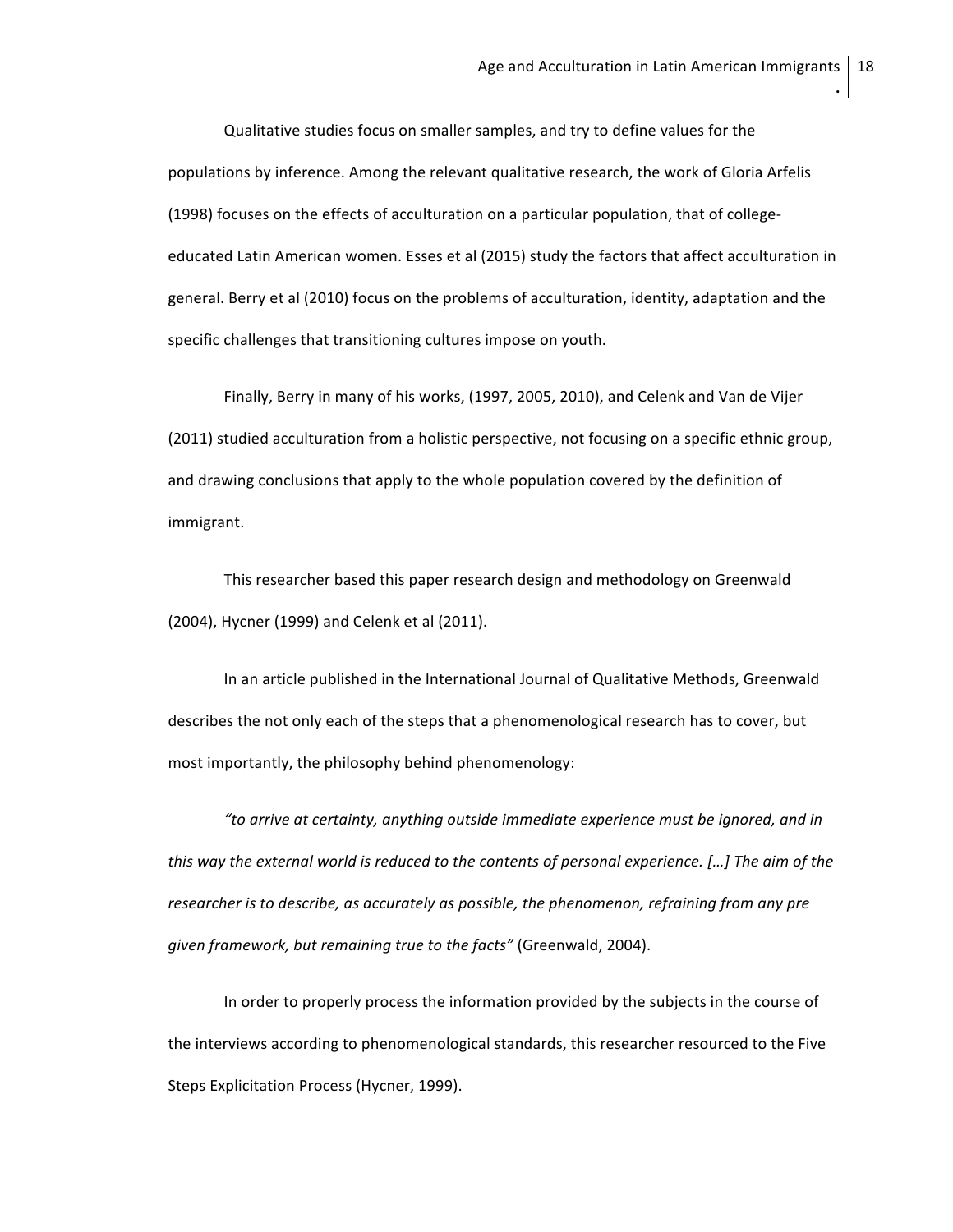The main lines in the definition of key acculturation themes (acculturation conditions, acculturation orientations, dimensionality, domain-specificity and acculturation outcomes), as well as the scale descriptors, were taken from the comprehensive work of Celenk and Van de Vijver (2011).

## **Summary**

The previous review of the literature highlighted the main trends and avenues explored by researchers in the field. Even though there is a considerable amount of literature, and the field has justly attracted a lot of attention in the last years, the fact remains that most researchers assess acculturation outcomes (mostly behavioral adjustments), and not psychological outcomes.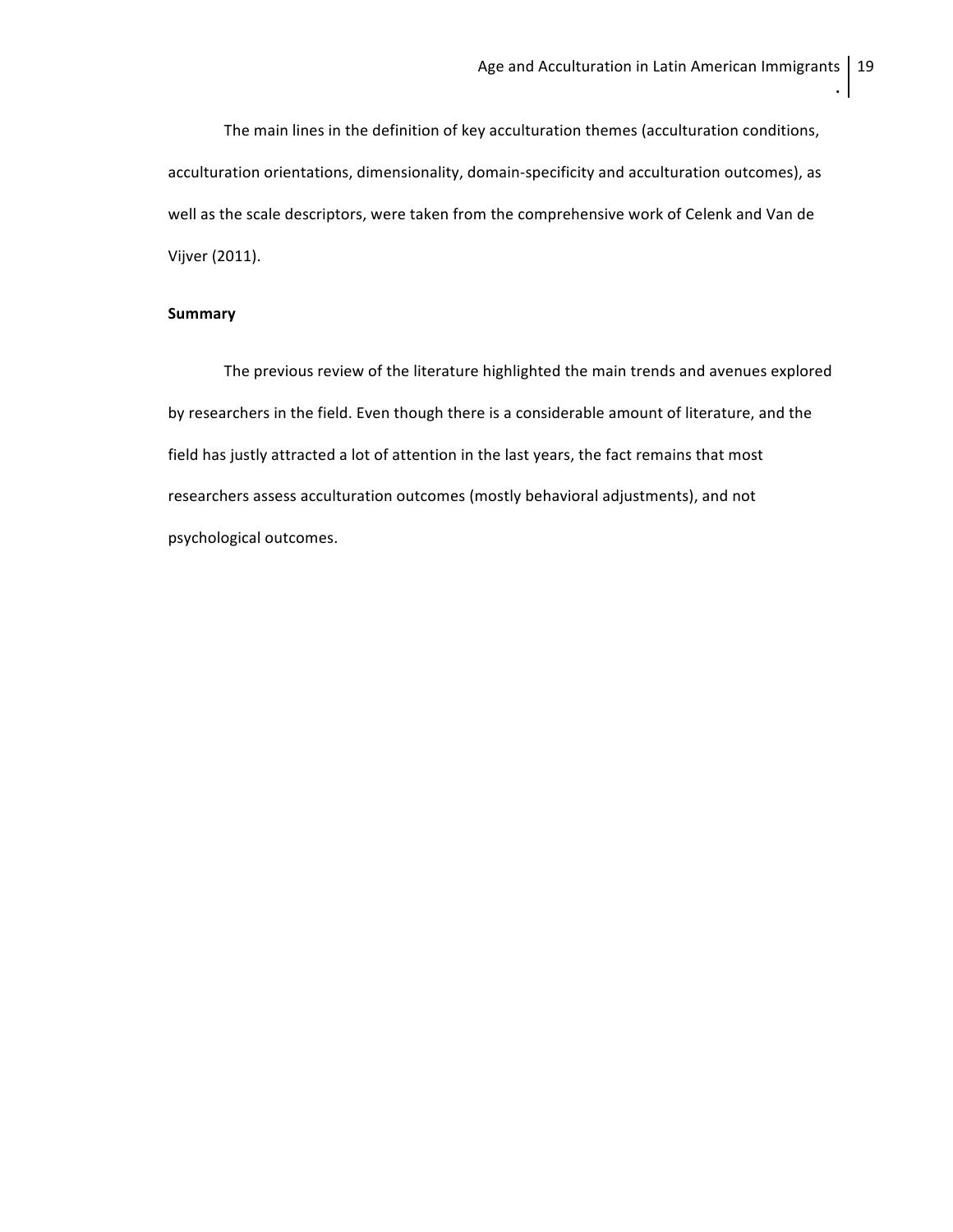#### **CHAPTER III**

### **RESEARCH DESIGN AND METHODOLOGY**

#### **Introduction**

The purpose of this research is to analyze the impact of a particular factor (the age of an individual at the time of immigration) in the overall acculturation process. The aim of the researcher is to describe, as fully as possibly, the phenomenon of immigrating from Latin American countries to the US, and how the cultural transition process is affected by the age at which such process is started. Other factors, such as individual characteristics, personal expectations, characteristics of the society of origin, if immigration was the result of a personal choice or imposed by external circumstances, the perception of self before and after immigrating also impact the transitioning process.

#### **Overview of Research Design and Rationale**

The first step in the research design was identifying and defining the problem to be addressed. In this case, the impact of the age of the individuals at the time of their immigration to the US, in the acculturation process of Latin Americans. Even if acculturation processes have been widely studied and multiple ethnic groups have been analyzed, most of the studies are the result of the application of quantitative methods. They do not focus on the actual experience of migration and acculturation. For this reason, this researcher chose a qualitative research model. In this case, the application of a Phenomenological approach is the result of an epistemological position: data pertinent to the topic are contained within the perspectives of people who immigrated to the US from Latin American countries. Because of this, data collection will be possible only by engaging directly with them.

The second step in the process was locating the participants. The researcher used Purposive Sampling to select the informants: those individuals who have had the experience, and who fitted in the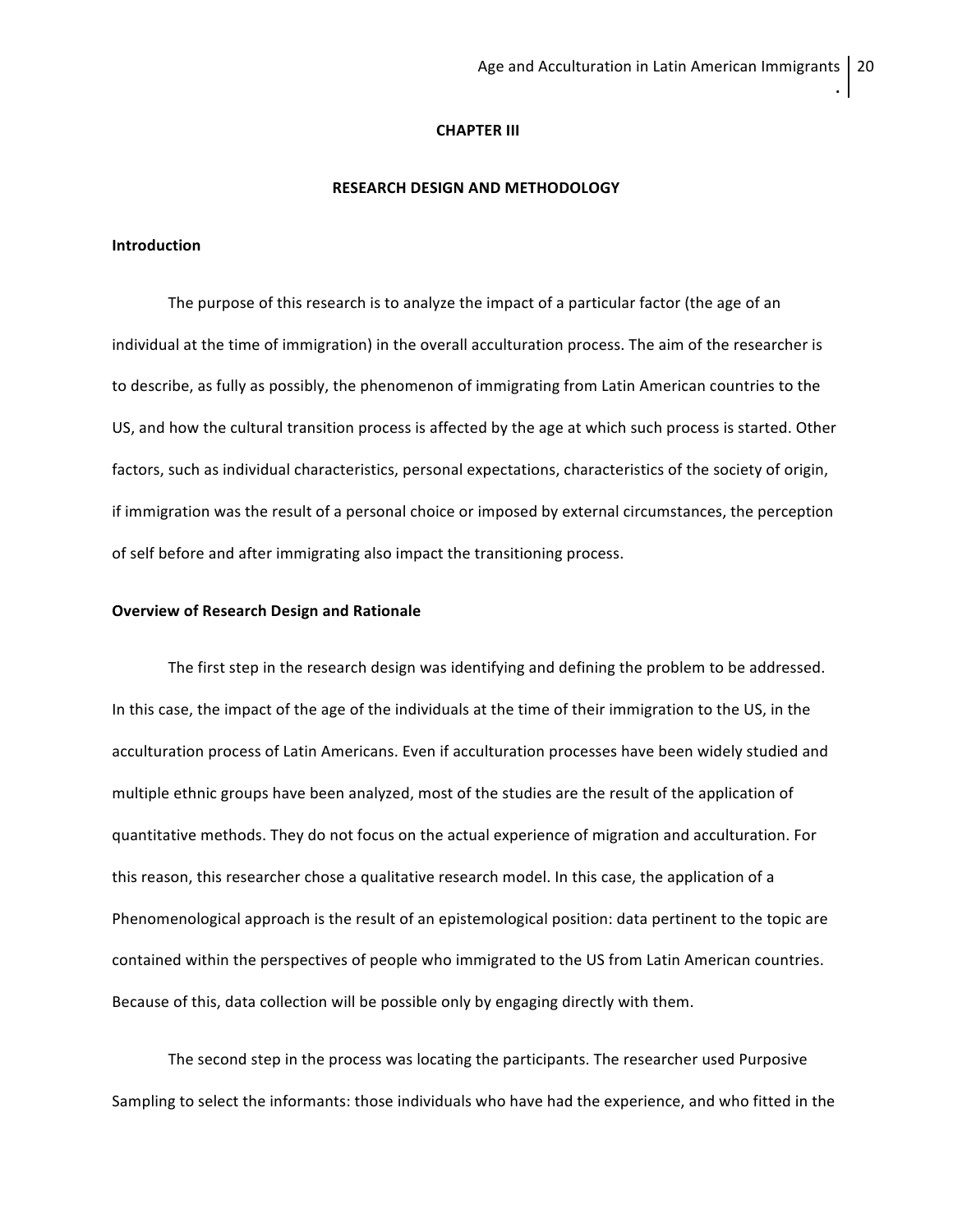pre-defined characteristics (Latin American-born, with at least five years of residency in the US). In order to expand the sample, Snowball Sampling was also employed: the informants recommended other subjects to be interviewed. The sample included 6 individuals. Three of them immigrated at a younger age, and three immigrated as adults.

To ensure the research complied with all ethical considerations, a written informed consent form for obtaining informed consent was designed to inform about the nature of the study and gain the research subjects' consent before being interviewed.

Data was gathered in the course of the interviews. Within phenomenology, the researcher must allow data to emerge, so there is not a structured questionnaire. The goal of the interview is that the informants describe the lived experience. It is crucial in this type of research that the interviewers suppress their own presuppositions and feelings. The open ended prompt that started the interviews was:

Tell me about your experience of moving to the US.

The reason you did it was …

The researcher used semi-unstructured, in-depth phenomenological interviews, directed at the participants' feelings, ideas, emotions and beliefs. Each interview was different, because each informant had a different experience to share.

The data capturing process consisted of a recording of the interview, notes taken during the interview and notes made while the recording is analyzed.

Finally, the Explicitation of the Data (the phenomenological equivalent of data analysis) was based on Hycner's (1999) explicitation process.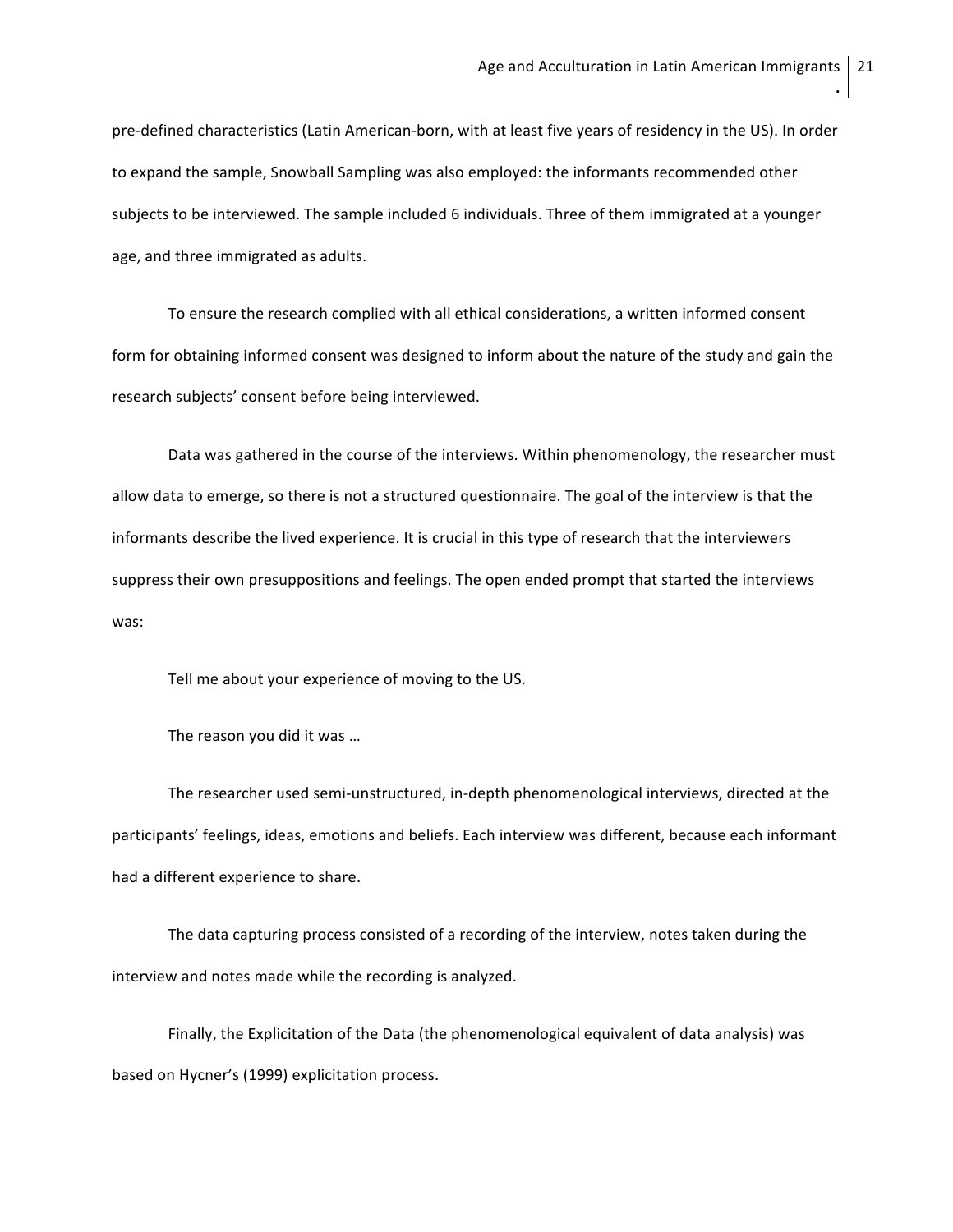## **Sampling Design**

The study uses a purposive sampling. The first step in the sampling design was identifying the informants that would participate in the research. Informants would be individuals born in Latin American countries, who have lived in the US for at least five years. The reason for the five year limit is because many authors in the field make a difference between the experiences of migrants (transitory, short time residents) and immigrants (those foreigners who have settled in the country for a significant amount of time).

The participants are six individuals, five females and one male, from the Latin American immigrant community in the area of Northern Virginia and Maryland. Their ages range from 22 to 55 years old. One of them is a housewife, five of them work full time and one is a part-time student. They were born in Argentina, Peru, Venezuela, Colombia, El Salvador and Bolivia. The aim of this particular sampling design was to have a sample as diverse and as representative of the actual phenomenon as possible.

| Participant# | Age | Age at<br>immigrat. | # of years in the US | Country of origin | Occupation /<br>employment | <b>Education</b> |
|--------------|-----|---------------------|----------------------|-------------------|----------------------------|------------------|
| 1            | 48  | 13                  | 35                   | El Salvador       | self-employed              | Some school      |
| 2            | 22  | 14                  | 6                    | Argentina         | employed                   | <b>Bachelors</b> |
| 3            | 55  | 12                  | 43                   | Peru              | employed                   | Masters          |
| 4            | 54  | 24                  | 30                   | Venezuela         | employed                   | Masters          |
| 5            | 43  | 26                  | 17                   | <b>Bolivia</b>    | housewife                  | Some college     |
| 6            | 41  | 33                  | 8                    | Colombia          | employed                   | <b>Masters</b>   |

Demographic Table

**Data Collection Procedures**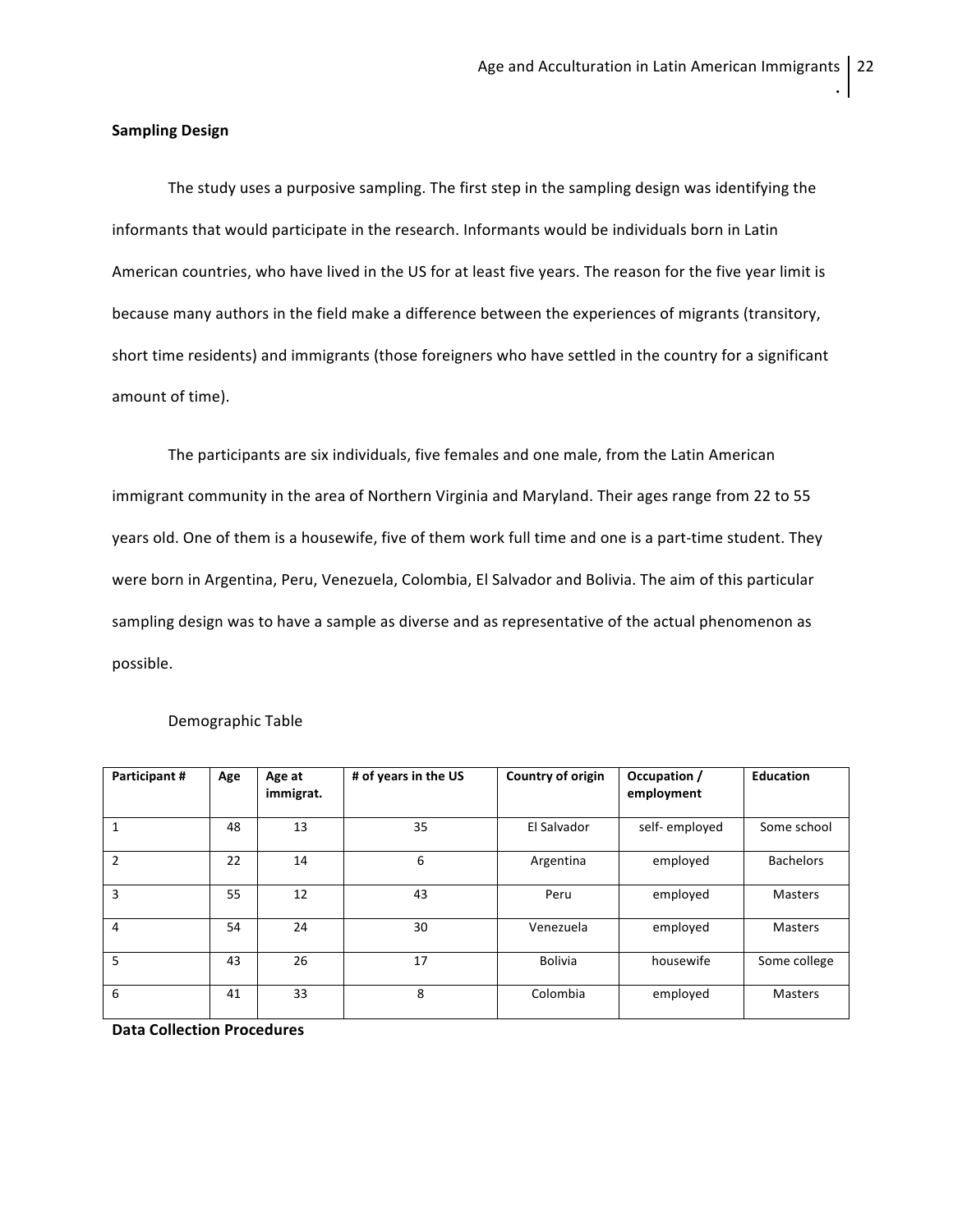A group of Latin American-born immigrants to the US were invited to participate in this study and informed of the particulars of the project. The ones who agreed to participate were given a consent form, and they signed it. The informants were interviewed in a house in Northern Virginia. After signing the consent form, participants completed a pre-screening survey that included demographics. If the answers to the screening questionnaire were satisfactory, they were given a self-reporting questionnaire on their level of acculturation. After that, they were divided into two groups according to their age at the time of immigration. Each group was interviewed separately.

The researcher conducted unstructured, in-depth phenomenological interviews. The interviews were recorded. During the interview the researcher also used Memoing (descriptive and reflective notes). Interviews took between 90 and 120 minutes, depending on the interviewees. After the interview was over, the researcher transcribed the interview, organized the field notes and identified clusters of meaning in the discourse. Once the clusters of meaning were identified, the researcher eliminated the redundant units of meaning, made notes of the ones that were repeated the most among the volunteers, and organized the units of meaning around themes. The interviews were summarized and the significant topics were identified.

#### **Data Instrumentation**

The subjects received an informed consent form, a screening questionnaire that includes demographics, and a self reporting questionnaire on level of acculturation. The informed consent assured the anonymity of the responses, and the ethical standards that a research study should maintain. The purpose of the screening test was to determine that all the participants in the sample were indeed part of the population under study. Finally, the self-reported level of acculturation was used to contrast and validate the findings of the interviews. The report on level of acculturation is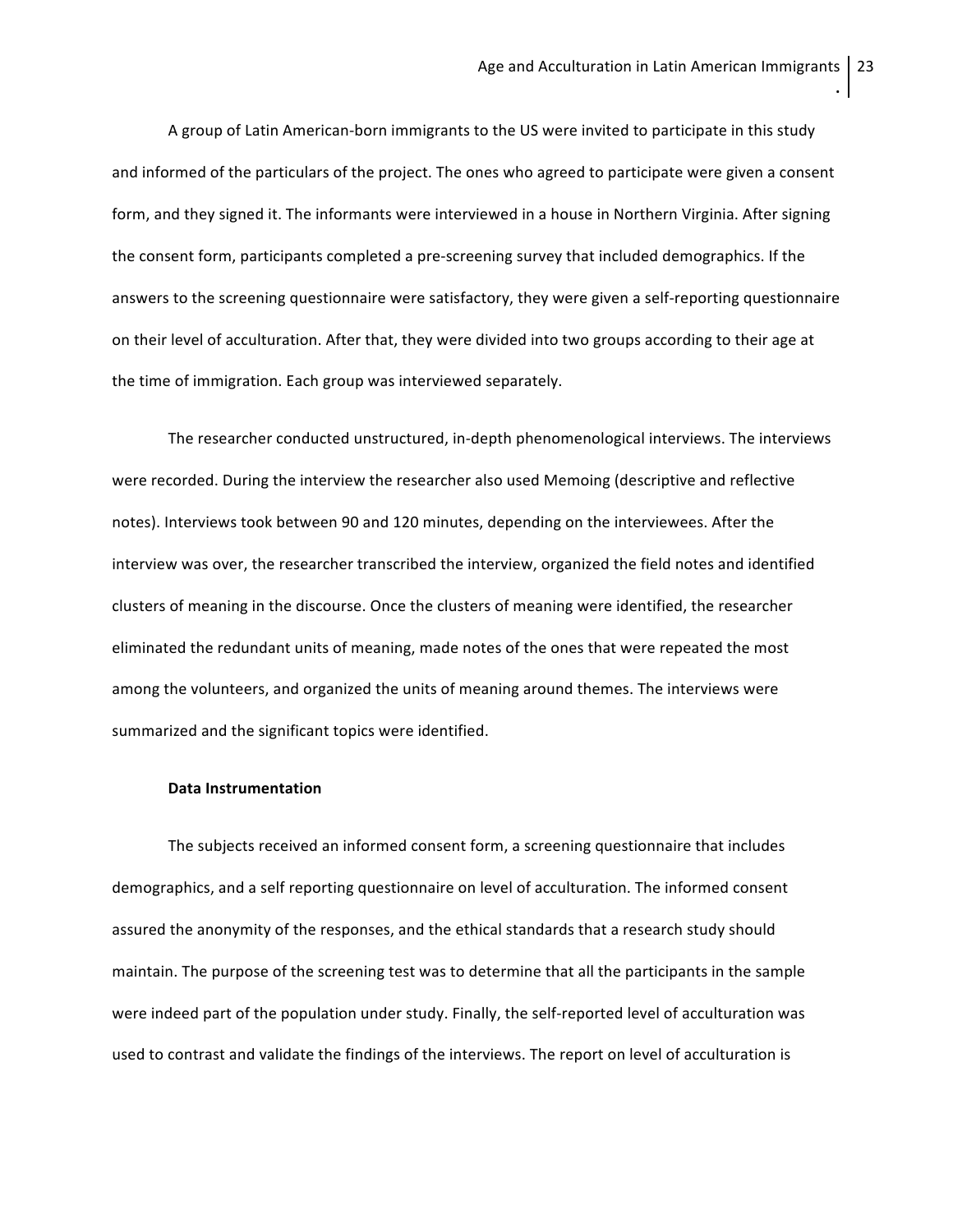loosely based on the Unidimensional Short Acculturation Scale for Hispanics developed by Marin, Sabogal, Marin, Otero-Sabogal & Perez-Stable in 1987.

## **Field Testing**

The questionnaires were tested on a group of people who met the requirements of the sample. They were streamlined to remove ambiguity and redundancy.

## **Data Analysis Plan and Procedures**

Data was analyzed according to Hycner's 5-Steps Explicitation Process. In phenomenological studies, the preferred term is explicitation of the data, because the word "analysis" has a connotation of "breaking into smaller units" that is contrary to the holistic nature of the phenomenon. According to Hycner (1999), the explicitation process consists of investigating the constituents of the phenomenon, while keeping the context of the whole. The researcher, by finding the essential features and relationships, transforms data through interpretation.

1. Bracketing and Phenomenological Reduction

The researcher's ideas cannot enter the participant's world. No position is taken for or against.

The researcher listens to the recording to get familiarized with the words, expressions and intonation of the informant. Develops a holistic perception, the here and now the individual's personal experience. (Gestalt)

2. Delineating Units of Meaning

The researcher extracts or isolates the statements that depicts the recorded phenomenon (youngage or older-age immigration); eliminates the redundant units and pays attention to repetitions and non-verbal cues.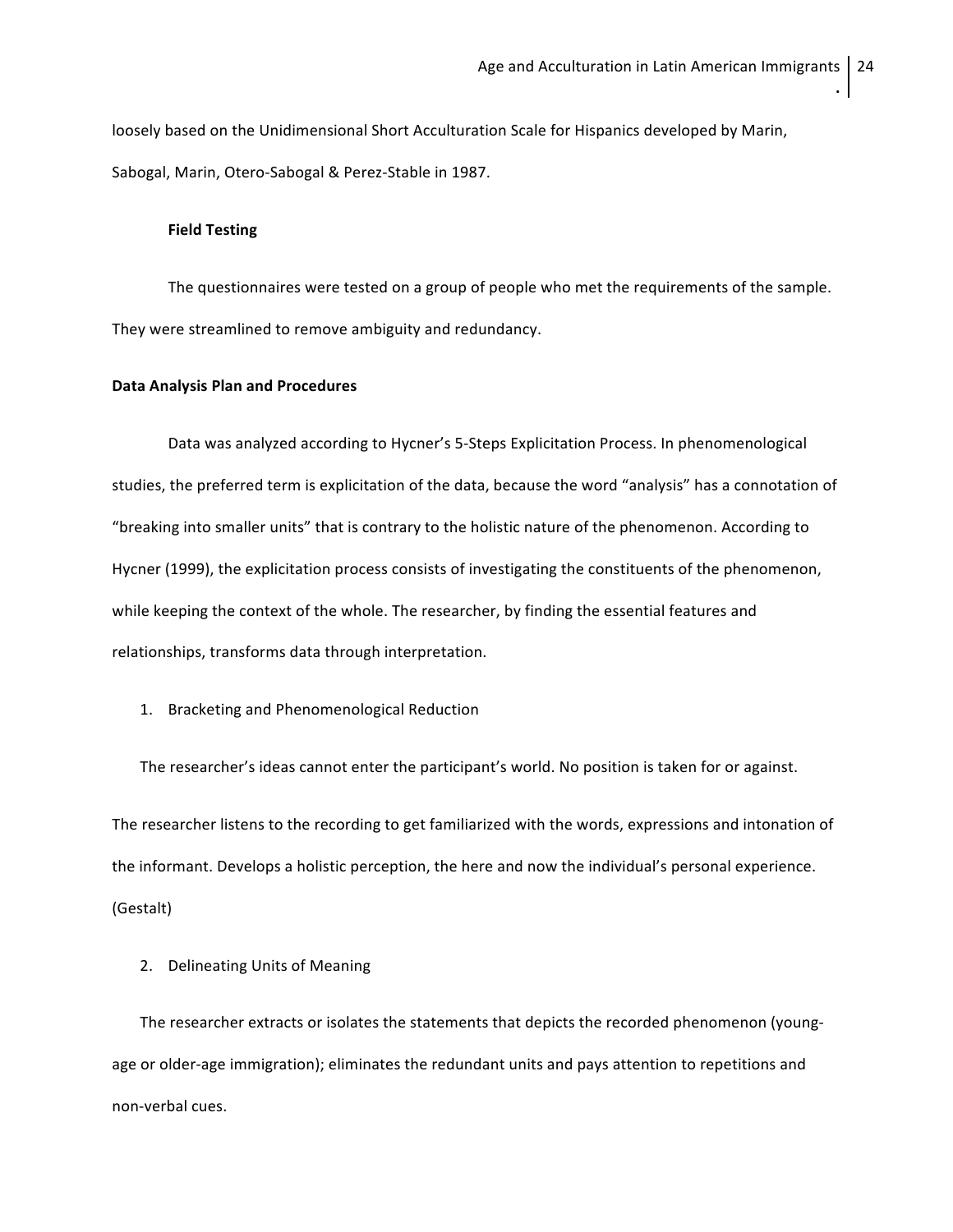3. Clustering of Units of Meaning to Form Themes

Researcher lists non-redundant units of meaning, examines list and elicits the essential meaning within a holistic context. Clusters of themes are created, by grouping units of meaning together. The final step is to identify significant topics, known as units of significance.

4. Summarize the Interview

The researcher summarizes the interview, and points out relevant quotations.

5. Composite Summary

Detects general and unique themes for all the interviews. Researcher looks for themes common to all, as well as individual variations.

Researcher concludes the explicitation by writing a composite summary, which reflects the context from where the themes emerged.

## **Limitations of the Research Design**

The sample is not big enough to be statistically significant, so findings cannot be generalized to the whole population. Time restrictions imposed limitations on data collection and analysis. The results may o may not be representative of the population. The consequence of this is that no recommendations or inferences can be made from the results. Further studies should be performed.

#### **Internal and External Validity**

Internal and external validity are impacted by the limitations of the study, but the general guidelines from the research proposal are worth pursuing.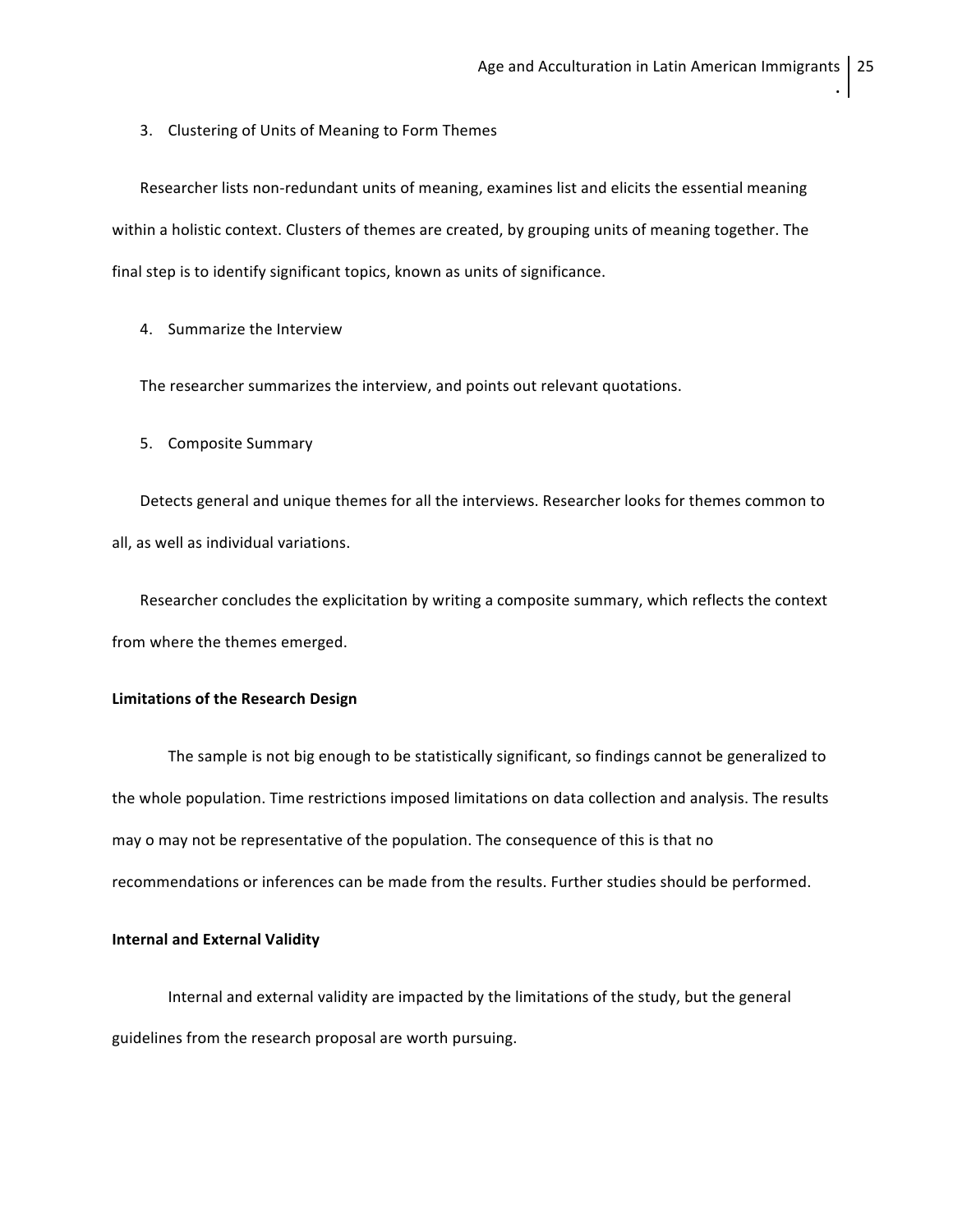## **Expected Findings**

The hypothesis states that there is a difference due to the age at the moment of immigration in the acculturation process of Latin American immigrants to the US. The underlying idea is that the younger immigrants have an easier transition from their native culture to the culture of the US, making their acculturation process swifter and less traumatic.

## **Ethical Considerations**

This study does not pose any risk to the participants. The ethic standards are preserved and the wellbeing of the participants is of the utmost relevance. Participants are informed of the nature, purpose and scope of the research study, their contribution is kept confidential, all the recordings are destroyed after being analyzed to assure their privacy and they can decide to stop participating at any given time. If they so decide, the information gathered about them is discarded.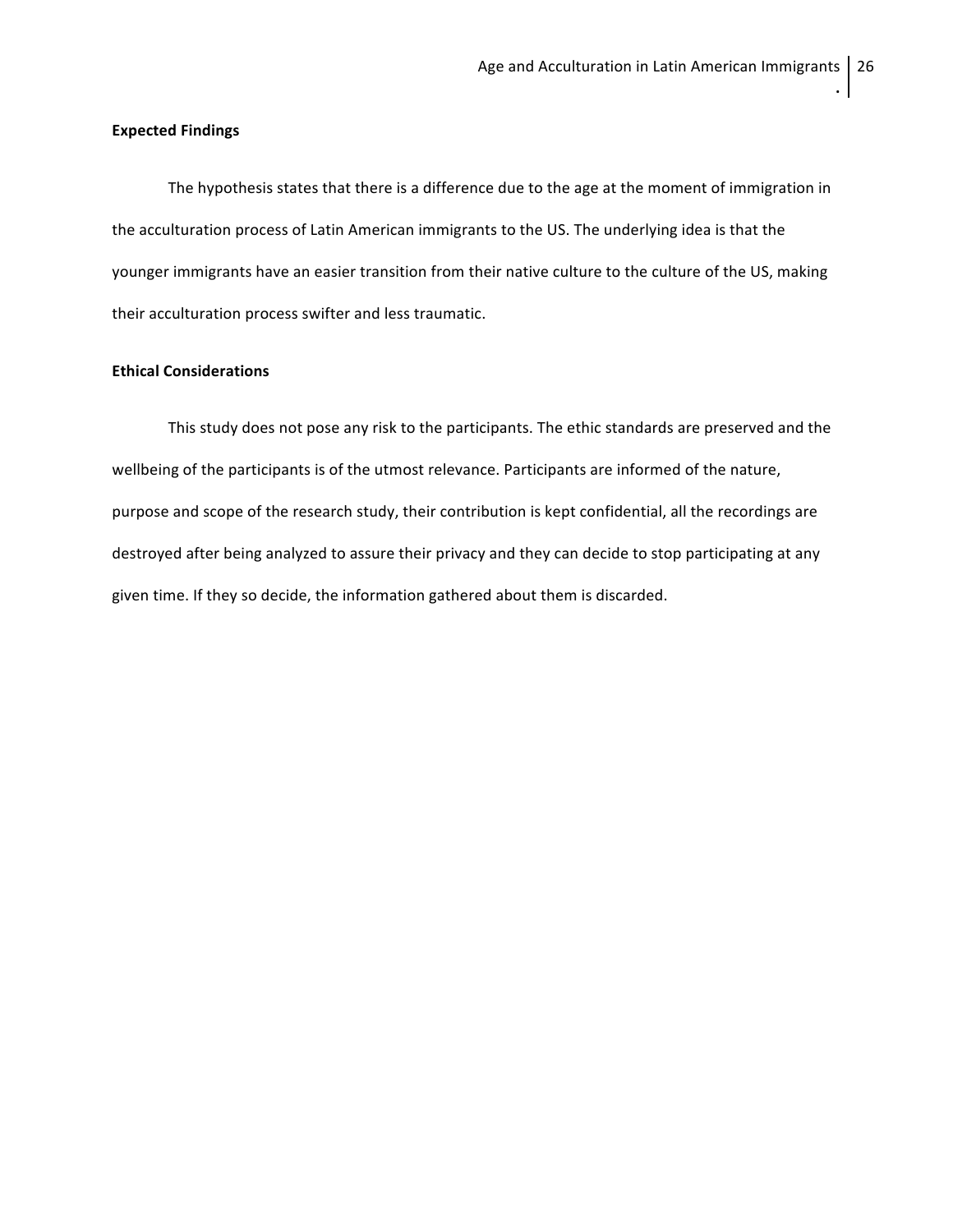#### **Chapter IV**

### **Research Findings and Discussion**

The aim of this researcher was to determine if the experience of acculturation of Latin-American born immigrants was in any way different (easier or harder), depending on the subject's age at the time of immigration to the US. For that purpose, two groups were contrasted: subjects in group 1 had immigrated to the US in their teens; subjects in group 2 had immigrated to the US as adults.

The subjects discussed their respective immigration experiences, and highlighted the situations that had a stronger impact on them. They all coincided in how hard it was to transition from their home culture to that of the US, and most of them mentioned what high an emotional price they paid to be in the US. Participants in both groups stressed almost exactly the same topics. Even if the subjects that immigrated at a young age said that they did not have the stress of dealing with the logistics of the transition, because that part of the process was handled by their parents, they mentioned the same themes as their older counterparts.

### **Narratives**

### **About the General Experience of Immigration:**

## **Group 1 – Teenagers at the time of immigration**

#### **Participant # 1**

"At first I didn't know where I was. I mean, I knew I was in the States, but I didn't know anything else. I couldn't speak the language then. I was very afraid. We had to leave our village and my family did all the preparations. We escaped, you know? It was a secret. My cousins came with me, but we got separated. I only met my family months after I got to the US. People were both kind and bad to us. Some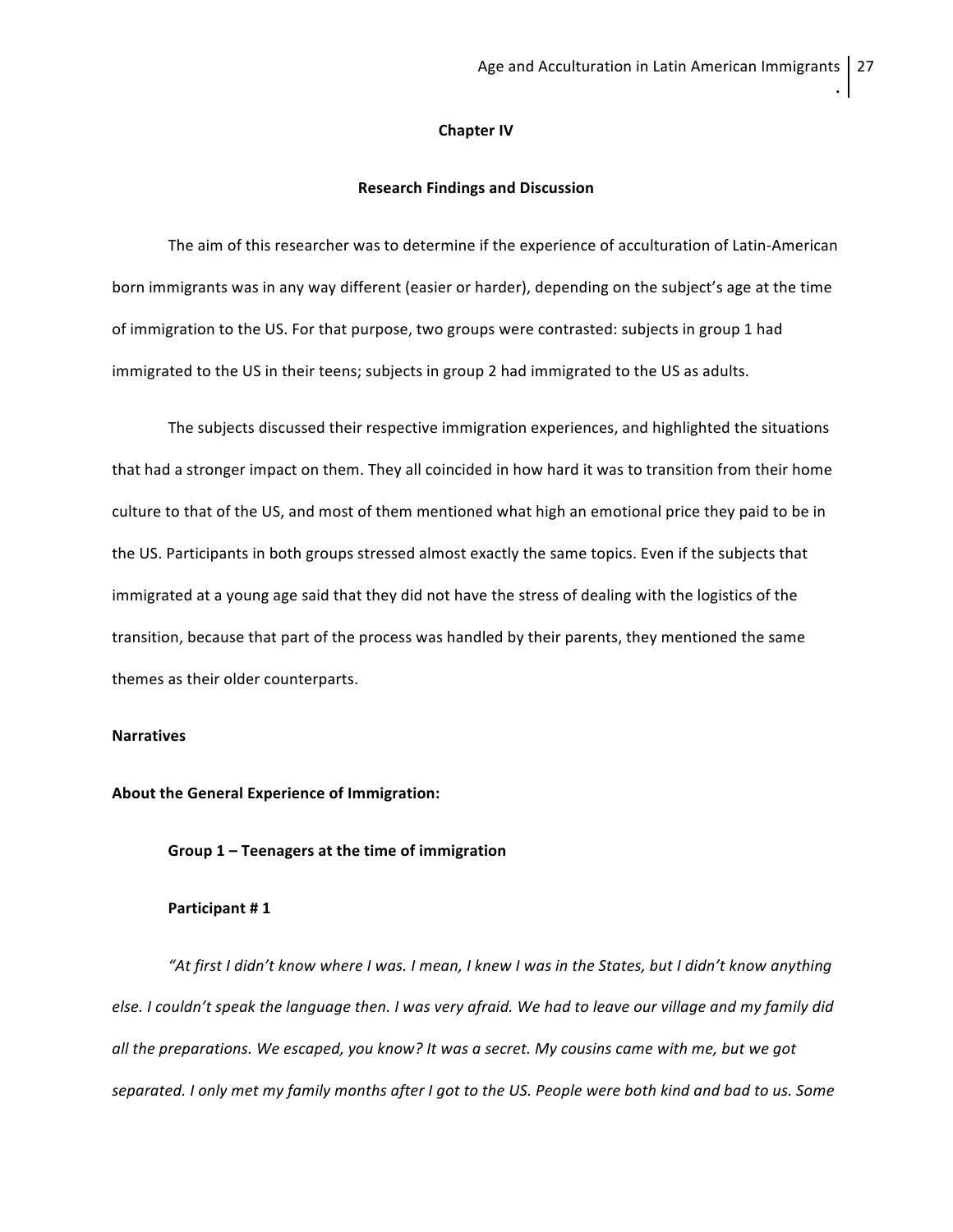helped, but most of them were bad. I worked a lot. I cleaned houses with a woman from my village, and made money to help. My mom stayed in El Salvador, or Mexico, I don't know, waiting to cross, but she never did it. She died in El Salvador a few years ago. I'm very happy I saw her before she died. I was able to travel back once I was legal, but I don't want to go back forever. The "gringos" are difficult to understand. They tell you: "This is America, speak English", and when you try they say you are a dirty Latino with a bad accent. They are not religious, they say nice, but then they don't care about you, because you are "brown". I mostly stay with my own people. I know them, and I understand what they do. I work for the "gringos", but I don't have any "gringo" friends. I always tell my children not to trust *them. My children make me proud. They are good children. They work hard. My daughter went to George Mason, and she works in DC. She doesn't clean houses. "*

## **Participant # 2**

*"Moving Stateside was difficult on all accounts, but at least the logistics weren't handled by me.* My mom got a job here, and it was supposed to be for just one year. But we stayed. I wasn't happy, because I liked my life in back home. Even if I understood English, the insider insight so valuable to be *socially successful in an American high school escaped me entirely. It wasn't until my sophomore year of* college that I felt truly comfortable in the States. I never turned to the Latino community as a way to integrate to the "edges" of the social structure. Instead, I dived headfirst into de median of the student body, which eventually led me to join a top tier sorority in my school. In retrospect, it was a brilliant strategy, as it forced me to adapt to the very core, while understanding who I was because of where I *was coming from."*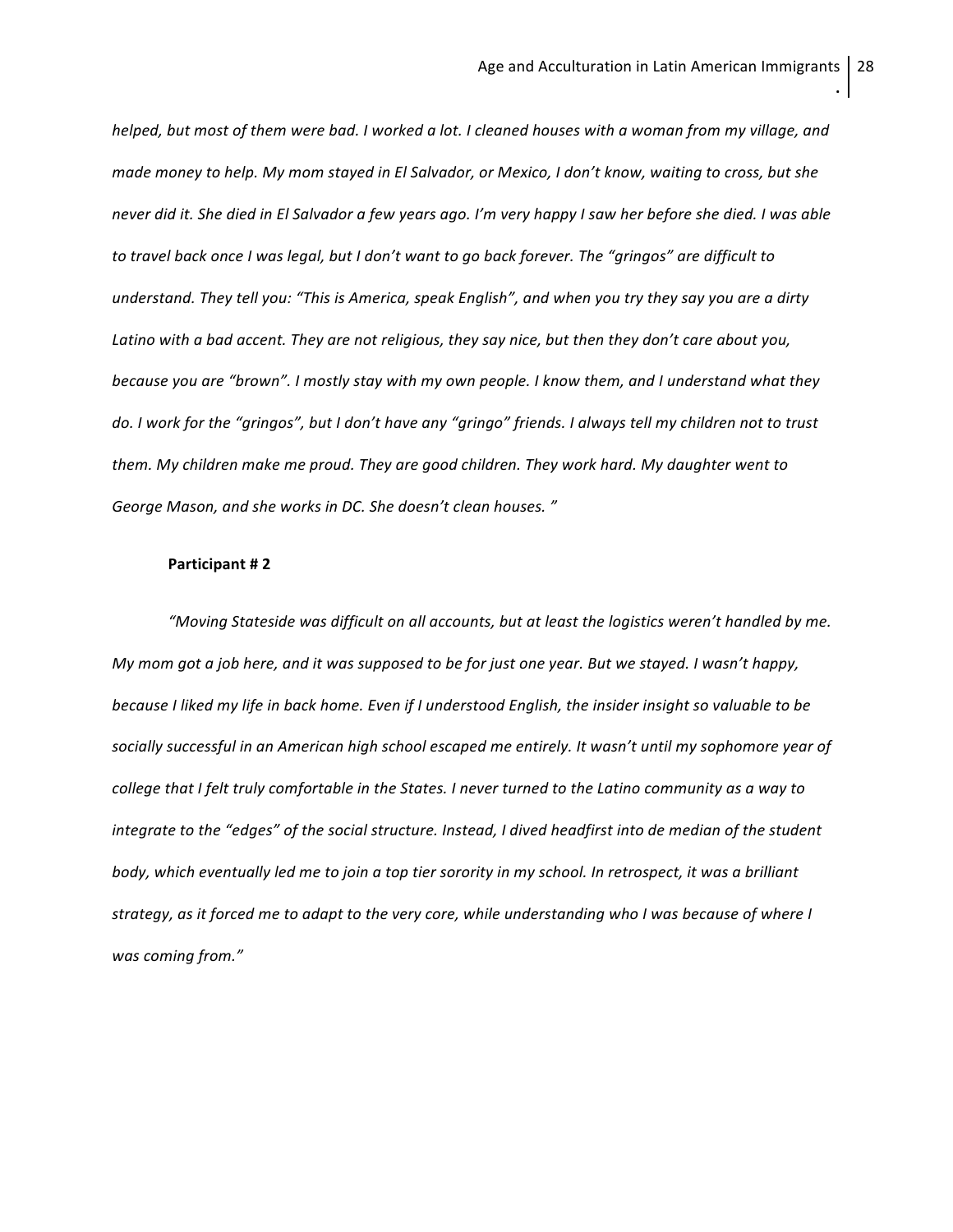#### **Participant # 3**

"We moved to the States when I was 12. It was part of my parents' plan for our education. They wanted us to be bilingual and bicultural, so my brothers and I went to the American School in Lima. In fact, when we came to Maryland life wasn't so different: in Lima we played "trick or treat" with our school friends, and my school celebrated the  $4^{th}$  of July. One thing I noticed was very different when we moved to the US was that we didn't have maids, and we had to do the chores at home. My father worked for the IDB, and travelled a lot, so we didn't see him much. My mom was at home, and soon after we moved here, we had baby twin brothers. At the time, political things were difficult in Peru, so my parents decided to stay. I became an American citizen. It wasn't really a problem for me. I think that I always felt comfortable here. Family members frequently came to visit, and we did go to Peru to visit my *grandparents. I see myself as Peruvian-American, but the US has always been my country. I never dated Hispanic men, because they don't respect a woman's freedom. My husband is American. He doesn't speak Spanish, we speak English between us. My children don't speak Spanish, but they can understand it. "*

#### **Analysis and Summary of Themes**

All participants in this group coincide on their lack of personal involvement in the process of moving to the US. The move was decided by their parents, and reflected the adults' needs and priorities. Two of the subjects feel that they have adapted well to the life in the US, while the other subject still sees herself as an outsider. The two subjects that feel comfortable in the mainstream culture and see themselves as part of the American world consume media mostly in English, while the other subjects prefers ethnic music, TV and social media. Despite their different experiences, they all three coincide on the importance of being culturally competent in order to be comfortable in the new society.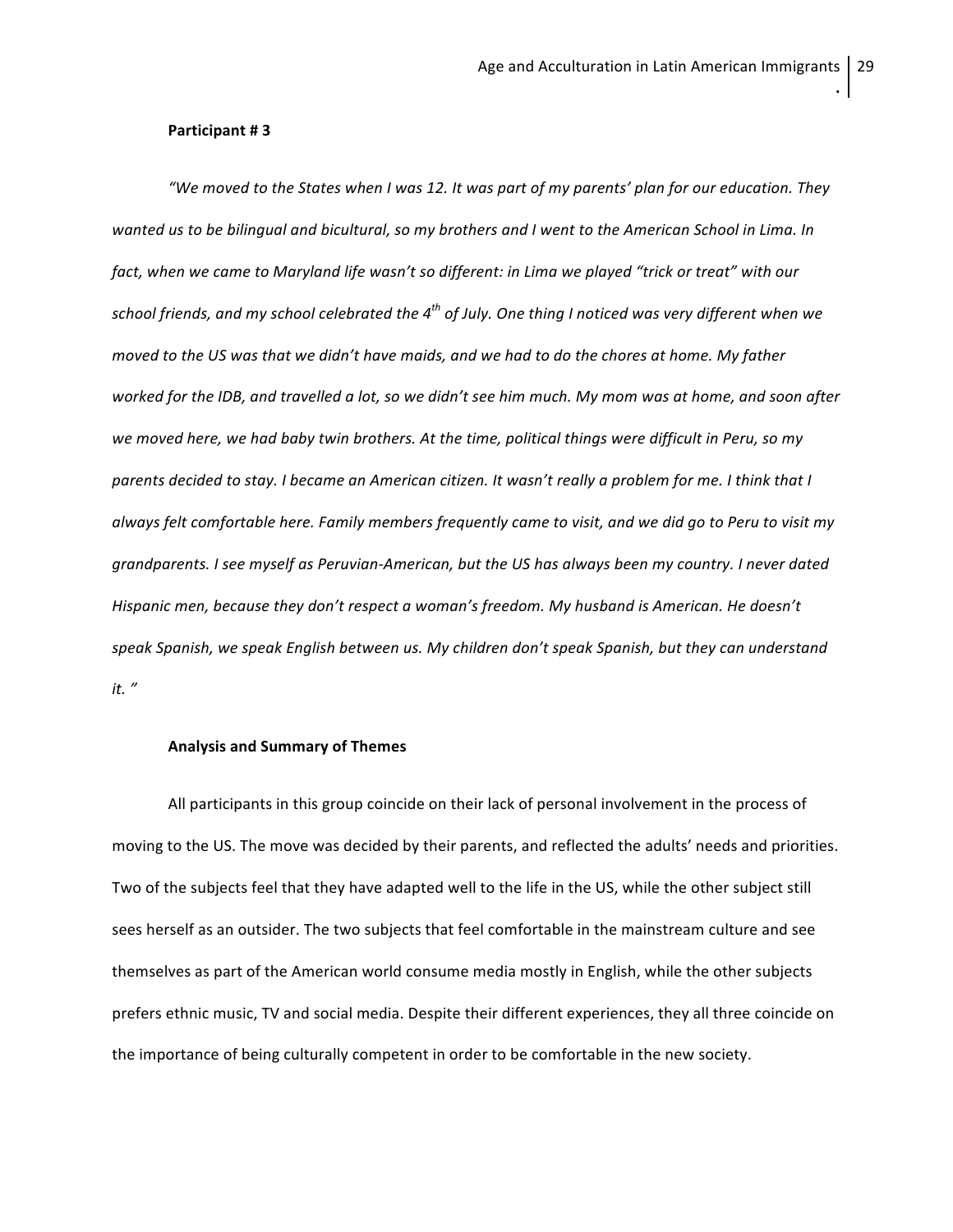## **Group 2 – Adults at the time of immigration**

### **Participant # 4**

*"As soon as I graduated in Caracas, I applied for a job in the airlines business. The company* needed someone to relocate to Miami, and I think it was cheaper for them to pay the expenses of a *single woman over someone with a family, so they hired me. Transitioning was easy because the* company handled all the logistics: they gave me an apartment and a car, and a lot of benefits. The social life in Miami is very Latino, and working for an airline I was able to travel home frequently, so I didn't feel any kind of culture-shock. I made very good money, and my job was exiting. I didn't think I would stay at the time, but then I met the guy I eventually married. After that, my parents moved to the States because I didn't have the job anymore, and travelling back to Venezuela wasn't easy. I was pregnant with twins, and my mom wanted to help. My (ex) husband is not Hispanic and doesn't speak Spanish, so it was always English with him. I always talked to my daughters in Spanish, and my mom did the same. They learned their prayers in Spanish before learning them in English. I haven't been to Venezuela in a very long time because it is politically dangerous. I'm very proud of being American, but I'm also very proud of *being Latino."*

#### **Participant # 5**

"When I came to the US, I thought it would be only for a time. My husband's work went well, and then we stayed. I think we were lucky because it is very difficult to come here legally. I don't work. I stay at home and take care of my men: my husband and my son. I've lived here for a long time, but still have *problems with the language. I still have my accent, and people sometimes mention it. Depending on how* that happens, it can make me feel uncomfortable or not. I miss my family, and the food, and my friends, but then I go to Bolivia and I miss the life here. One thing that made me very happy is that I was the first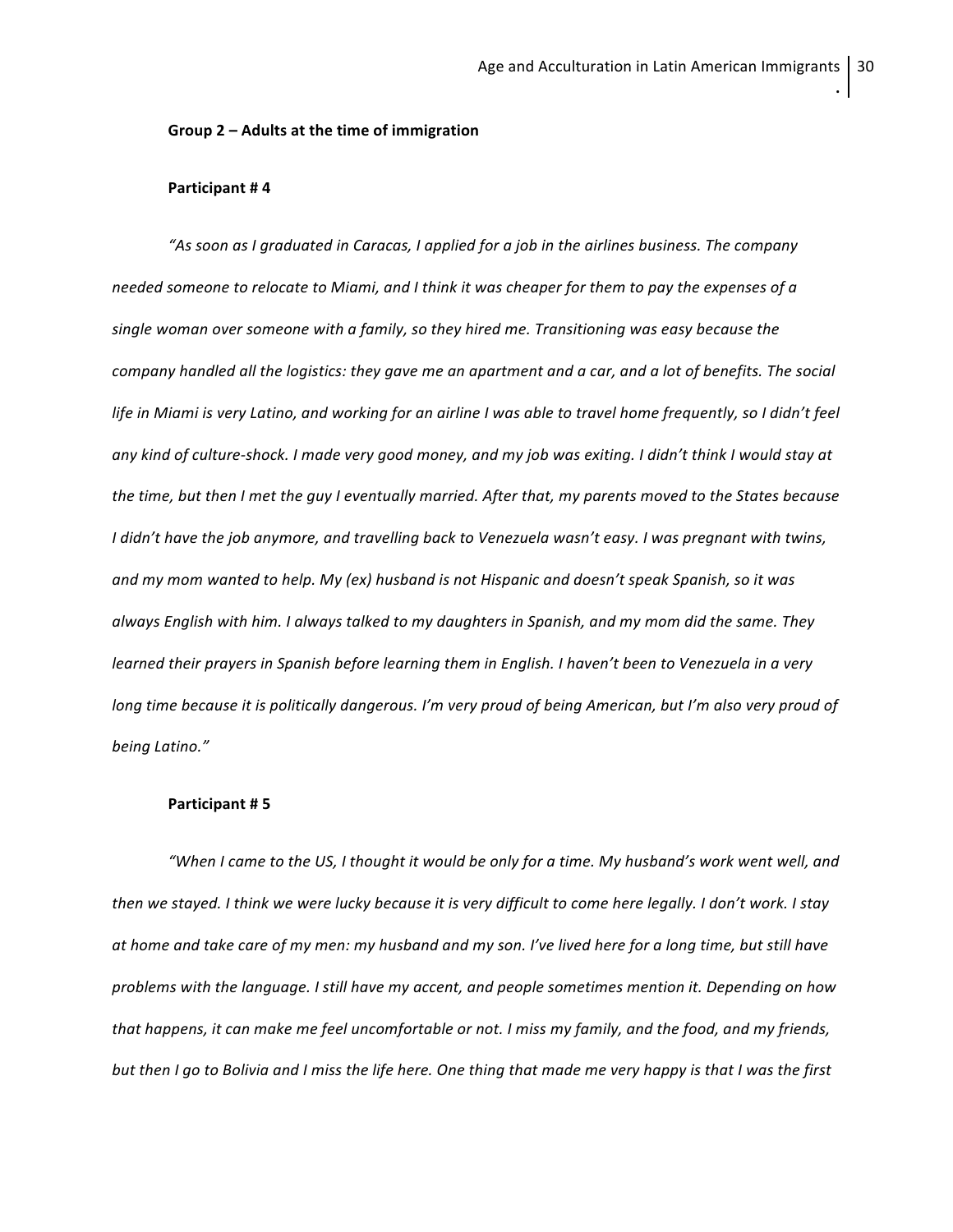to become American in my family, so it was me, and not my husband, the one to make my son American. My husband says he is jealous of it. In church and in my neighborhood most of the people are Hispanics. We have a lot of friends. I don't have white American friends, but is not because I don't like them. Gringos are just different. What I don't like about them is that the gringos always make comments on the Latinas being hot, and think it is fine for them to be calling you "mamacita" when it's not. I think it is *very disrespectful."*

#### **Participant # 6**

"I first came to Virginia in 2006, with an exchange visa. I came as a professional educator, and I expected to be treated as such. The company that hired me made us go through a lot of preparations before saying we were ready to come. I thought I was ready, and that the culture shock would be minimal. But once I got here, I found out that there is a lot of discrimination against Latinos, even if you speak good English and try to blend in. I was lucky because my job is in Sterling, and the area is very multicultural. When I came, my coworkers were ok, and they tried to help me settle, but the people on the stores make nasty comments about Latinos in general. And then they say "is not about you, but ...", so there's a lot of racism, but they pretend it is a joke. I have some white friends among my coworkers, but most of my real friends are Latinos. My partner is Hispanic too. We share a lot of things, like the food, and the music we like. I don't think I could have been involved with someone who doesn't share my language and my traditions. I like to speak in Spanish at home, and to celebrate all the Hispanic holidays. We do some Halloween and stuff like that, but it's not something I feel real. Even if I have my green card, *and I plan to become a citizen, I will always be a proud Colombian."*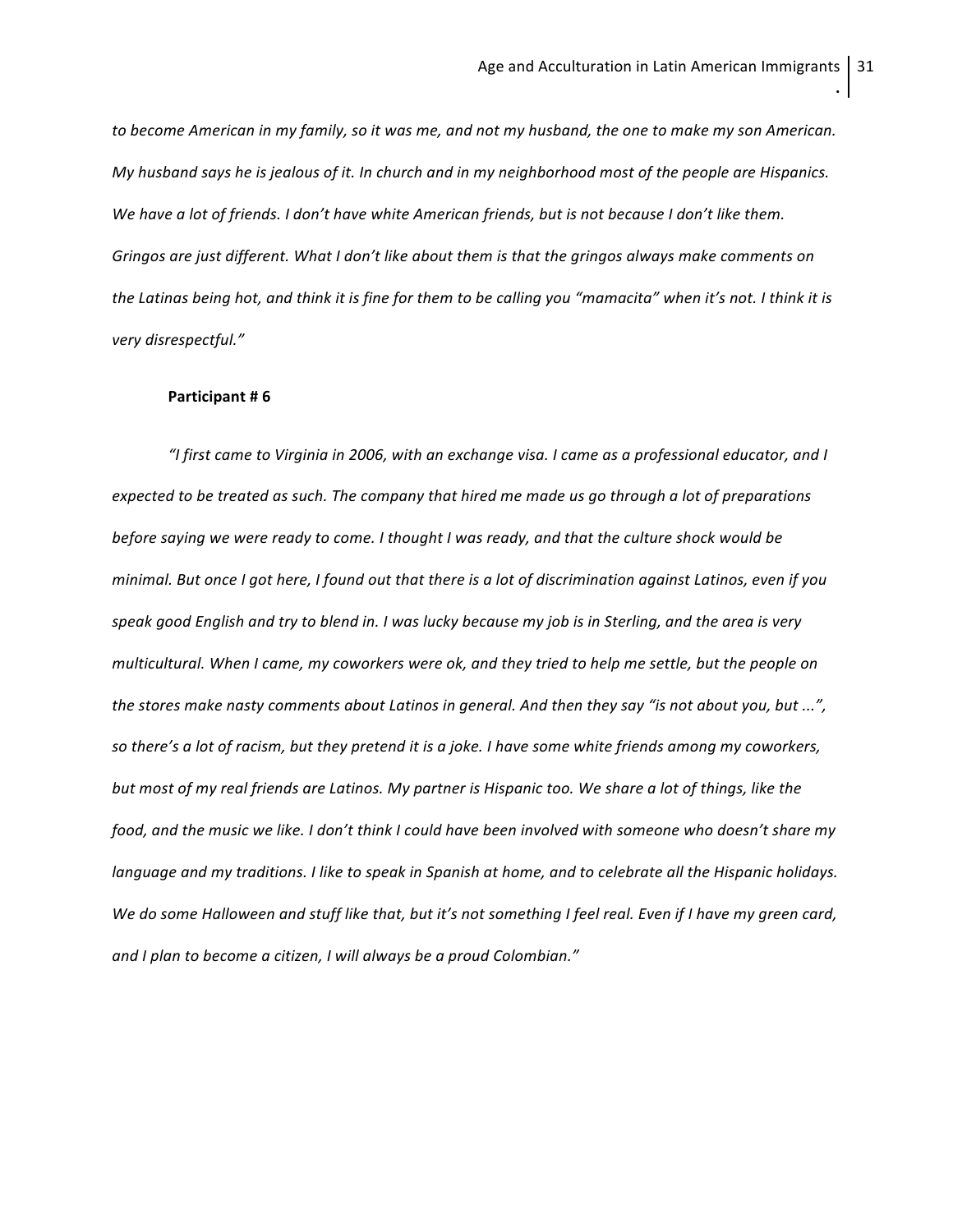## Analysis and Summary of Themes

Like participants in Group 1, the subjects in Group 2 are also acutely aware of cultural differences. Unlike the younger immigrants, they seem to show a deeper connection to their home culture. They expressly mention food, music and the celebration of traditional holidays. The three subjects in this group expressed ethnic pride, but only two of them also expressed their pride of being American. The three subjects in this group used media mostly in Spanish, contrasted to only one subject in Group 1.

#### **On discrimination and assimilation:**

Subjects in both groups mentioned that they had faced racial discrimination, and said that discrimination was an element that would make them stay within their own class. Participants # 1 and # 6 were equally emphatic, and each belonged to a different age group. Participant # 6 said:

*"I think that there is no way you can be prepared to face the amount of derogatory comments* you are going to receive just for being from Latin America. People simply assume you are illiterate, illegal *and live on social security."*

### Participant #1 added:

*"Americans don't care about you, because you are "brown". I mostly stay with my own people. I* know them, and I understand what they do. I work for the "gringos", but I don't have any "gringo" *friends."*

Looks and accent or difficulty speaking English were the perceived triggers of discrimination. Participant # 2 felt she had been successful socially in a mostly American environment but said: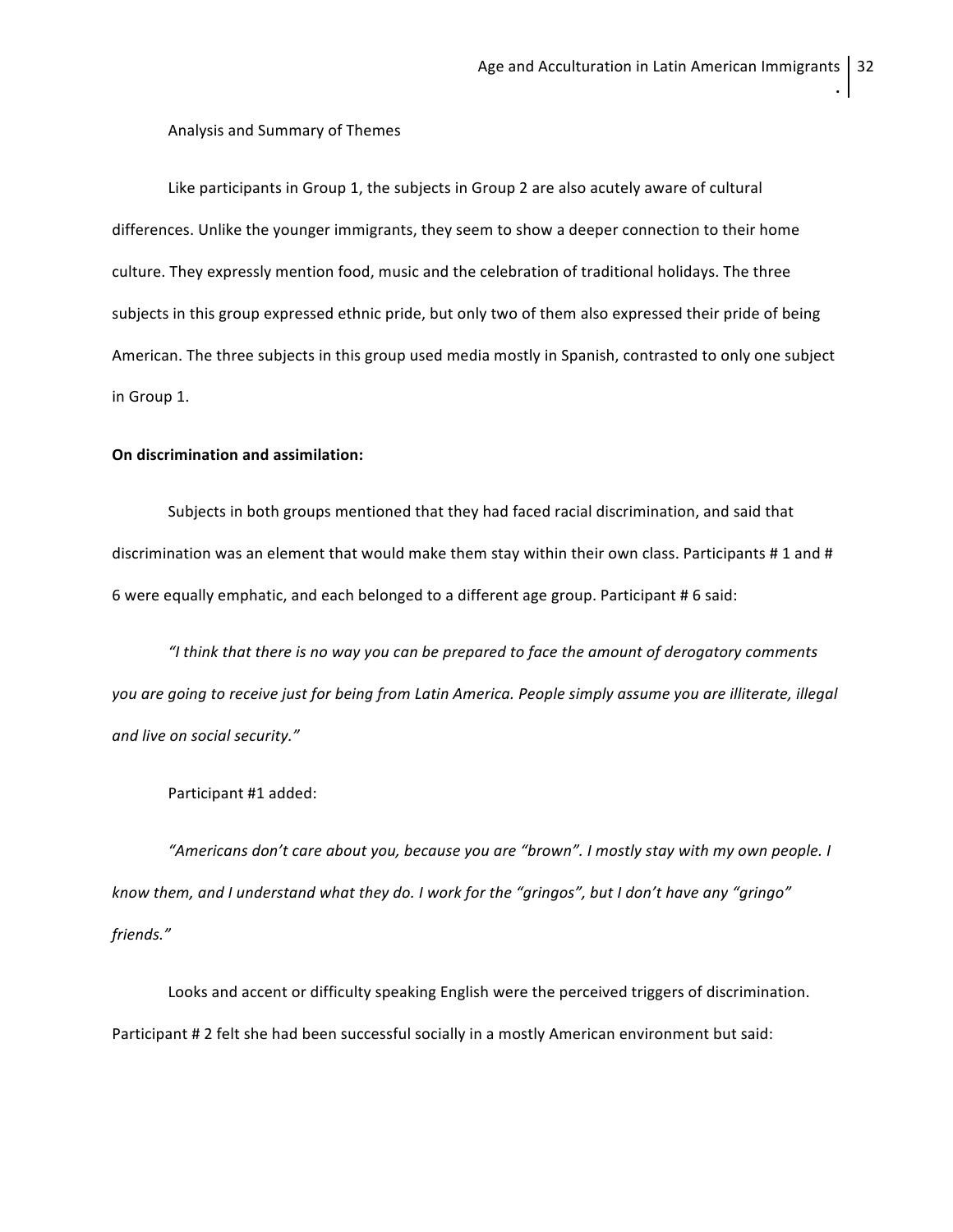*"It is also noteworthy it's easier being an exotic foreigner with good looks and a barely noticeable accent, than a flag-waving Latino with no intention to forego their cultural standards and social patterns in order to fit in."*

#### Analysis and Summary of Themes

In this case, participants shared their experiences and coincided on the elements that triggered the discriminatory event (physical stereotype and lower language proficiency / accent). Only two subjects said they had not personally experienced discrimination, but had witnessed discrimination against other Latin American nationals. It is important to note that these were the same two subjects who claimed they felt part of the American culture, and who got the highest scores in the acculturation scale. Another element that must have played a part in their inexperience of discrimination is that neither of them physically fits into the stereotype of "Hispanic", and that both of them have flawless English with only the slightest undetectable accent.

## **On language:**

Language was identified as the single most relevant variable in being socially accepted. All the participants mentioned linguistic ability as "the" barrier to social and functional adequacy. A strong accent and limited English proficiency were seen as extremely disadvantageous. As one participant states:

*"You need to have good English here. It's the only way to become part of the society and be happy in this country."* Participant # 6

Being able to communicate in English is not enough: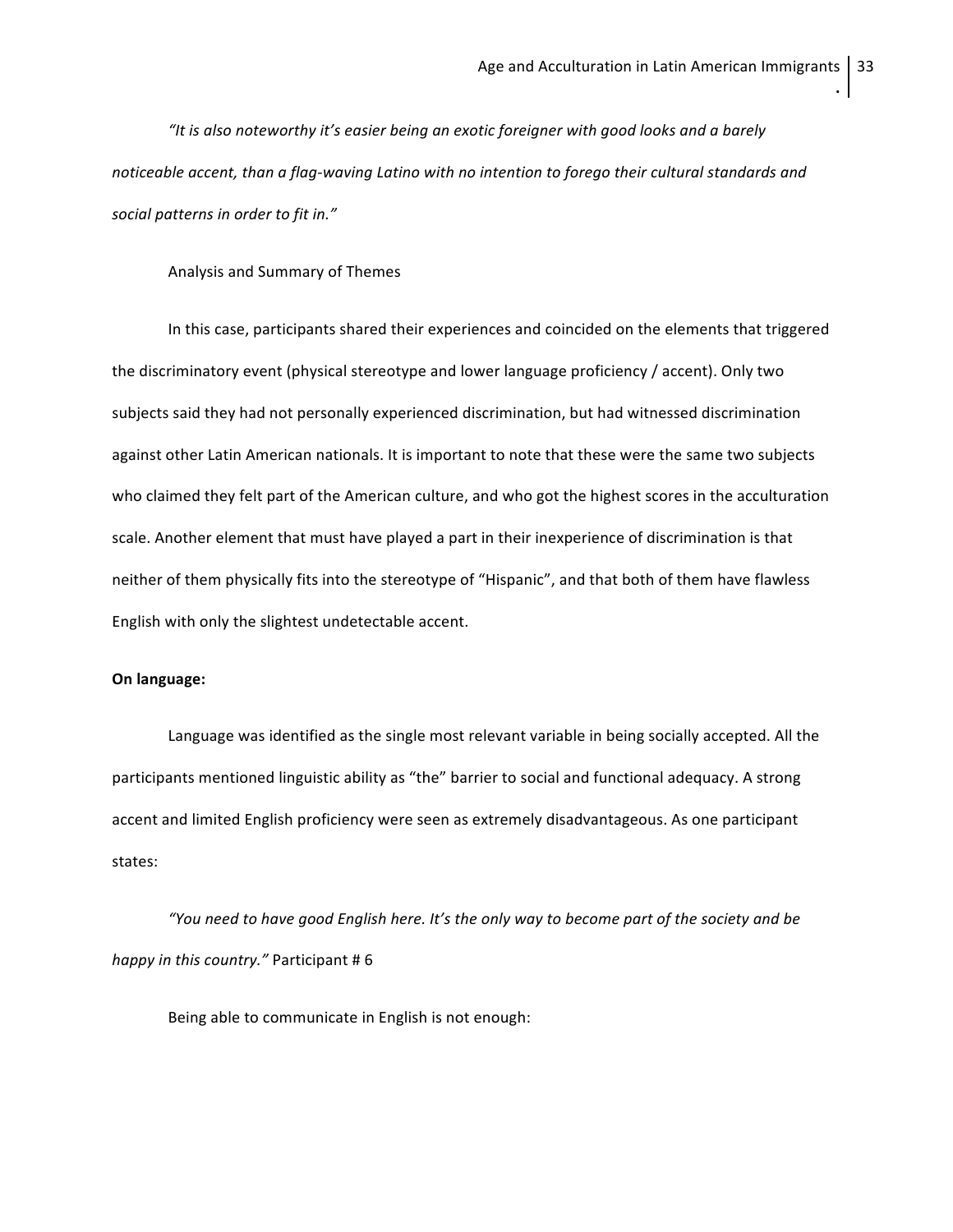"They tell you: "This is America, speak English", and when you try they say you are a dirty Latino *with a bad accent."* Participant # 1

Analysis and Summary of Themes

Only two out of the six subjects (participants who scored the highest in the acculturation scale) used mostly English during the interview. One individual switched from English to Spanish with the same degree of comfort, and she also scored high in the acculturation test. The other three subjects favored Spanish during the interview (and in their personal lives), and their acculturation tests showed the lowest scores.

## **On education:**

Education in general was perceived by both groups as crucial. Subjects in both groups expressed that education was the only way for Latinos to overcome social and economic disadvantages. Subject # 1 contrasts her life with limited education to her daughter's, who went to school:

*"My daughter went to George Mason, and she works in DC. She doesn't clean houses. "*

Three of the subjects were involved in different community programs that educated Latin American children and their families. They mentioned they could have more empathy than a non-Hispanic, and there were fewer defensive barriers on the part of the less favored immigrants:

"I think we have to do something to make their lives better. Children go to school and learn, but even if they make good grades, there are parents out there who cannot read the report card their kids *take home."* participant # 4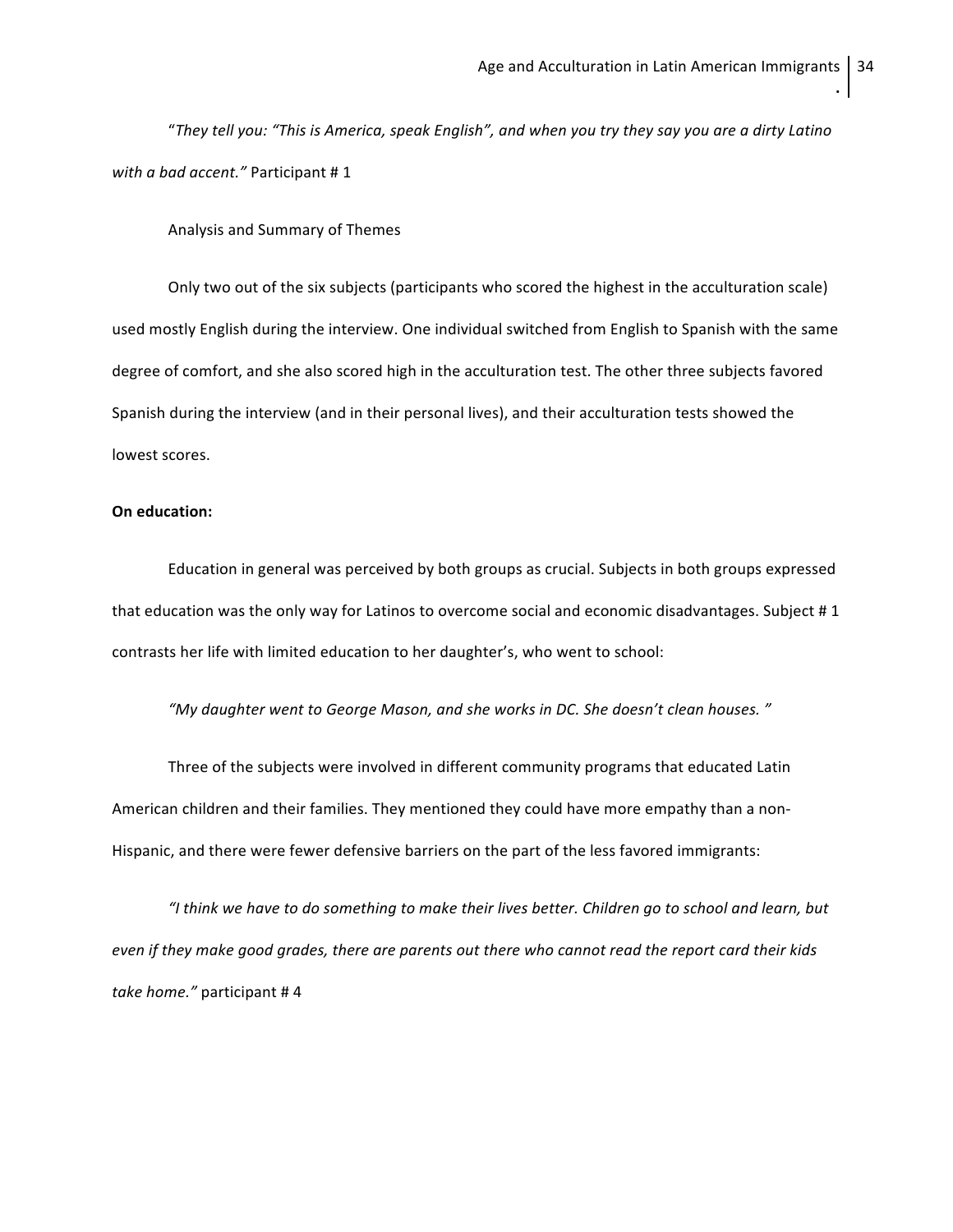Analysis and Summary of Themes

All subjects valued education as a tool to improve their lives, and they were actively involved in different ways with education. They volunteered, because they wanted to "give back", acted as role models, were professional educators, or pushed their children through the maze of the American education system. This is not surprising, considering that four out of six subjects were college graduates, three had post graduate studies, and the two subjects who did not have a college degree tried to advance their children's educational level beyond theirs. It needs to be noted that the educational level of the sample does not represent the educational level of the Latin American population in the US, according to the US Census 2010.

## **On ancestral traditions:**

There was unanimous agreement among the subjects on the importance they gave to their ancestral culture and traditions. Subjects either referred to themselves as Latino/Hispanic, or as their national origin (Peruvian, Colombian, Argentinean, etc.). They also tried to transmit the ancestral values to the younger generations:

*"For me, going back wasn't important. I belonged with my family, and they were here. For us, family is the most important thing. Family and the Catholic values. And that's what I taught my children."* Participant # 3

*"My daughters spoke Spanish from day one. When they learned their prayers, it was first in* Spanish and then in English. As soon as they could read, I bought them a beautiful Reyna Valera, so we *could read the Bible together with my mother, in Spanish."* Participant # 4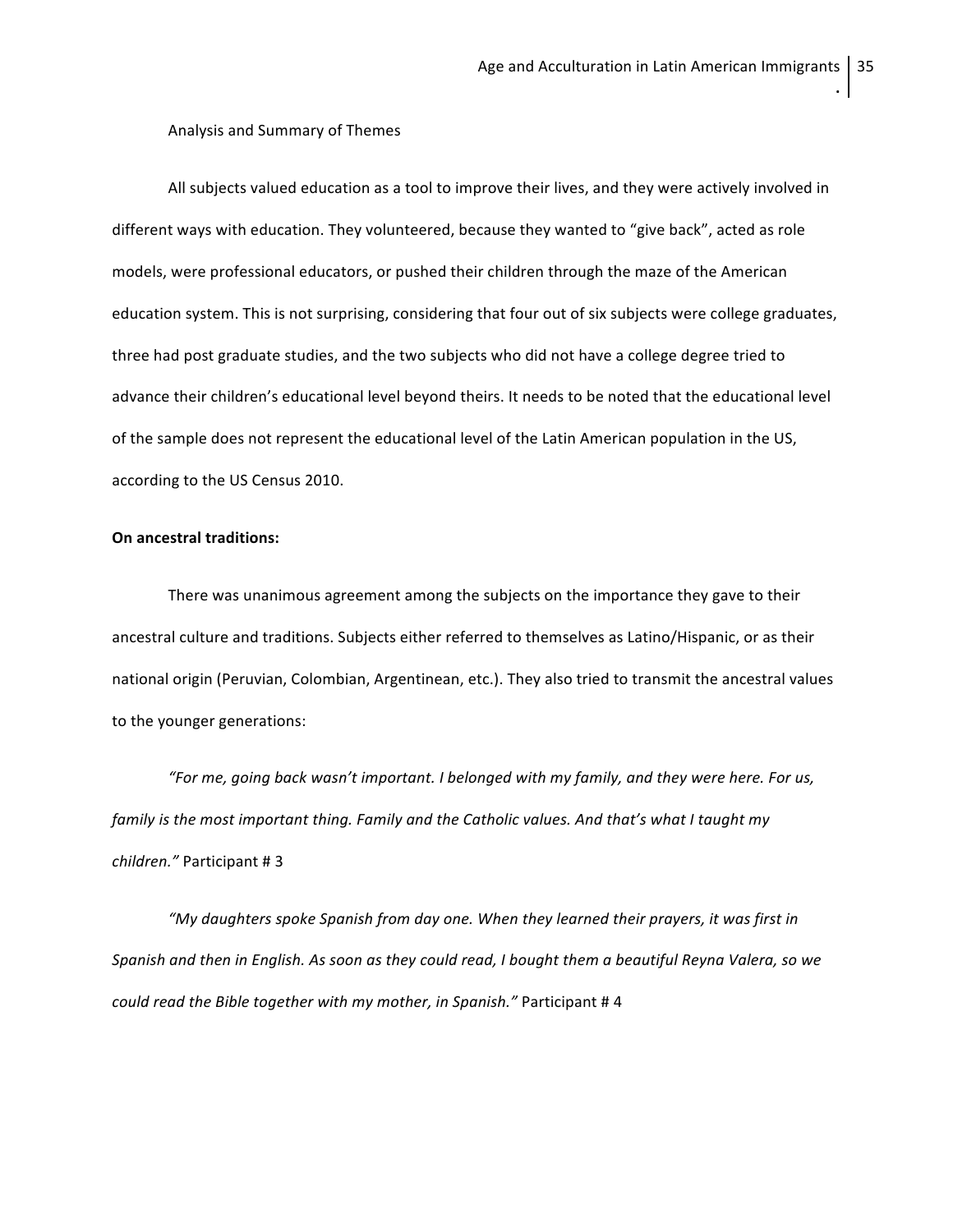An interesting aspect of the value placed on the home culture is that this was very nationalistic. It was not clearly stated, but subtly implied, that they valued their national culture over the culture of the other Latin American countries.

*"I was never part of an ESL class. When I came here, I was more advanced than the other* students in my grade, so the nuns asked me to help a group of Spanish speaking students. I was their *"teacher" in the way things were done in America. Those children came from countries with not ideal education. Not like my country or yours."* Participant # 3

#### Analysis and Summary of Themes

Even if they all prize their home culture, there are some divergent themes. Some of the subjects were adamant in wanting their children to speak Spanish. Other subjects considered that the "traditional cultural values" could be transmitted to the younger generations in a language other than Spanish. Half of the sample stated that they would not consider having a partner outside their ethnic group, because they would not be sharing the same culture and values. The other half of the sample had been or was romantically involved with a person outside their ethnic group. Actually, one subject specifically stated that she would NOT consider a partner from a Latin American country because of cultural differences, mostly in gender equality. The three subjects who did have American partners were the three that had the highest scores in the acculturation scale.

#### **On social interaction (employment, affiliations and social life)**

Subjects in both groups emphasized the importance of the social context in the acculturation process. Going to church, school, participating in community activities and having jobs were seen as opportunities to learn about the culture of the host society and "Americanize". Church and community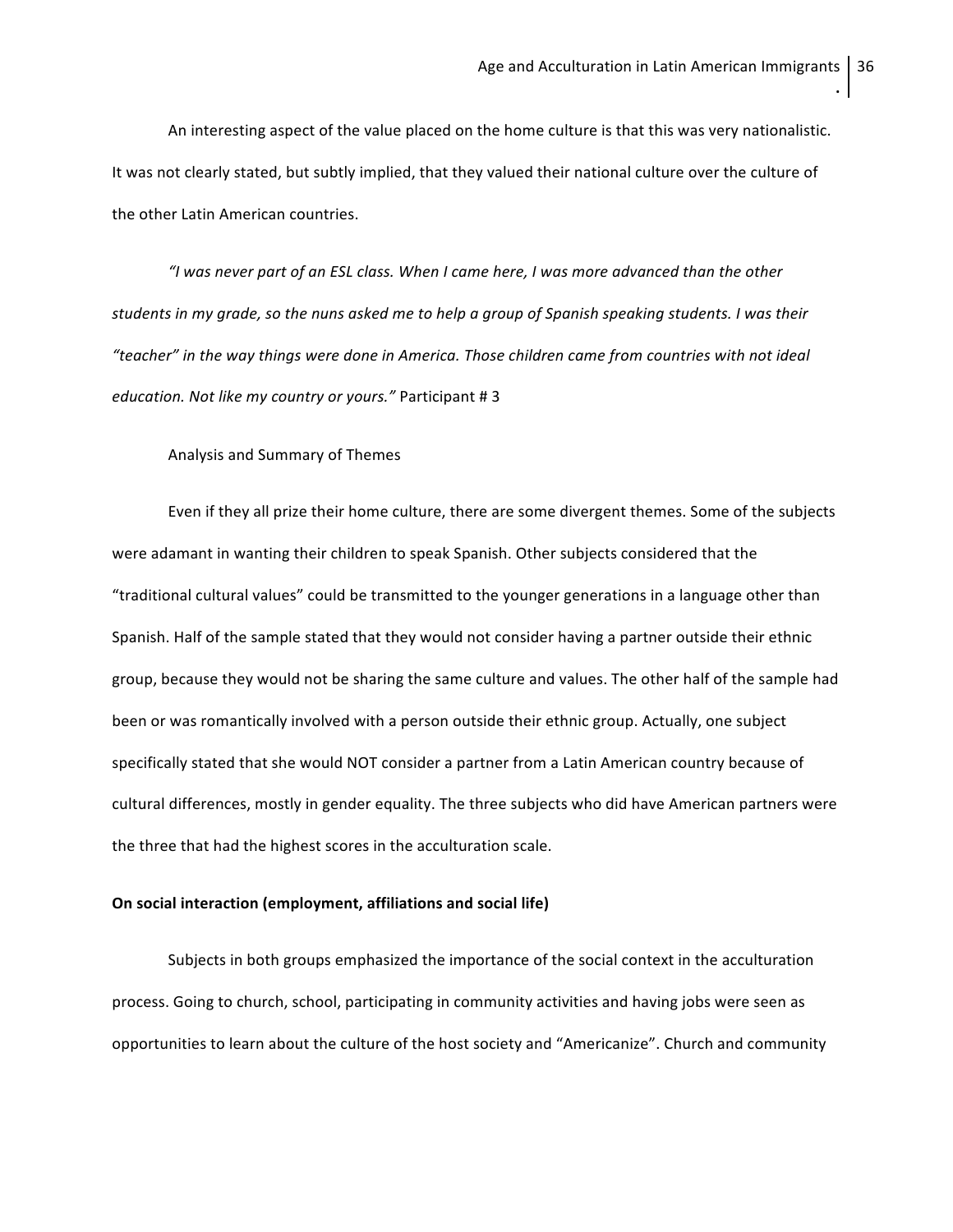activities were seen as "risk-free" environments, whereas school, employment or the professional life were not necessarily immigrant-friendly.

"Religion is very important to me. I love going to church, and sharing my faith with others. I think that participating in community outreach programs is my duty. I have to be a role model to others, so *they see that it can be done. It's a way to give back."* Participant # 4

"I don't go out to work, but I meet people in church and at the gym. Most of our friends and *neighbors go too. We sing, we laugh, we joke. We share the things we've learned about living in America. I feel accepted there."* Participant # 5

*"Even though I work in Sterling, and the area is very multicultural, I've found problems. Initially,* some of my coworkers were reluctant to consider me as highly qualified as them, just because I was from Colombia and I speak English with an accent. It took some time till we got to the point where I *understand what they mean, and they understand what I say. And they respect me professionally."* Participant # 6

*"The kids at school would ask: "do you have cars in your country?" or "do lamas walk around?". Now I know they were just curious, but at the time I felt offended."* Participant # 3

Analysis and Summary of Themes

Social interaction (whether it be employment, study, attending religious services or participating in community activities), was perceived by the subjects as a source of opportunities to grow their cultural competence. They were also seen as an opportunity for pain and social humiliation. They found some activities less risky (attending religious services was a stress-free activity), while other activities were see as loaded with cultural stress (employment and education). While subjects were willing to participate in all of them, they had deep fears of being discriminated against. And discrimination led to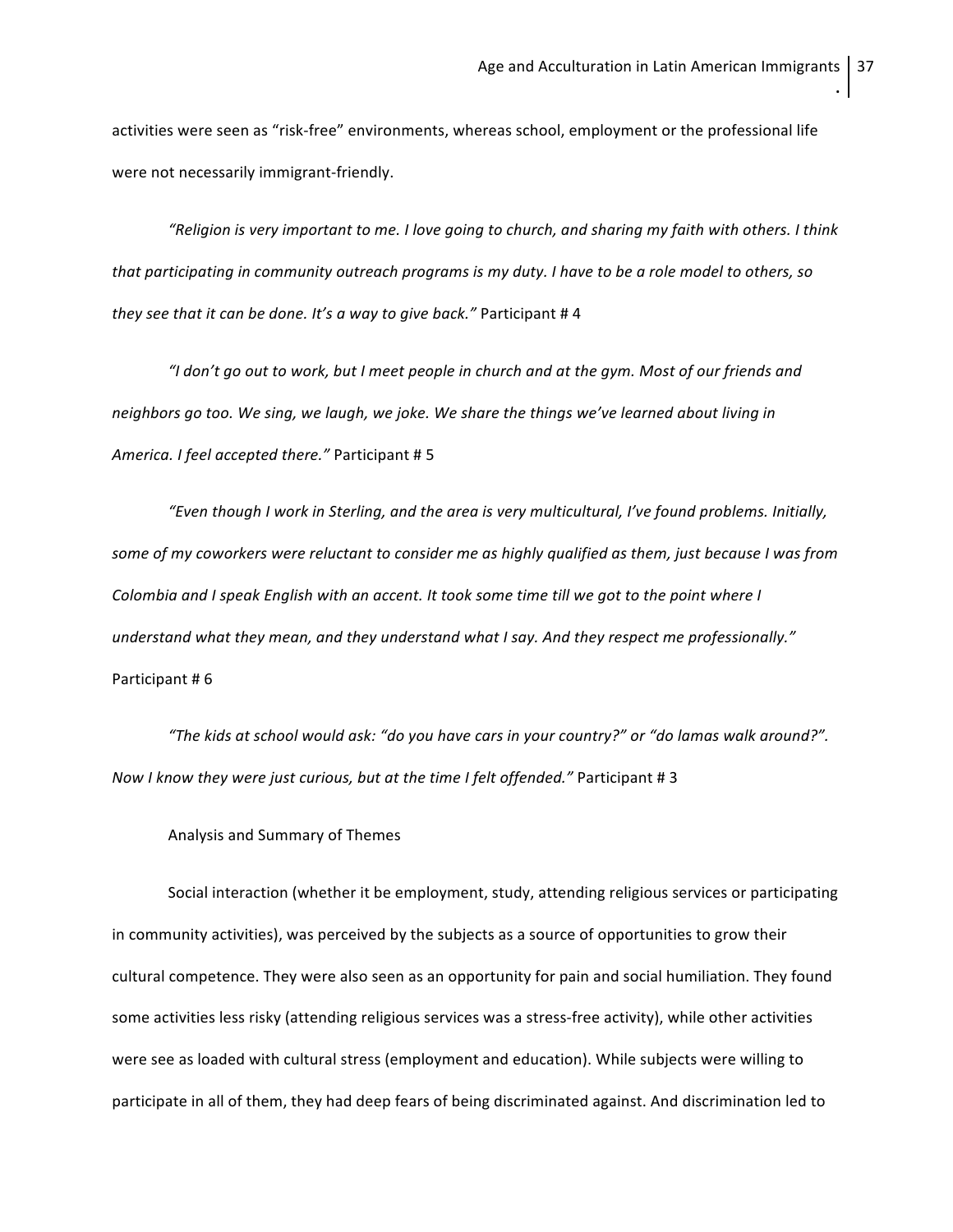frustration, embarrassment and isolation. In the face of rejection, they turned to their own ethnicity for shelter, and stunted their acculturation process. Those fears were expressed more clearly at the two ends of the education level: in general, the more competitive the situation is, the more likely it is that an immigrant (any immigrant) will be resisted, and the more that immigrant will have to prove themselves. Immigrants in sought-after positions (jobs in a stagnant economy, academic recognition, scholarships, awards or promotions) are generally perceived as taking an American's place at school or the workforce.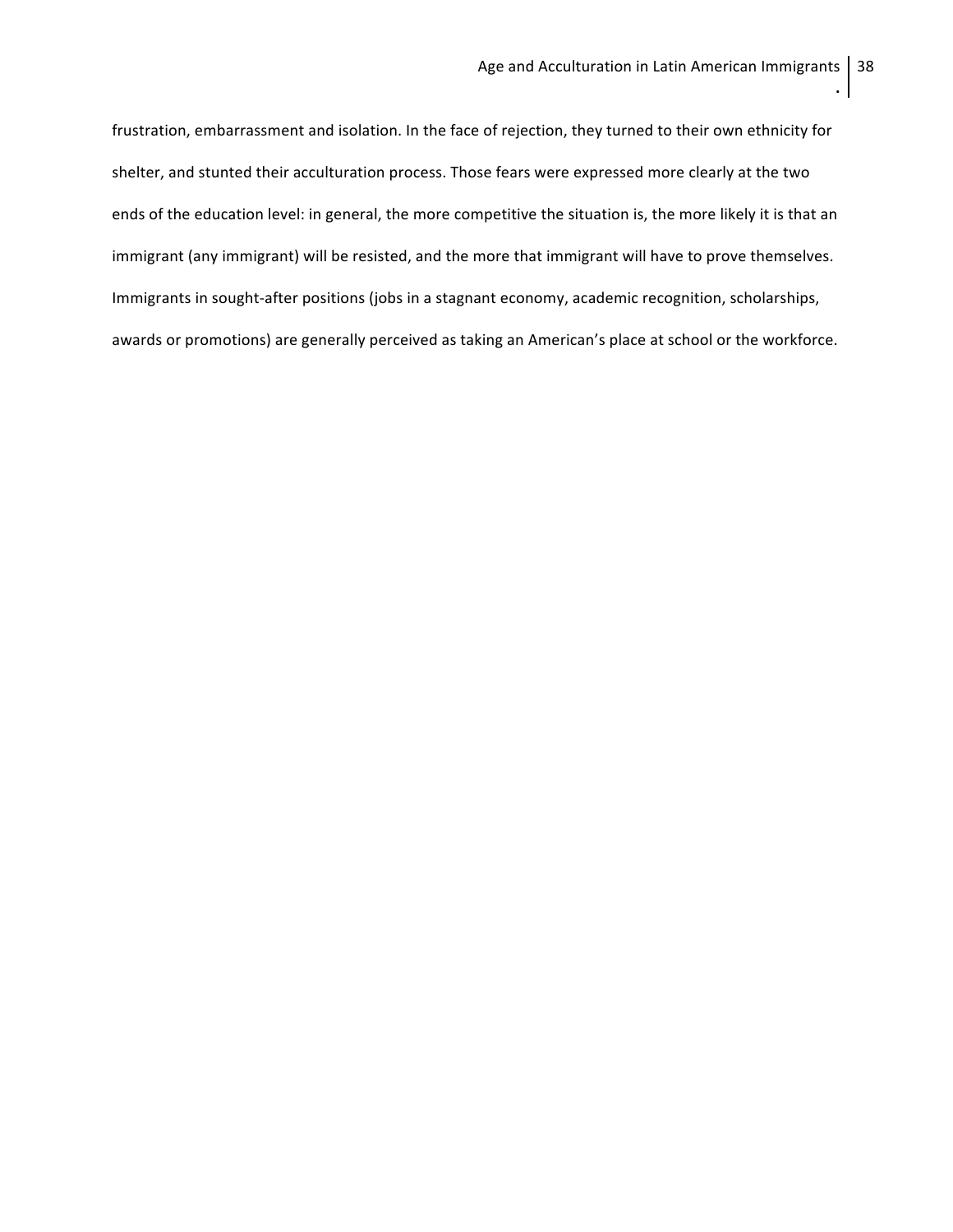## **Chapter V**

## **CONCLUSIONS**

#### **Gaps in Understanding and Research**

One of the most important elements to consider here is that neither the subjects nor the researcher speak English as their native language. The subjects narrated their experiences in a mixture of English and Spanish, and they moved from one language to the other as it seemed to better suit the emotions they were trying to express. Even if this researcher's native language is Spanish, the different Spanish dialects employed by the subjects may have hindered understanding. When English was used, it was sometimes hard to tell if the choice of words was because they thought that word was the most appropriate to describe the experience, or just the only word they could come up with at the time. The work of translating the quotations was also very challenging, as per phenomenological principles, the voice of the researcher should not be heard. How was it possible no to fall into the old adage of "traduttore, traditore", and mix the researcher's own emotions when choosing the English words that translated the Spanish expressions? Finally, since the researcher herself does fall under the category studied in this paper, the crucial step of "bracketing" during data collection and data explicitation added an extra layer of difficulty to an already complex task.

#### **Summary of Key Findings**

The hypothesis of this research study states that the age of the individual at the time of immigrating to the US affects the acculturation process, and its likelihood of success. The hypothesis implied that those individuals who transition cultures at a younger age acculturate more easily and to a fuller degree. However, the findings of this study do not support the hypothesis. Subjects showed varying degrees of acculturation and expressed different levels of personal satisfaction across the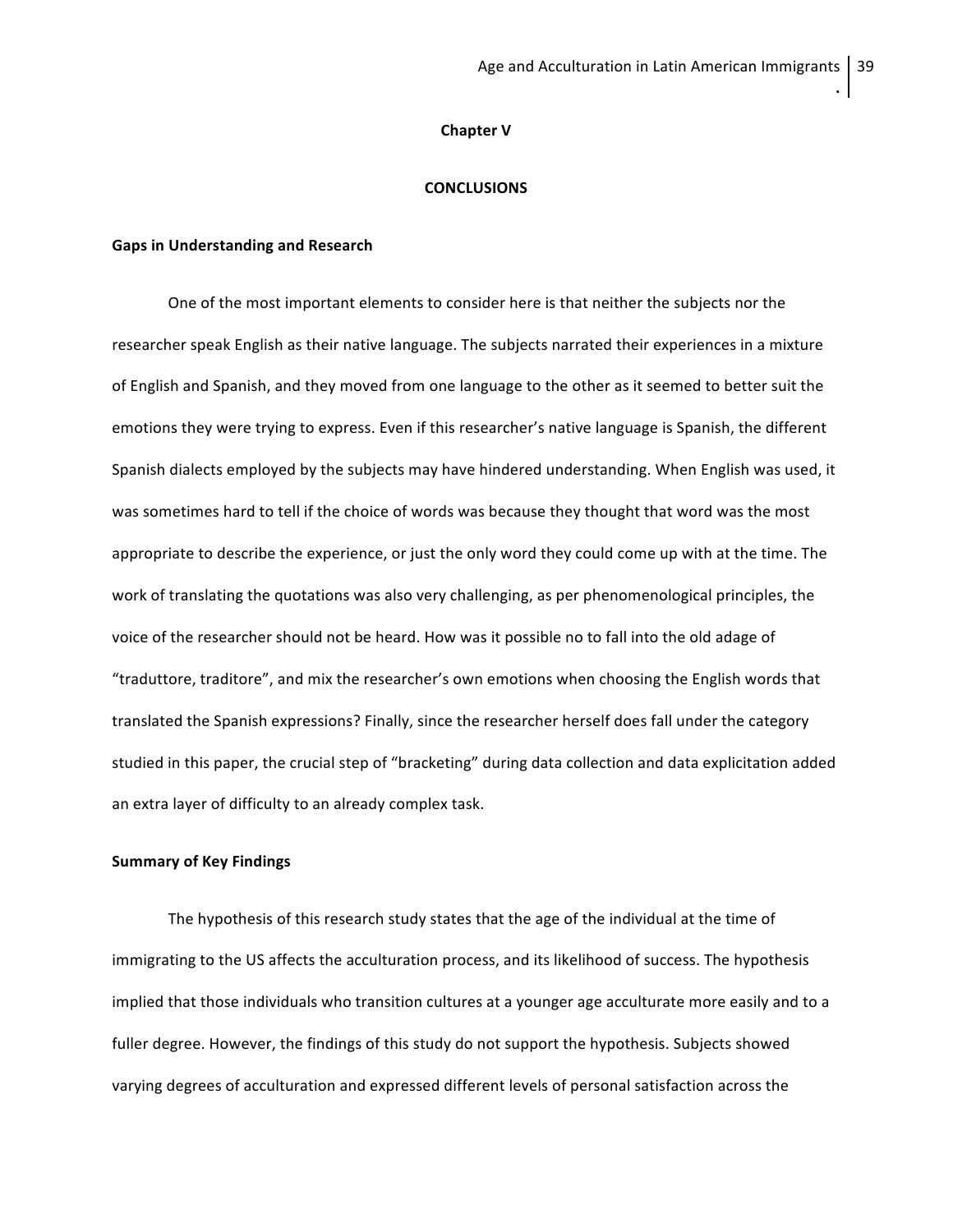sample, but there was not a strong correlation between those differences and their age at immigration. The two factors that did emerge as very significant in acculturation were the immigrant's command of the English language (the higher, the better) and how prepared was the individual at the time of immigrating. Surprisingly, the importance of preparedness (or lack of) was mentioned not only by the subjects who immigrated to the US in their adulthood and had to deal with the legal and practical sides of the process, but also by those individuals who were too young to worry about the logistics of the immigration process itself. Another theme that emerged as having a significant impact on acculturation was the perceived discrimination. Unrelated to age at immigration, those subjects who mentioned the higher incidence of perceived discrimination were less likely to try and integrate to the mainstream culture.

## **Implications and Recommendations for Further Study**

That of immigrant acculturation is a very wide field. Researchers have targeted different ethnic groups, genders and ages, and Hispanics or Latinos have been generously represented in both quantitative and qualitative studies. Despite the limited size of the sample, and the scientific impossibility of extending the findings to the general population, this particular study has unveiled three important variables that affect the acculturation process. One is a social variable, and two are individual variables. The social variable is that of the perceived discrimination. When facing discrimination repeatedly, the subjects in the sample tended to feel rejected by the host society, and turn towards their own ethnic group for acceptance. As a consequence, their acculturation process suffered. The two individual variables that affected the acculturation process were language proficiency and preparedness. The higher these two variables scored, the easier the acculturation process was experienced. The importance of uncovering these three variables lays in the development of actions towards integrating immigrants to the mainstream society. For further research, stress should be put on finding ways to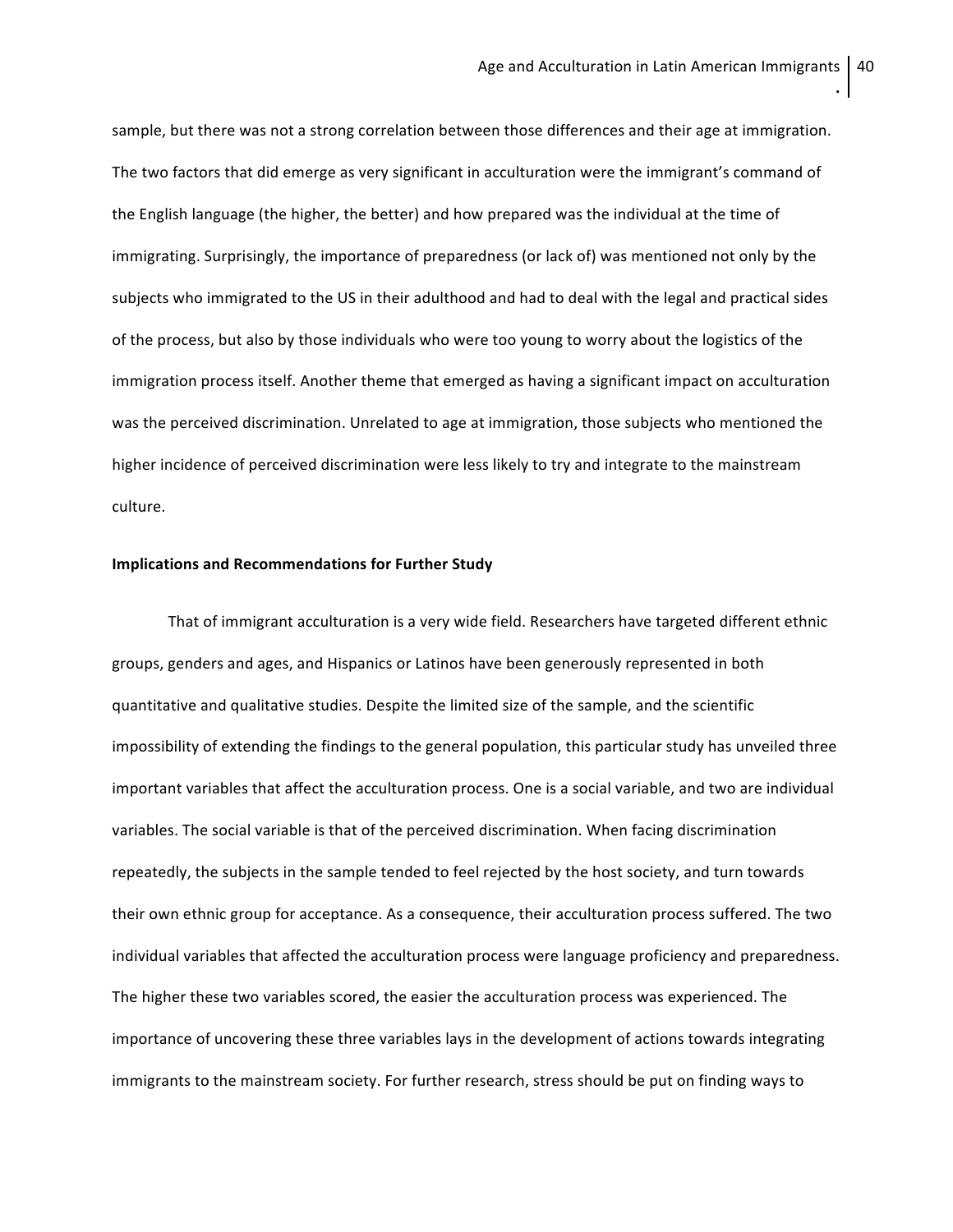develop programs destined to improve the immigrants' language skills, and a better understanding of the local culture. Prospective immigrants should be made aware of the costs and gains involved in moving to a different culture. Language proficiency and preparedness are factors that can be determined and improved by the immigrants themselves. If institutions find a way of making immigrants more aware of their relevance, their journey at the individual level would be less troublesome. The last variable (discrimination) is a social variable, and thus much more difficult to alter. The only way seems to be a sustained effort on educating the population, both from the private and the public spheres. As a final note, even if these findings relate to a very specific population (Latin American immigrants to the US), it is not unreasonable to assume that they may very well mirror those of other immigrant groups, so further developments in the field would benefit a considerable number of future Americans.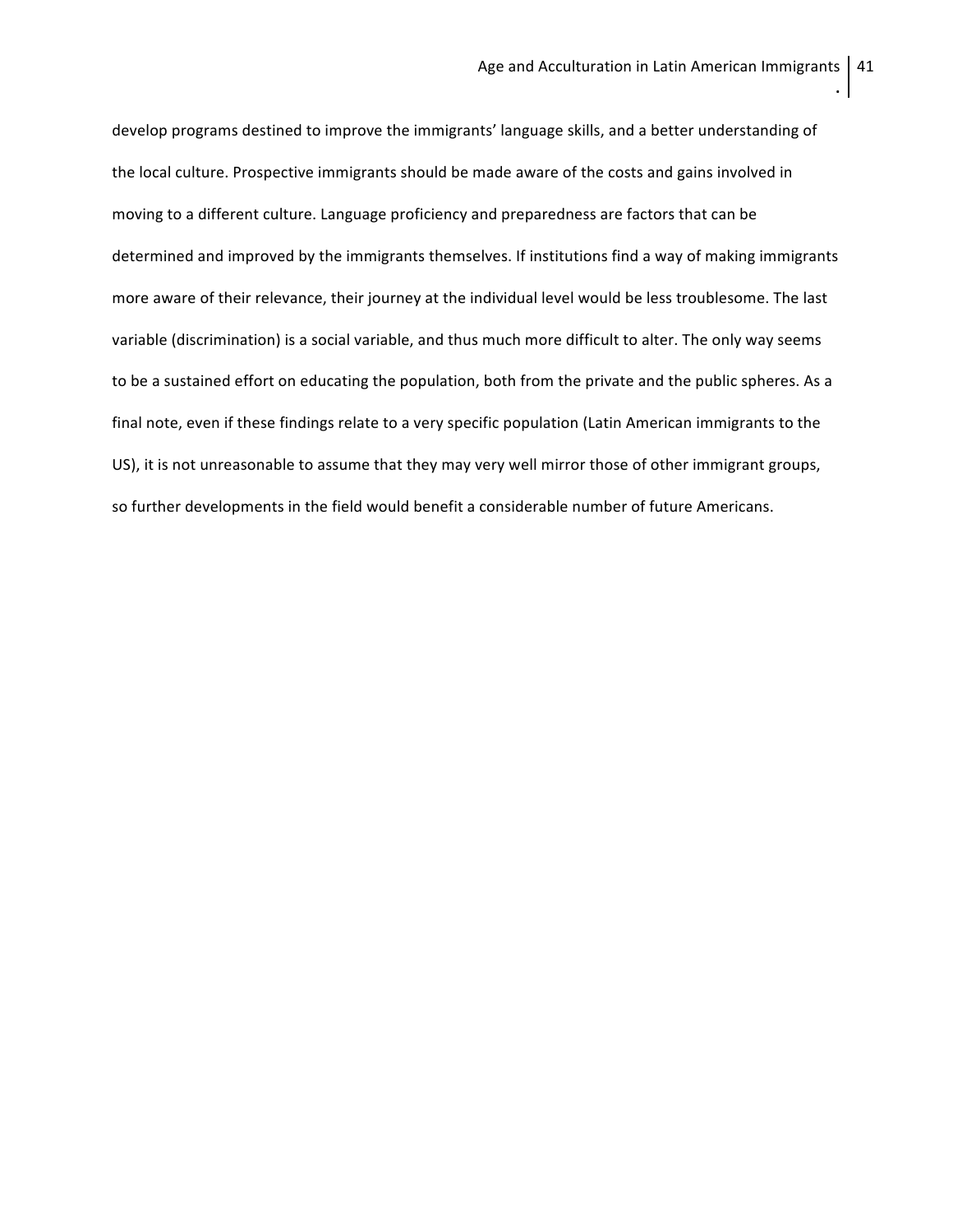#### **REFERENCES**

Arfelis, G. (1998). "The effects of acculturation on the ethnic and gender identities of immigrant college-

educated Latin-American Women: A qualitative study." *Dissertation Abstract International*. APA

58, 7-8

Berry, J. (1997). "Immigration, Acculturation and Adaptation." *Journal of Applied Psychology: An*

*International review*, 46 (1), 5-68

Berry, John W. (2005). "Acculturation: Living successfully in two cultures." *International Journal of Intercultural Relations*, 29, (6) 697-712

Berry, J., Phinney J., Sam D., Vedder P. (2010). "Immigrant Youth: Acculturation, Identity and

Adaptation". DPF. Frankfurt: Beltz

Branigin, W. (1998). "The Myth of the Melting Pot." *Washington Post staff writer*. Web. Monday, May

25, 1998; page A1. Retrieved 03/09/15

http://www.washingtonpost.com/wp=srv/national/longterm/meltingpot/

Buenker, J. & Ratner Lorman L. (2005). "Multiculturalism in the United States: a Comparative Guide to

Acculturation and Ethnicity." (Rev. and expanded ed.). Westport, Conn.: Greenwood Press.

Camarota, S.A. (2010). "Immigration and Economic Stagnation. Trends 2000 to 2010. Center for

Immigration Studies. Web. retrieved March15, 2015 http:/www.cis.org/highest-decade.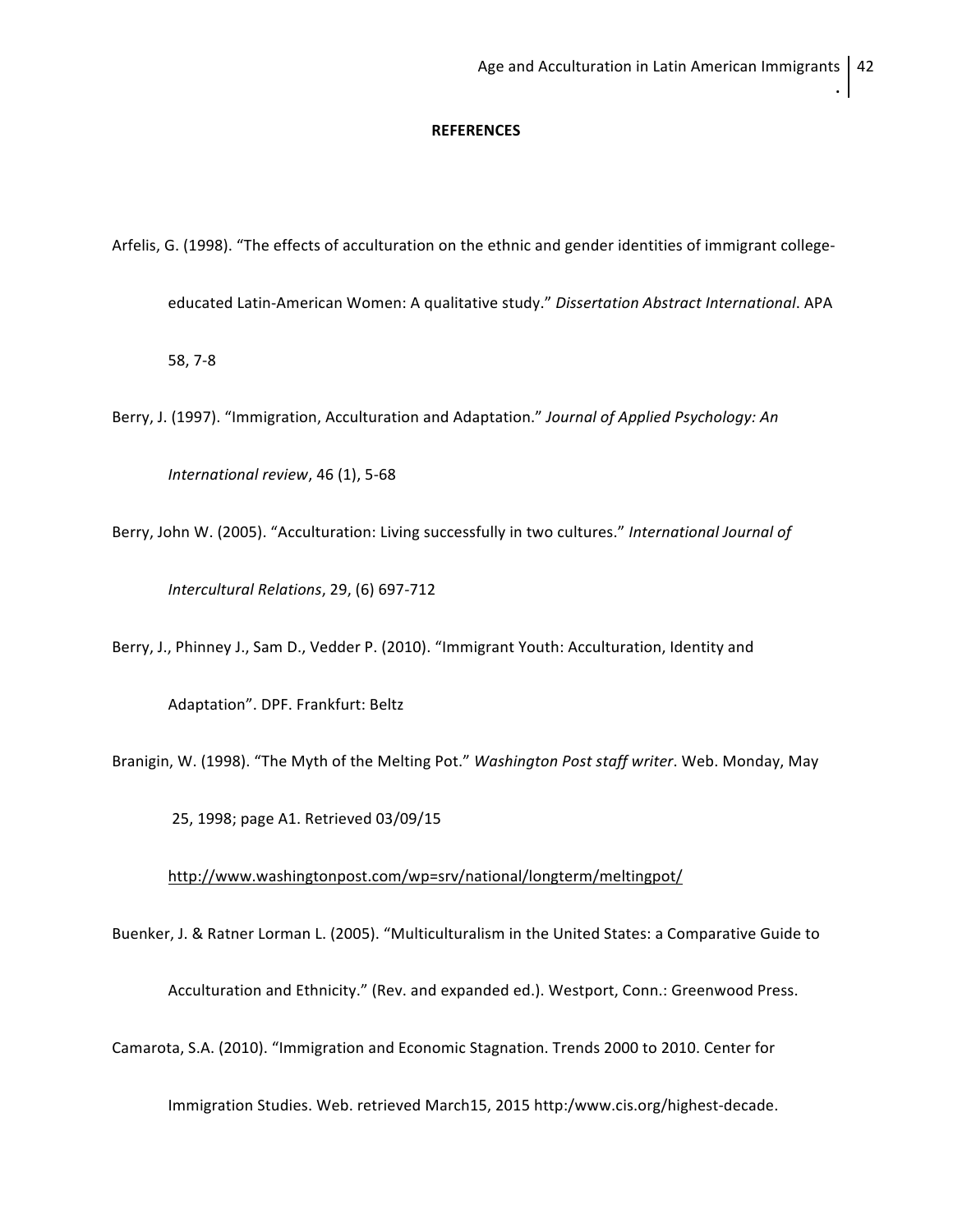Celenk, O. & Van de Vijver, F. (2011). "Assessment of Acculturation: Issues and Overview of Measures."

*Online Readings in Psychology and Culture*. 8(1). http://dx.doi/10.9707 /2307-0919.1105

Citrin, J., Lerman, A. Murakami, M. & Pearson K. (2007). "Testing Huntington: Is Hispanic Immigration a

Threat to American identity?". *Perspectives on Politics*. 5 (1) 31 to 48

Davis, L. & Engel, R. (2011). "Measuring Race and Ethnicity – Hispanics". Retrieved from

http:/www.springer.com/cda/content/document/pdf

Esses V., Stelian M., Hamilton L, & Lapshina N. (2015). "Psychological Perspectives on Immigration and

Acculturation." *APA Handbook of Personality and Social Psychology*. Retrieved from

http:/dx.doi.org/10.1037/14342-016

Hycner, R.H. (1999). "Some guidelines for the phenomenological analysis of interview data." In A.

Bryman & RG Burgess (Eds.) Qualitative Research. 3, pp 143-164. London: SAGE

Frederickson, G. (1999). "Models of American Ethnic Relations: A Historical Perspective." Retrieved from

http:/www.uhd.edu/academic/colleges/humanities/English/documents/Frederickson.pdf

Greenwald, T. (2004). "A phenomenological research design illustrated." *International Journal of*

*Qualitative Methods*, 3 (1) Article 4. Retrieved from

http://www,ualberta.ca/~iiqm/backissues/3\_1/pdf/greenwald.pdf

Gudykunst , W. & Kim, Young Yun. (1992). "Communicating with Strangers: An approach to intercultural

communication." (2<sup>nd</sup> ed.) New York: Mc Graw - Hill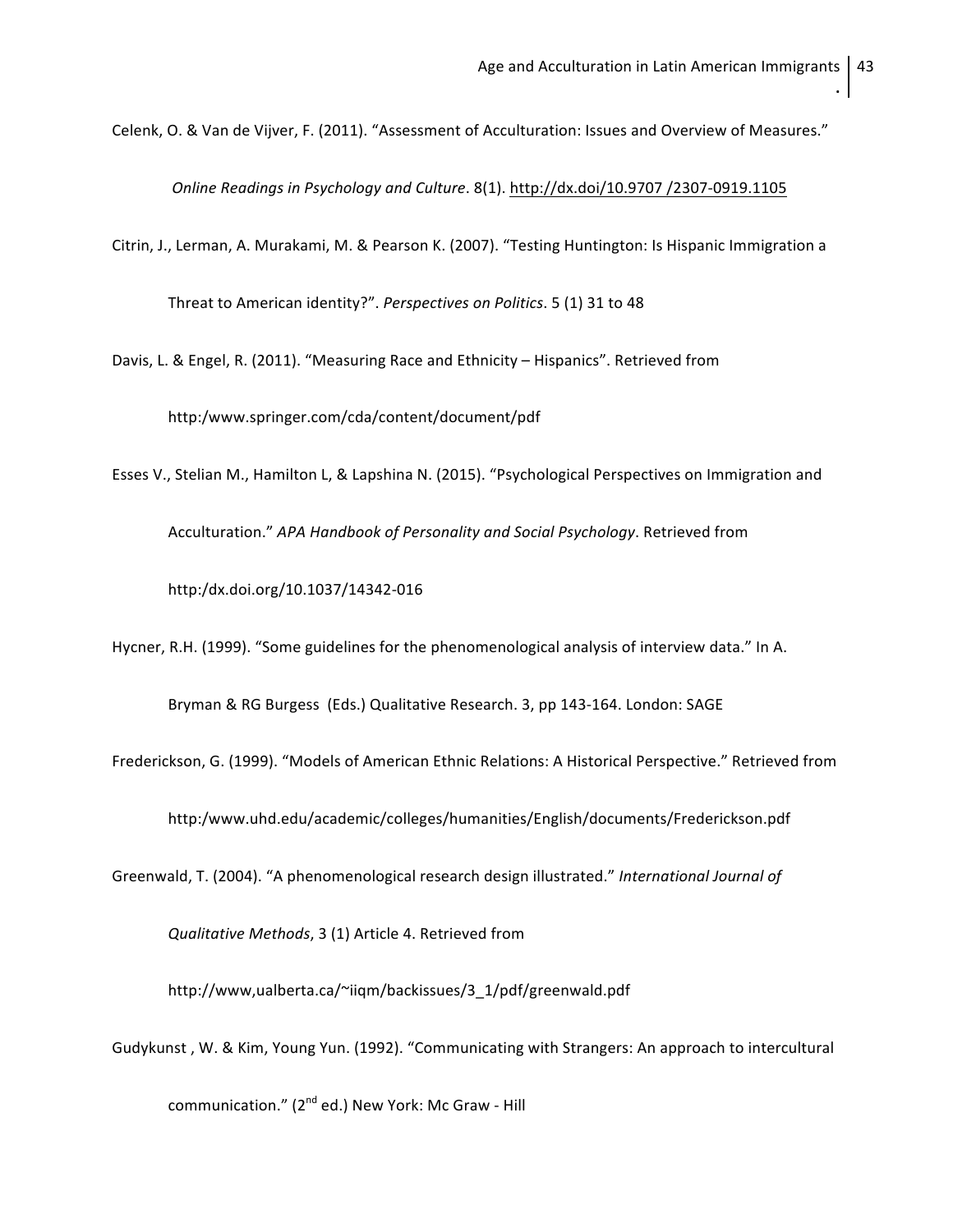Huntington, S. (2004). "Who are we?: The Challenges to America's National Identity". New York: Simon & Schuster.

Kramer, E. (2012). Dimensional Accrual and Dissociation. An Introduction. Web. Retrieved from

http:/www.staff.ou.edu/K/Eric.Kramer-1/downloads/papers/DAD2012.pdf

Kramer, E. (2010). Immigration. In Jackson, R. (Ed.), *Encyclopedia of Identity*. (pp 384-389). Thousand

Oaks, California: SAGE Publications.

Kramer, E. & Ikeda, R. (1998). "Understanding Different Worlds: The Theory of Dimensional Accrual /

Dissociation". *Journal of Intercultural Communication,* (2) pp 35-51

Marin, Sabogal, Marin, Otero-Sabogal & Perez Stable (1987) "Development of a Short Acculturation

Scale for Hispanics." *Hispanic Journal of Behavioral Sciences*. SAGE online

http://hjb.sagepub.com/cgi/content/abstract/9/2/183

Messenbourg, T. (2013). "International Migration is Projected to Become Primary Driver of U.S.

Population Growth for First Time in Nearly Two Centuries". *Newsroom.* United States Census

Bureau. Web. http:/www.census.gov/newsroom/press-releases/2013/cb13-89.html

Tropp, L., Erkurt, S., Garcia Coll, C. Alarcon, O. & Vazquez Garcia H. (1999). "Psychological Acculturation

Scale." Retrieved from http:/www.ncbi.nlm.nih.gov/pmc/articles/PMC3057082

Spielberger, C.D. (2004). Encyclopedia of Applied Psychology: A-E

http//books.googlr.com/books?isbn=0126574103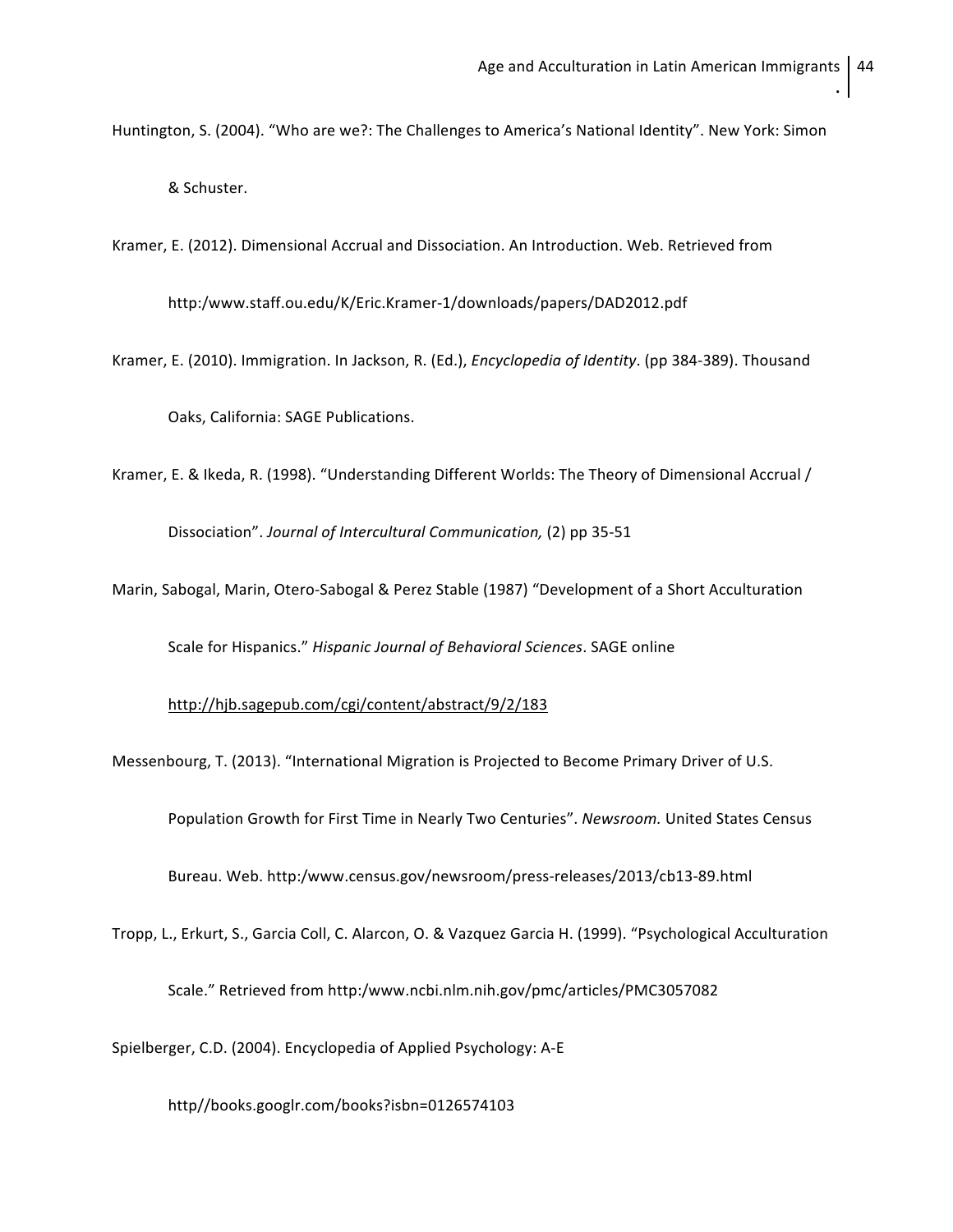Sam, D.L. & Berry, J.W. (2010). "Acculturation: When Individuals and Groups of Different Cultural

backgrounds Meet." *Perspectives on Psychological Sciences 5 (4) 472*

Taylor, B. A., Gambourg M., Rivera M. & Laureano D. (2006). "Constructing Cultural Competence:

Perspectives of Family Therapists Working with Latino Families." *The American Journal of Family*

*Therapy*, 34:429-445, 2006

Thomas, W. & Zanecky, F. (1918). The Polish Peasant in Europe and America". Retrieved from

http://archive.org/details/polishpeasantine01thom.pdf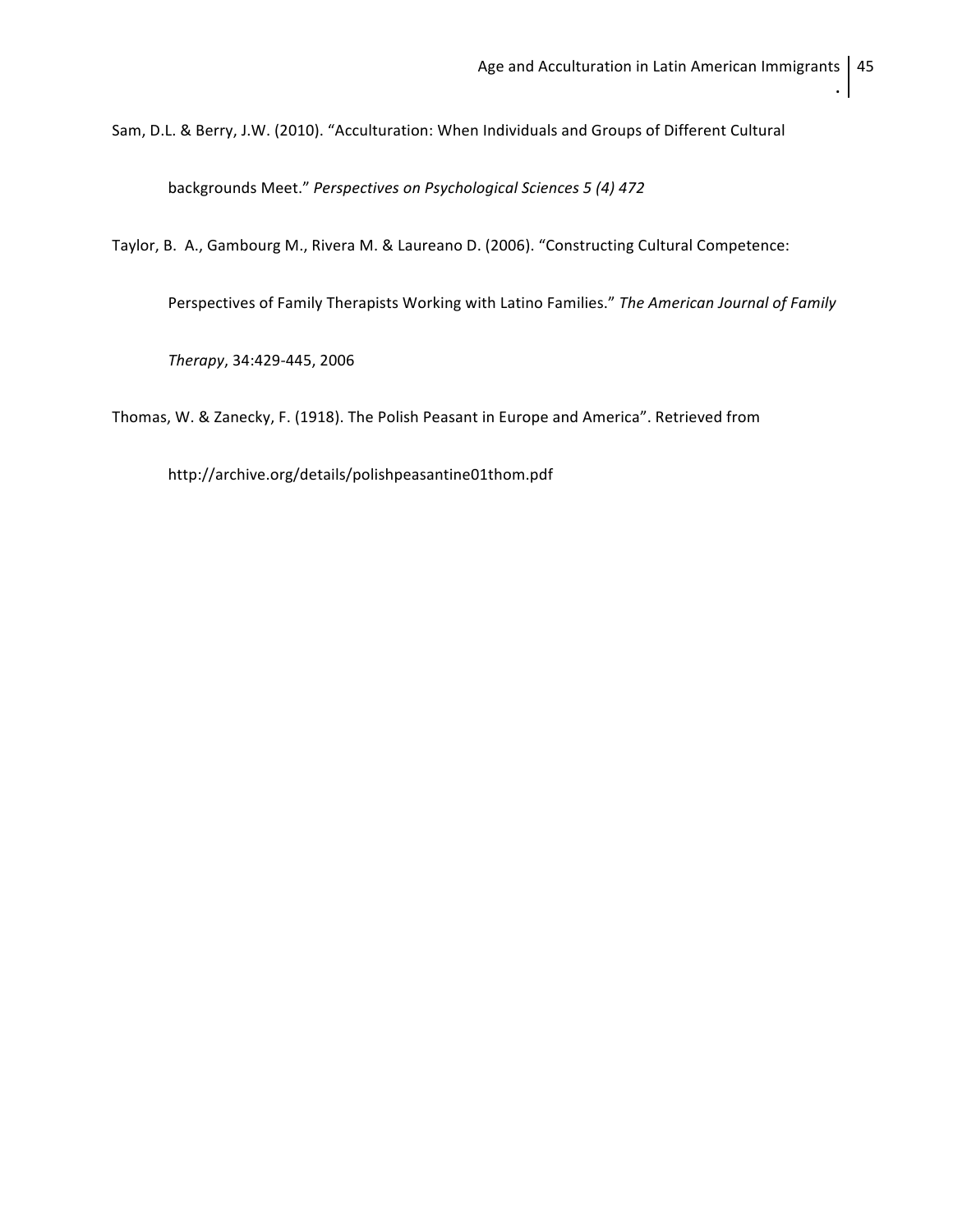**Appendix**

**Informed Consent**

**Data Collection Instruments**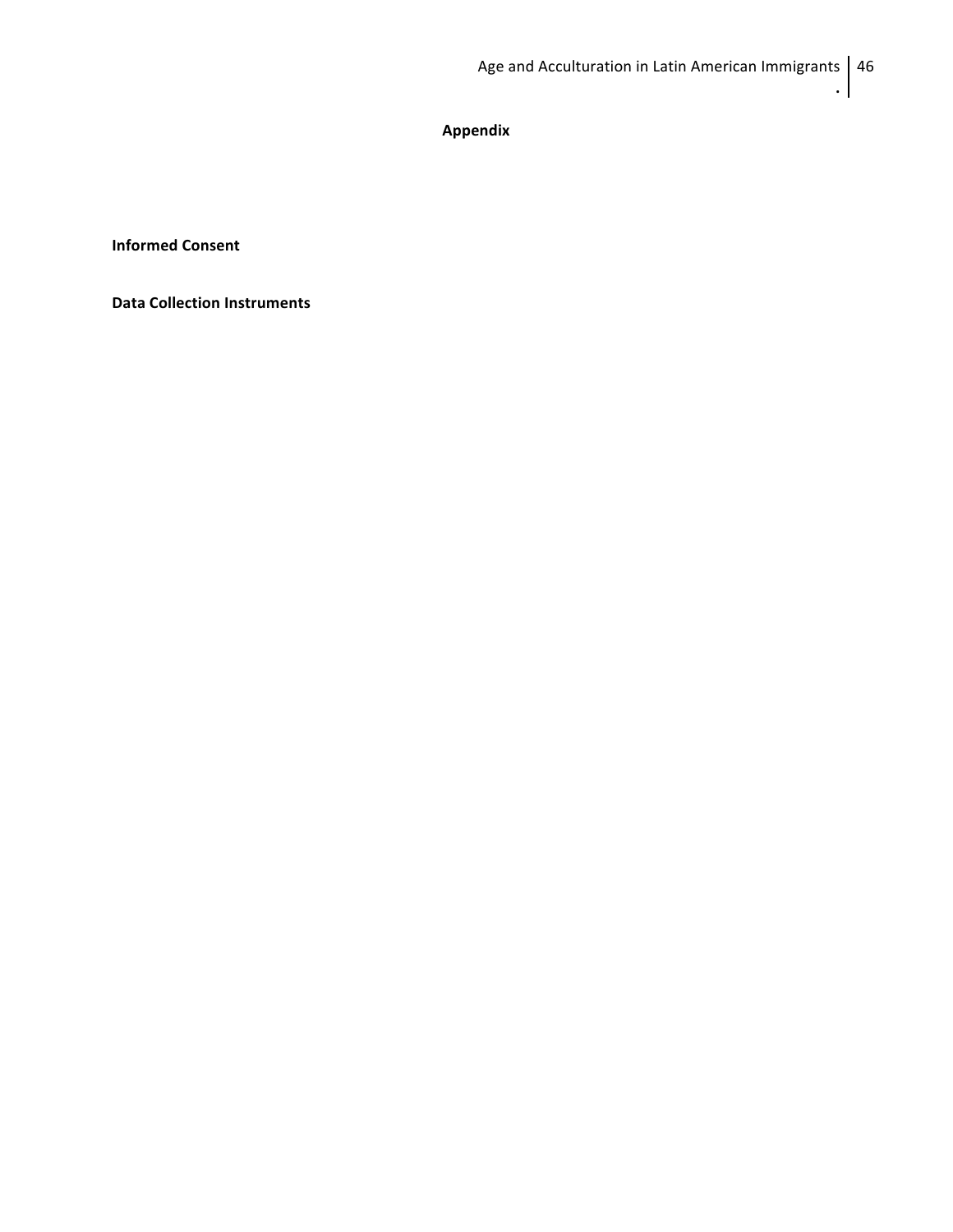# PSY 211 – RESEARCH METHODOLOGY FOR THE BEHAVIORAL SCIENCES

# The Impact of Age in the Acculturation of Latin American Immigrants to the US

Dear Participant,

You will be participating in a research study.

The purpose of this research study is to analyze the experience of immigrating from Latin American countries to the US.

Your participation will consist of an interview, where you will narrate your experience of moving from your native country in Latin America. The interview will be recorded. Before the interview, you will respond to a short series of questions about you.

Your participation is entirely voluntary.

You can stop participating at any time, no questions asked. I f you decide to stop participating, any information you may have given up to that point will be discarded. Recordings will be destroyed.

The responses are completely anonymous.

To protect your privacy, all recordings will be destroyed after data is obtained.

\_\_\_\_\_\_\_\_\_\_\_\_\_\_\_\_\_\_\_\_\_\_\_ \_\_\_\_\_\_\_\_\_\_\_\_\_\_\_\_\_\_\_\_\_\_\_\_\_\_\_\_\_\_\_

The information you provide will not be shared with anyone.

Your wellbeing is of the utmost importance. Participation in this research entails no risks, but if at any time you feel uncomfortable, you may choose to terminate the interview.

The benefits of this research study will mainly impact the Latin American community, since the findings will permit a better understanding of the idiosyncratic characteristics of a growing phenomenon.

Date and the Initial services of the Initial services of the Initial services of the Initial

(please, don't write your full name)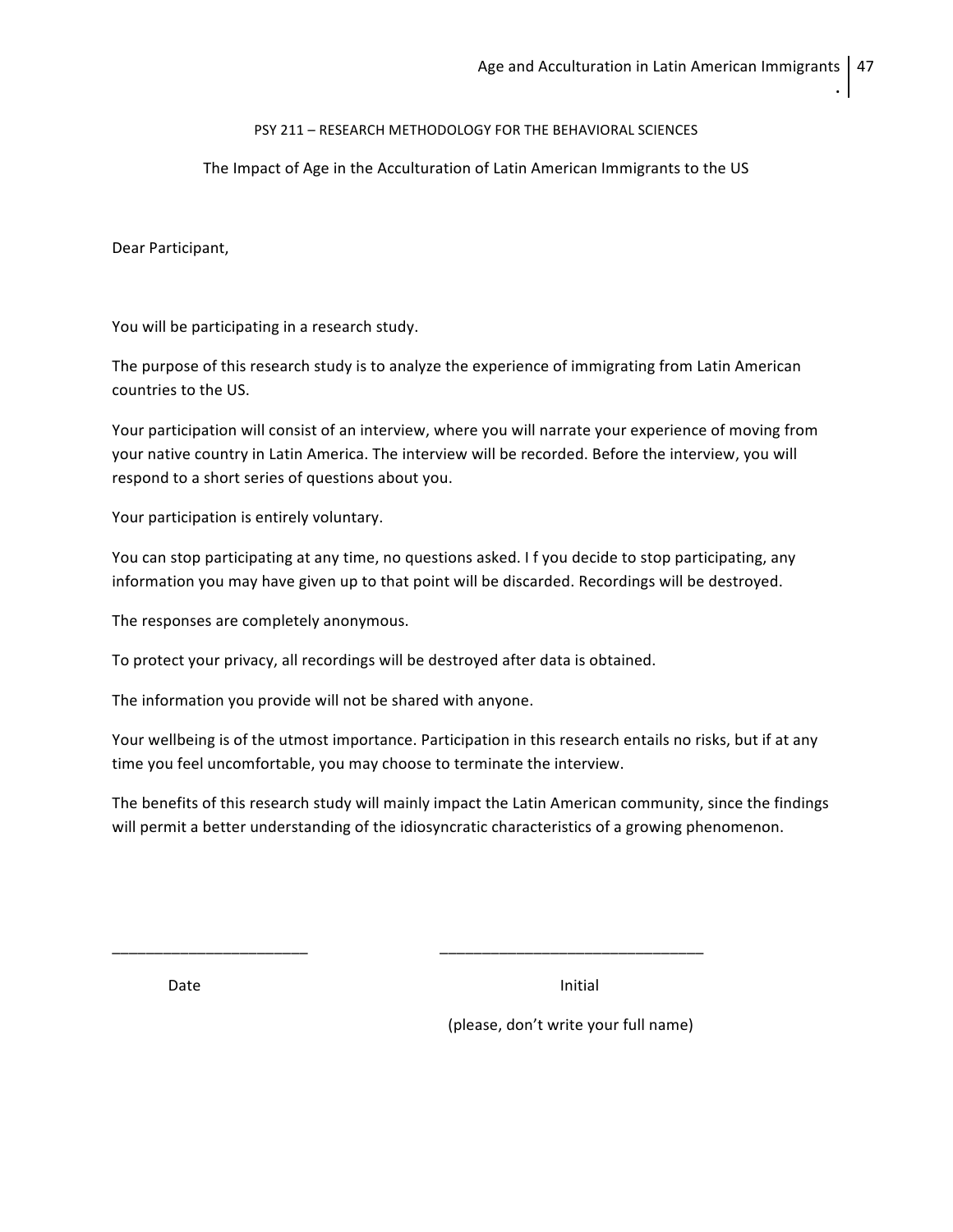## **PSY 211 – RESEARCH METHODOLOGY FOR THE BEHAVIORAL SCIENCES**

## **The Impact of Age in the Acculturation of Latin American Immigrants to the US**

## **Pre-screening Survey**

These questions determine the volunteer's eligibility to participate in the research and provide general

demographic information.

## **Instructions:**

## **Please respond to the following questionnaire**

- **1. What is your age?**
- **2. What was your age at the time of immigration?**
- **3. How many years have you lived in the US?**
- **4. What is your country of origin?**
- **5. Gender:**
- **6. What is your educational level?**
- **7. What was your educational level at the time of immigration to the US?**
- **8. Do you work?**
- 9. **Do you study?**

Thank you!